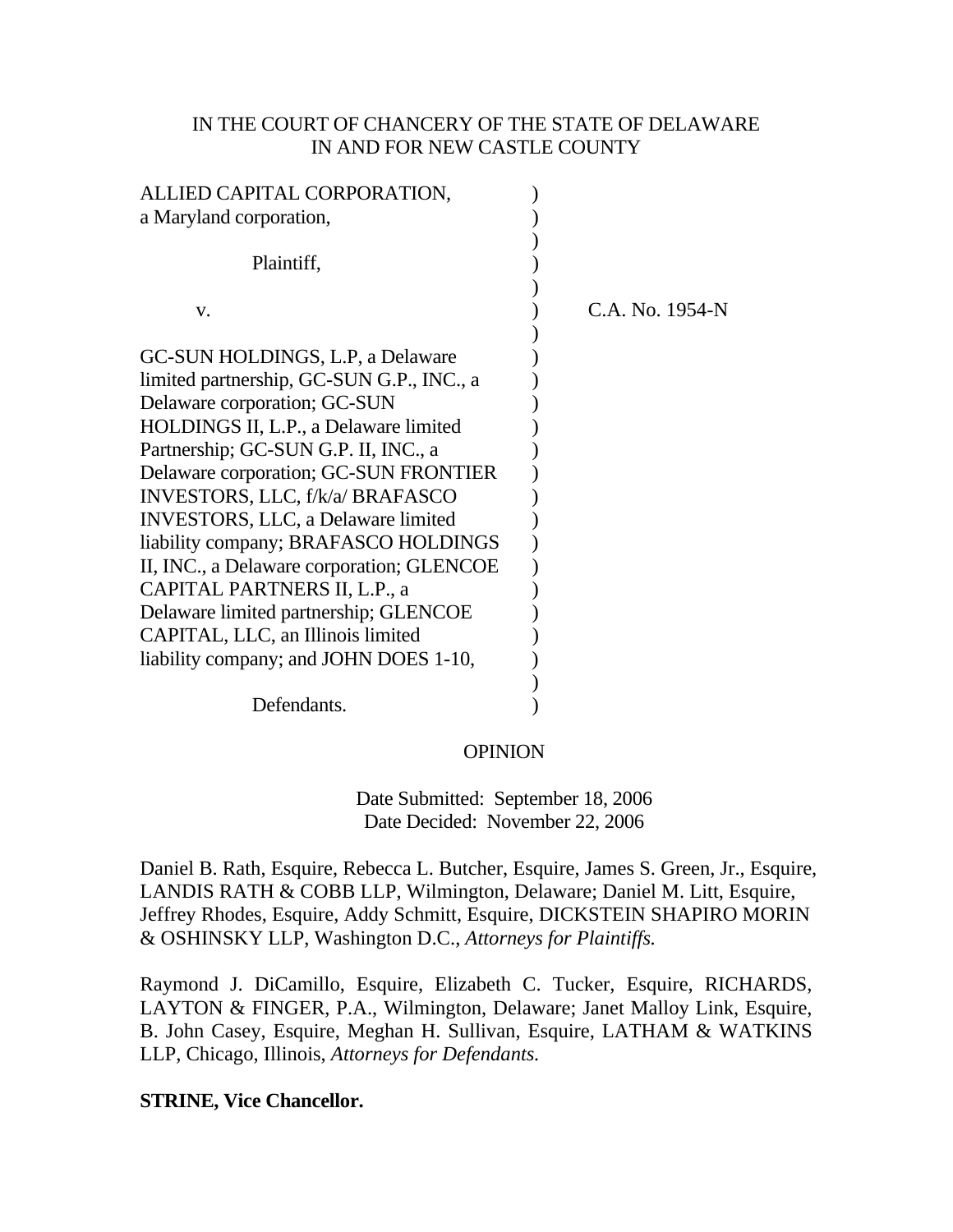#### I. Introduction

The plaintiff, Allied Capital Corporation ("Allied"), brought this case in an effort to collect on a promissory note. Allied claims that the insolvent debtor, GC-Sun Holdings, L.P. ("Sun I"), a Delaware limited partnership, would have had the wherewithal to either repay the note in full, or at least the principal amount, had Sun I's general partner — a controlled affiliate of defendant Glencoe Capital Partners II, L.P. ("Glencoe") — not embarked on a scheme by which Allied's claim on the note was subordinated to a new equity investment made by an affiliate formed by Glencoe for the purpose of making that investment. Allied has mounted a jurisprudentially-intergalactic campaign to recover on the note. It has sued all of the affiliated entities of Glencoe that were possibly involved in the disputed equity investment as well as the unidentified human beings who served those affiliated entities as officers and directors. Allied's causes of action are numerous, and include counts for breach of contract, breach of the implied covenant of good faith, tortious interference with contract, breach of fiduciary duty, aiding and abetting breach of fiduciary duty, fraudulent conveyance, civil conspiracy, and unjust enrichment.

The numerous defendants have moved to dismiss certain discrete aspects of Allied's bounteous pleading for failure to state a claim upon which relief can be granted. This opinion resolves that motion.

First, the decision addresses the counts in Allied's complaint pleading breach of contract, breach of the implied covenant of good faith and fair dealing,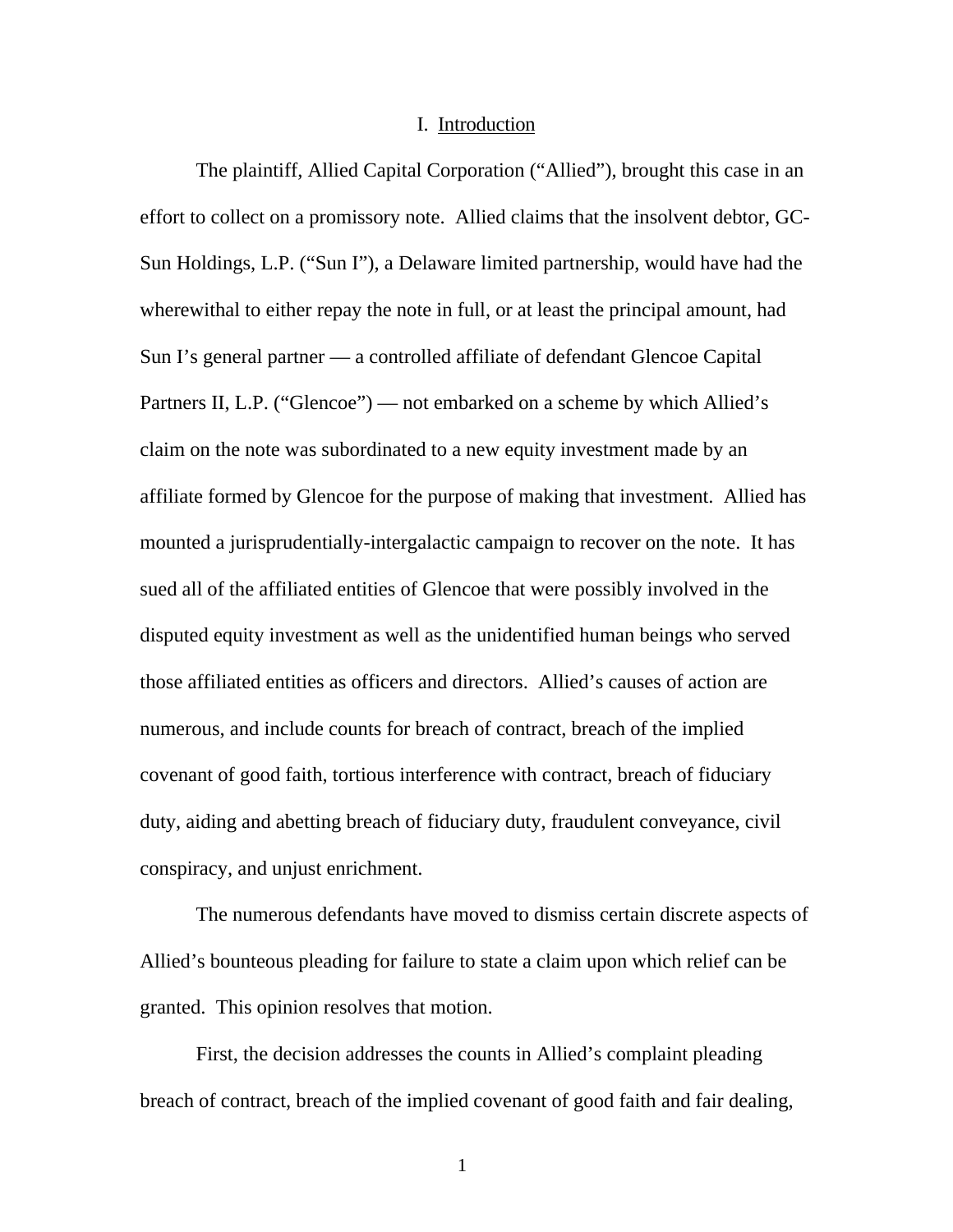and tortious interference with contract claims. Allied premises those claims on the notion that the note prohibited Glencoe and any of its affiliates from making the disputed equity investment. But there is a fundamental flaw in Allied's theory. By its express terms, the note only prohibited Sun I or its subsidiaries from incurring any "indebtedness for borrowed money" to Glencoe or its affiliates. The new equity investment is plainly not "indebtedness for borrowed money." Despite all of its assertions in the complaint that it had extracted a contractual prohibition on any form of investment by Glencoe and its affiliates that was superior to or equal in priority to the note held by Allied, Allied cannot escape the plain and unambiguous language of the note itself. That language clearly proscribed Glencoe and its affiliates from making a debt investment in Sun I or any of its subsidiaries. Had the sophisticated parties to the note meant to preclude Glencoe from making "equity" investments in those entities, they would have said so. Instead, they chose to restrict only "indebtedness for borrowed money." Although other legal doctrines — such as equitable principles of fiduciary duty or statutes addressing fraudulent conveyances — might condemn the equity investment if its terms were unfairly advantageous to Glencoe, the plain terms of the note preclude the notion that the note itself forbade that investment.

This is another in a long line of cases in which a plaintiff has tried, unsuccessfully, to argue that the implied covenant grants it a substantive right that it did not extract during negotiation. The promissory note explicitly addressed what types of investment were forbidden, and thus also impliedly addressed the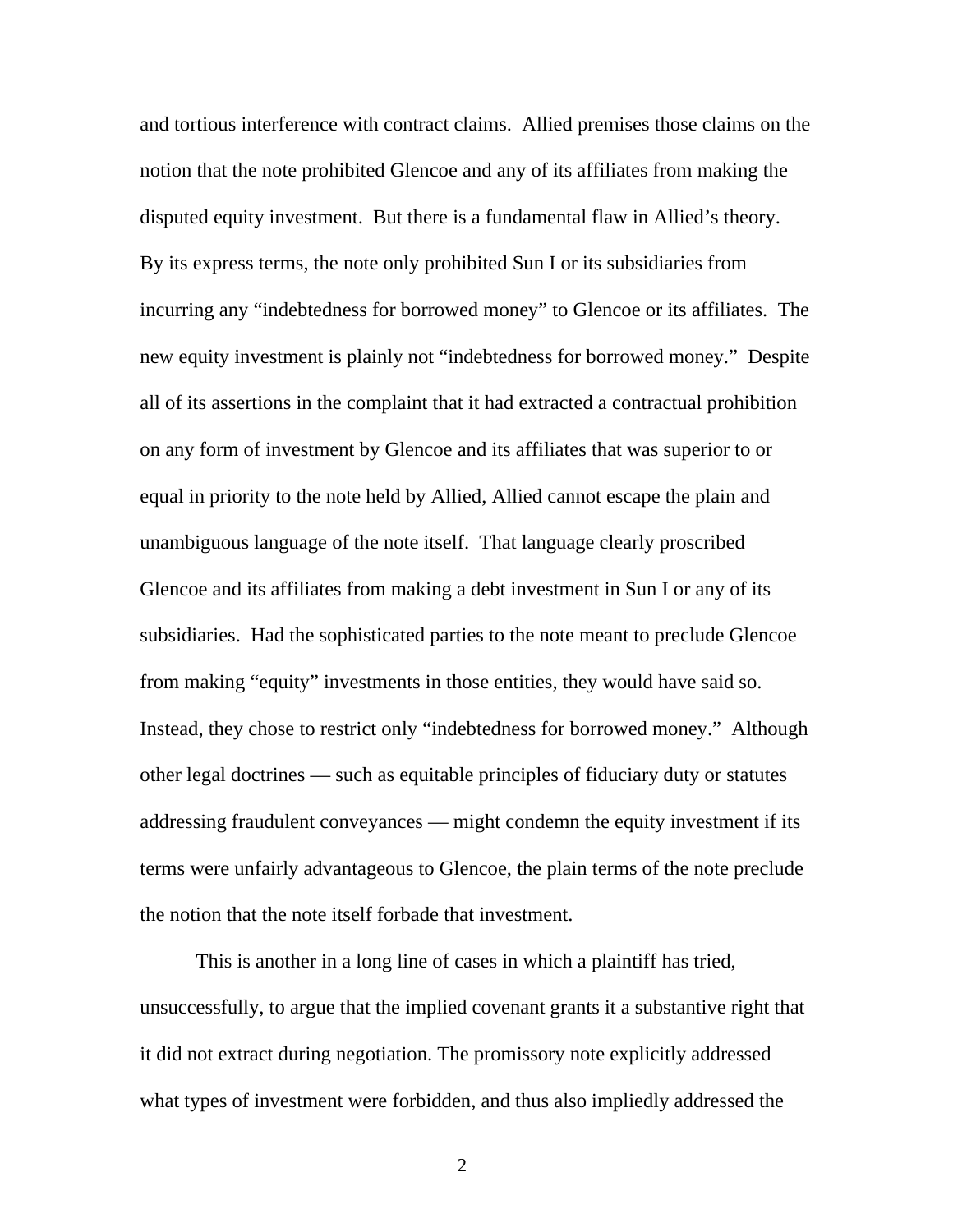types of investment were not subject to contractual restriction. Accordingly, Allied's implied covenant claim, like the claims of plaintiffs before it that have implored this court to award new contract rights, fails. Allied's theory — that the note's explicit prohibition of "indebtedness for borrowed money" constituted an implicit ban on any equity investment in Sun I or its subsidiaries that would have the same "practical effect" as a debt investment — is contrary to Delaware's law of contracts. Restrictive covenants in contracts, like promissory notes, that limit the commercial freedom otherwise available to the parties cannot reasonably be read in the squishy and uncertain manner Allied suggests. When an issuer negotiates an agreement that only precludes it — as a matter of contract — from making a discrete form of investment, it is entitled to rely upon the words of the contract. To rule otherwise would turn the contractual relationship on its head, forcing the issuer to prove that its apparently unrestricted right to make equity investments was not implicitly precluded by the note's limited explicit prohibition on "indebtedness for borrowed money." Restrictive covenants are carefully negotiated and our law requires that their unambiguous terms be given effect. When a noteholder is only able to obtain a contractual restriction on "indebtedness for borrowed money," it is stuck with that, and cannot, as an "oh by the way," claim that it never occurred to it to argue for a broader restriction on equity investments in subsidiaries — especially when any reasonable negotiator would have recognized that the words "indebtedness for borrowed money" entirely fail to address equity investments. To permit the noteholder to claim that the issuer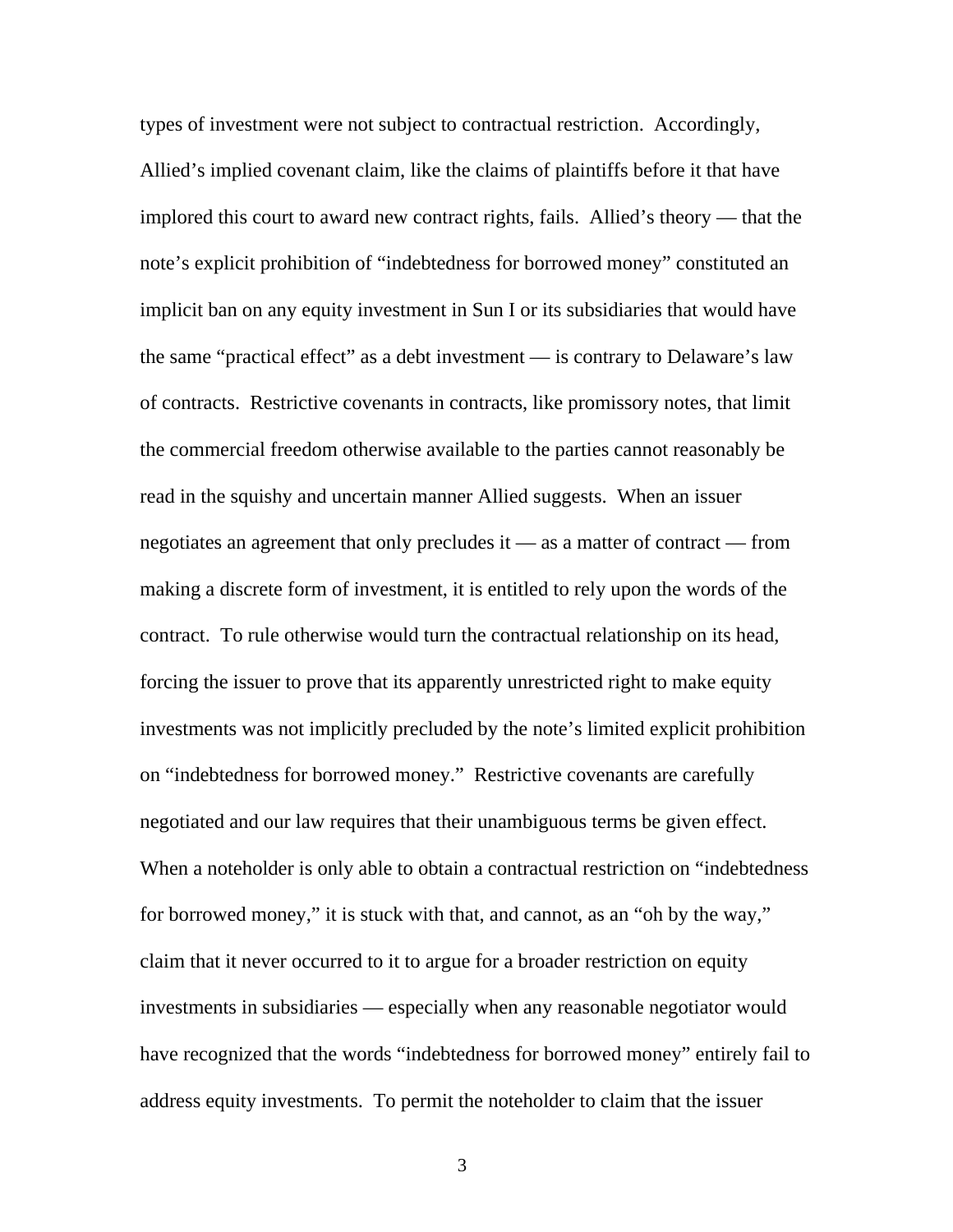breached an implied covenant, and to grant it a right that it clearly did not obtain at the bargaining table, would involve a judicial rewriting of the contract and would disrupt the value that flows from interpreting clear contracts as written.

Because Allied's tortious interference claim depends on the viability of its breach of contract claim, that claim also fails.

The second major issue on appeal is whether a claim can be pled against Glencoe and its affiliated entities for civil conspiracy. The defendants contend, with little explanation, that, as a result of their corporate relatedness, they cannot, as a matter of law, conspire with one another. The issue presented implicates a muddy area of Anglo-American jurisprudence and the parties have done little to help clear the murk.

Because of the lack of clarity, I have approached the question presented with caution. At this stage, I hold only that a conspiracy claim can be pled on the unique facts of this case, where Allied (in simple terms) has alleged that a parent entity (Glencoe) concocted, in bad faith, a scheme whereby one of its controlled, first-tier subsidiaries was rendered unable to pay its debts because Glencoe, the first-tier subsidiary, and a second-tier subsidiary permitted Glencoe's newly formed affiliate to obtain an equity interest in a third-tier subsidiary for an unfair value. Before the new equity infusion, the third-tier subsidiary's equity was entirely owned by the second-tier subsidiary, whose equity was entirely owned by the first-tier subsidiary. The contention is therefore that, through concerted action, the parent and its affiliated entities consciously caused a dilutive injury to the first-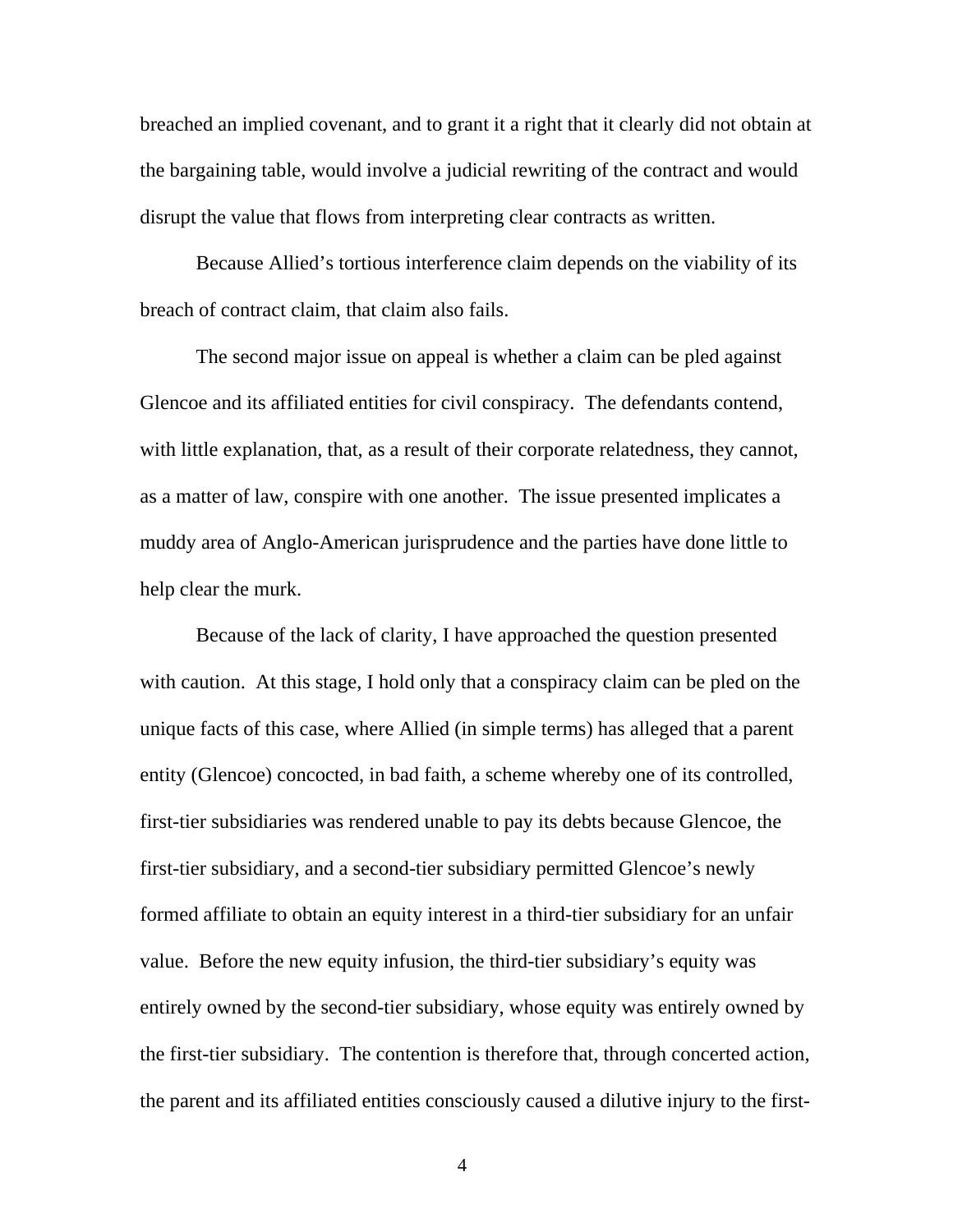tier subsidiary, knowing that the impoverishment of the first-tier subsidiary would enable the diversion of value from the creditors of the first-tier subsidiary to a newly-formed affiliate of the parent. This scenario is far removed from situations where a parent and subsidiary are privileged to consult, such as when a parent expects that a solvent subsidiary will itself be better off if it commits an "efficient breach of a contract" and pays the injured party contractual damages. Here, the parent and the newly formed affiliate allegedly schemed with the first-tier subsidiary to implement a transaction that would render the first-tier subsidiary insolvent and unable to pay its bills by enabling the newly formed affiliate to dilute the first-tier subsidiary's indirect equity ownership of the third-tier subsidiary.

To preclude a conspiracy claim on the argument that the parent and the subsidiaries were one and the same person with identical objectives, and could not, as a matter of law, conspire, is not immediately convincing — especially when the parent is not offering to make the injured creditor whole using any of its assets or those held by the affiliates involved in the challenged transaction. The state of the briefing is such that I cannot confidently say that Delaware law should embrace a black-letter rule that wholly-owned affiliates of a parent entity cannot conspire with a parent. In other circumstances involving similar considerations — i.e., the questions of whether a parent can tortiously interfere with the contracts of its subsidiary or can aid and abet breaches of fiduciary duty by a subsidiary — our courts have refused to hold that the mere fact of common ownership requires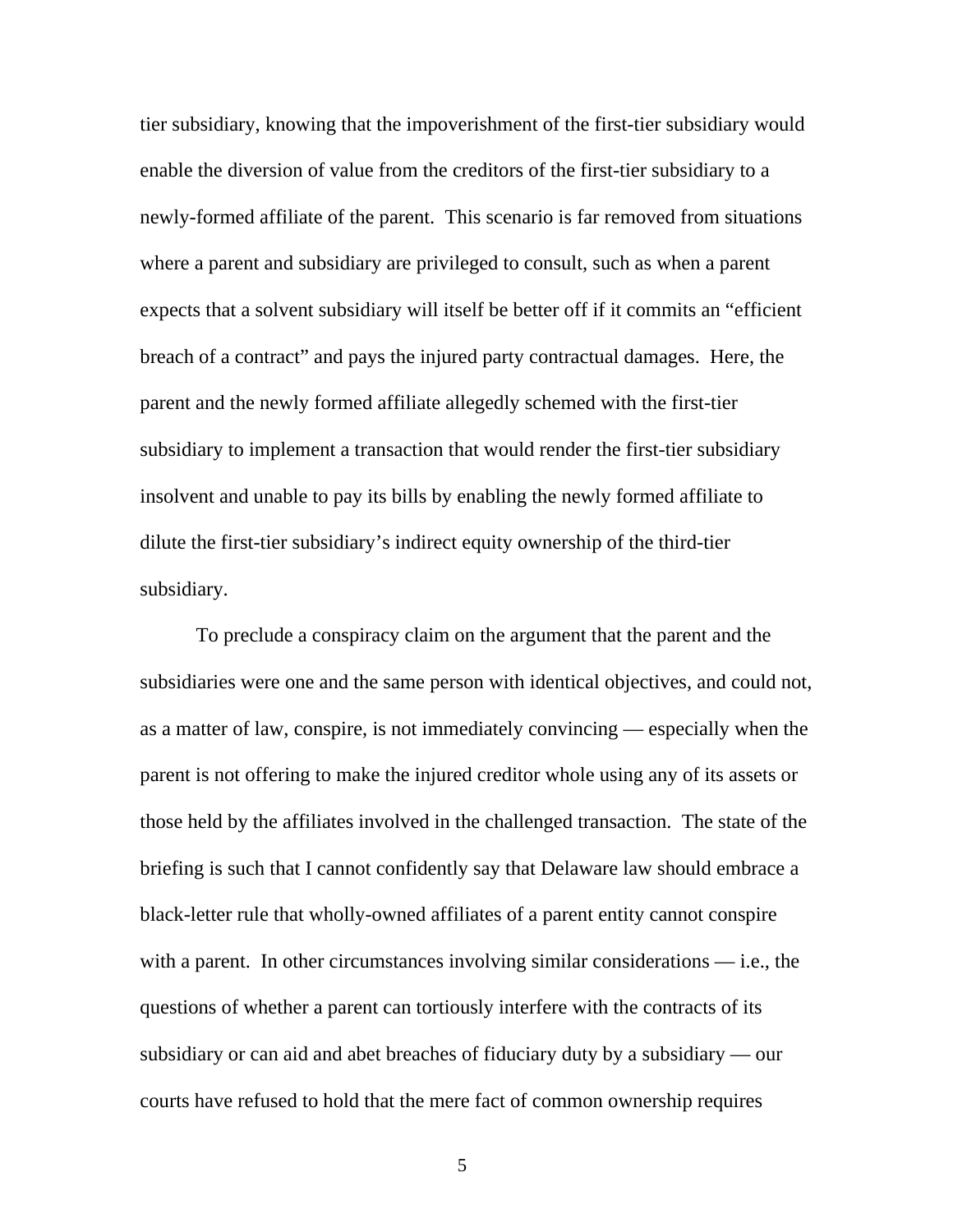treating the commonly-owned entities as a single legal person. Rather, to ensure that such entities may engage in the expected legitimate collaboration, without subjecting each other to joint and several responsibility for any action taken after collaboration, our law has set a high bar that permits such claims to proceed only when facts are pled that suggest that the parent acted with scienter, in the sense that it knowingly assisted the affiliate in committing a wrongful act against another. Facts of that type have been pled here.

# II. Factual Background<sup>1</sup>

## A. The Parties

Sun I is a holding company that owns only one asset: a 100% equity interest in a single wholly-owned subsidiary, defendant GC-Sun Holdings II, L.P. ("Sun II"). Before the events described herein, Sun II, through various subsidiaries, operated a Canadian industrial supply business under the trade name Brafasco. Sun II was highly leveraged and owed a debt of approximately \$37.5 million to Massachusetts Mutual Life Insurance Company and its affiliated entities (the "Mass Mutual Debt"). By 2002, Sun II was in default on the Mass Mutual Debt. Both Sun I and Sun II were insolvent at all times relevant to this case.

In May 2002, Allied's predecessor in interest, SunSub Holdings, LLC ("SunSub"), a former limited partner in Sun I, transferred its equity interest back to Sun I in exchange for a \$10 million promissory note (the "\$10 Million Note"),

<span id="page-6-0"></span><sup>&</sup>lt;sup>1</sup> The following facts, as required by Court of Chancery Rule  $12(b)(6)$ , are taken from Allied's complaint.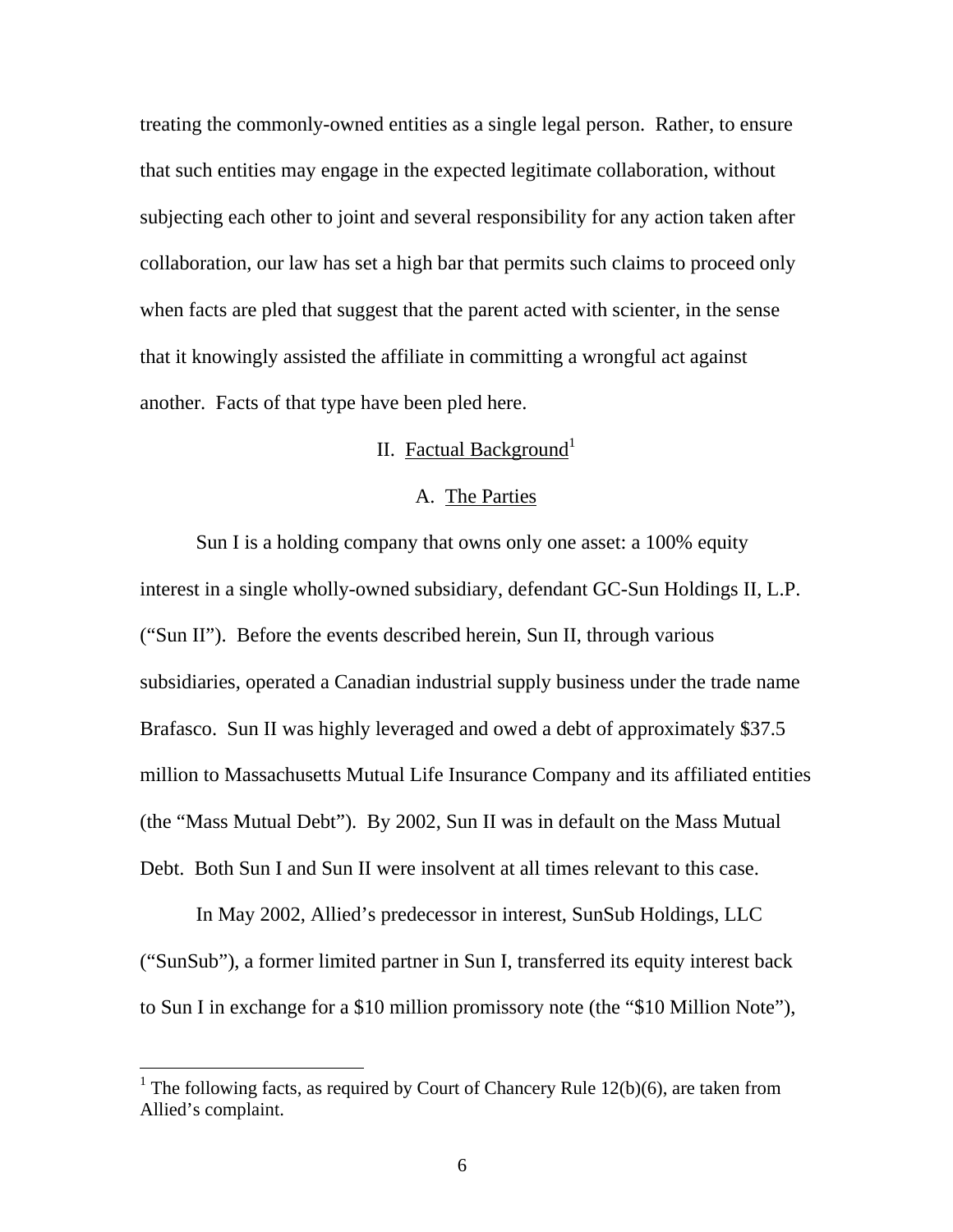which was subordinated to the Mass Mutual Debt. As a result of this transaction, Sun I became a wholly-owned subsidiary of defendant Glencoe, an entity that is allegedly controlled by defendant Glencoe Capital,  $LLC<sup>2</sup>$  $LLC<sup>2</sup>$  $LLC<sup>2</sup>$  Glencoe exerted effective control over both Sun I and Sun II via its ownership of 100% of the limited partnership units of Sun I, and its ownership, directly or indirectly, of 100% of the stock of the general partners of Sun I and Sun II, defendants GC-Sun G.P., Inc. ("Sun I GP") and GC-Sun G.P. II, Inc. ("Sun II GP").

The \$10 Million Note, which, by its terms, became due and payable immediately upon the payoff of the Mass Mutual Debt, was later transferred to Allied. The \$10 Million Note contained a restrictive covenant, under which Sun I and its subsidiaries were prohibited from "incur[ring] any indebtedness for borrowed money [other than permitted indebtedness] to [Glencoe or its affiliates] . . . unless such indebtedness is subordinated to [the \$10 Million Note]" (the "Insider Debt Restriction"). The \$10 Million Note also contained a provision — a "Permitted Indebtedness Carve-Out" — that entitled Glencoe to make a \$2 million debt investment in the Brafasco enterprise (the "Glencoe Permitted Debt") that would have a higher priority than the \$10 Million Note. Glencoe exercised this right by loaning \$2 million to Sun II at an interest rate of 30% — a rate that is very

<span id="page-7-0"></span><sup>&</sup>lt;sup>2</sup> The pleadings are imprecise in describing the relationship between Glencoe Capital, LLC and Glencoe Capital Partners II, L.P., which I have defined as "Glencoe." The precise relationship between the two entities is not relevant for purposes of this motion. Therefore, to avoid adding to the confusion of the corporate structure described in this opinion, I refer to the two entities collectively as "Glencoe."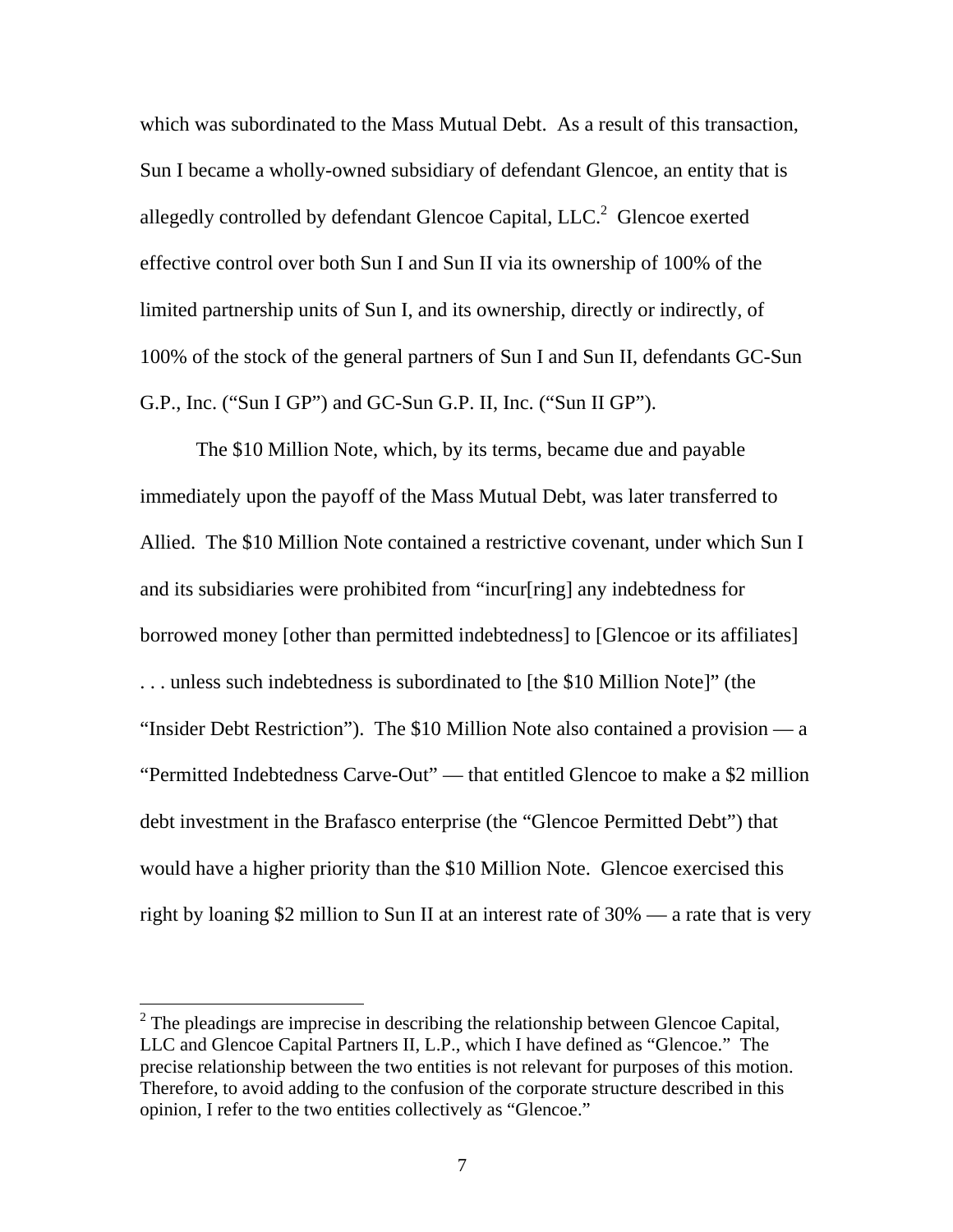high, but explicitly permissible under the \$10 Million Note. That high interest rate highlights Brafasco's undisputed financial distress.

Close attention to the complexity of the corporate structure behind the Brafasco enterprise is necessary to resolve this motion. To recap: Glencoe (the ultimate parent entity) owned 100% of Sun I's equity. Sun I owed a \$10 million debt to Allied and owned 100% of Sun II's equity. Sun II owed \$37.5 million in senior debt to Mass Mutual, as well as the \$2 million Glencoe Permitted Debt, and owned, via various subsidiaries, the Brafasco assets. Because Sun I's claim on the Brafasco assets was through its equity interest in Sun II, the debt at the Sun I level (Allied's \$10 Million Note) was structurally subordinated to both the Mass Mutual Debt and the Glencoe Permitted Debt.

Because Sun I owned 100% of the equity of Sun II, the entity that owned the Brafasco assets, Allied, as a creditor of Sun I, held an indirect claim on the full value of those assets. Its claim was third in line behind the Mass Mutual Debt and the Glencoe Permitted Debt. Thus, Allied alleges that to the extent the Brafasco assets were worth more than \$39.5 million, it expected to recover that residual value up to the full amount of the \$10 Million Note. Under the terms of the \$10 Million Note, Allied expected this position to be protected by the Insider Debt Restriction such that any new money injected into the entities owning Brafasco would either be subordinate to Allied's claim, or would be provided by thirdparties, and not affiliates of Glencoe, after arms-length negotiation, and would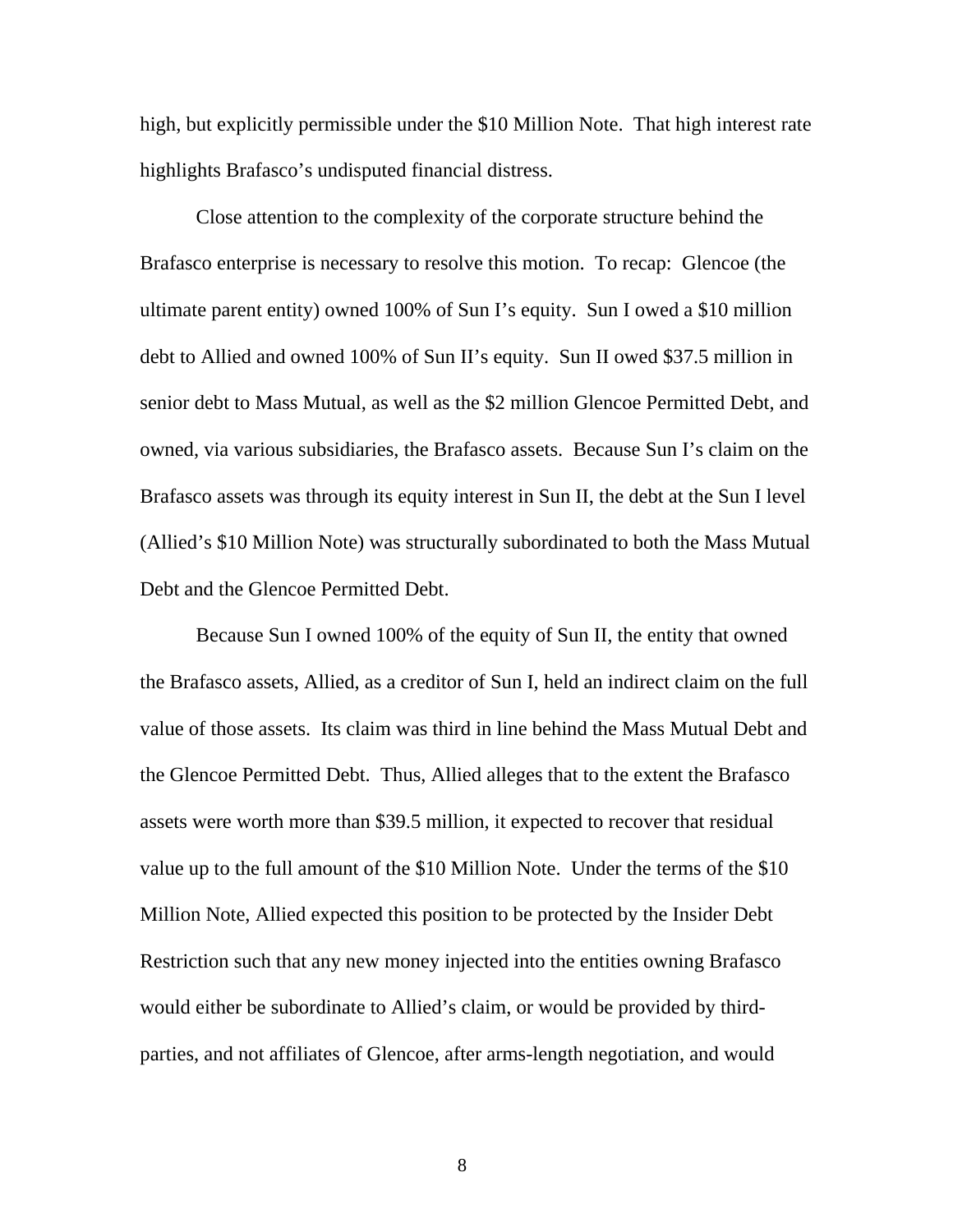thus be fair to Allied and not jeopardize its ability to collect on the \$10 Million Note.

#### B. The Restructuring Transaction

By November 2004, Glencoe, Sun I, and Sun II had to restructure the Mass Mutual Debt. The resulting transaction (the "Restructuring") is the impetus for this lawsuit. Mass Mutual was demanding immediate payment of at least some of the accrued interest on the Mass Mutual Debt, and because Sun II had little cash, Sun I could not meet that demand without a new capital infusion. In other words, in order to prevent Mass Mutual from exercising its remedies as a creditor, the Brafasco enterprise needed to raise new capital. Allied does not dispute that this need was genuine. What it disputes is the method used to satisfy that exigency.

Glencoe looked to an affiliate to make the needed investment. In the Restructuring, Glencoe and its affiliates were necessarily confronted with the \$10 Million Note's Insider Debt Restriction, and they took care not to offend its literal language. Sun II contributed the Brafasco operating assets to a newly-formed entity, defendant Brafasco Holdings II, Inc. ("BH II") in exchange for 25% of the equity in that entity. Simultaneously, Glencoe and its affiliates formed another new entity, defendant GC-Sun Frontier Investors, LLC ("Investors"), to contribute \$5 million to BH II in return for the other 75% of BH II's equity (the "Equity Investment").<sup>3</sup> As part of the Restructuring, BH II assumed the Mass Mutual Debt

<span id="page-9-0"></span> $3$  The pleadings are not entirely clear on the precise nature of the relationship between Investors and Glencoe. Without the benefit of discovery, Allied has been unable to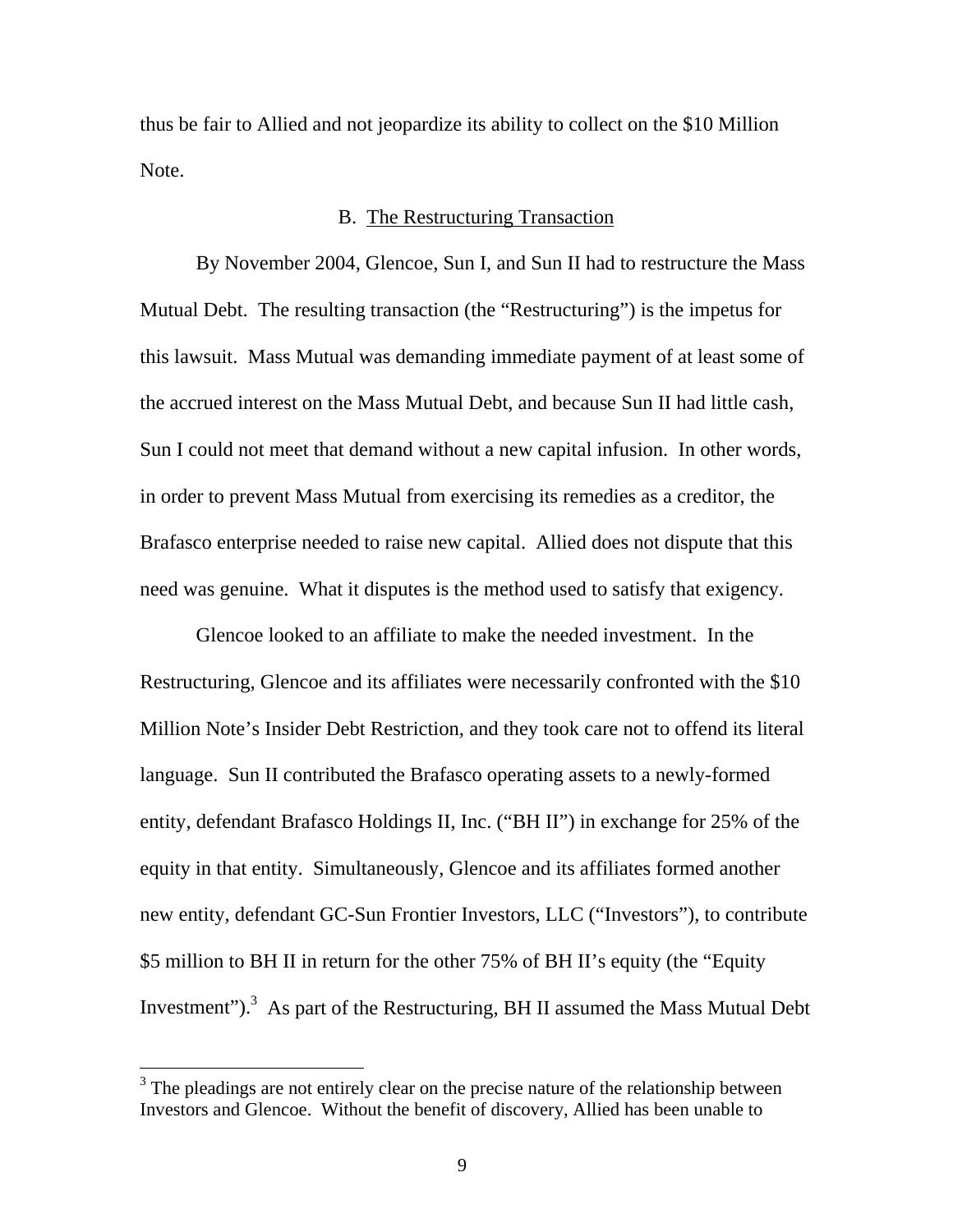owed by Sun II. The \$5 million cash contribution and some other cash was paid directly to Mass Mutual, and Mass Mutual also took a preferred stock interest in BH II. The end result was that Mass Mutual now had a claim of approximately \$25 million against BH II's assets, and Investors and Sun II shared whatever was left 75% - 25%. Sun II's 25% share would go first to pay the Glencoe Permitted Debt and various administrative and management fees. Whatever was then left, if anything, would go to Sun I to pay Allied on the \$10 Million Note.

In structuring this transaction, Glencoe and its affiliates did with equity what they were explicitly not permitted to do with "indebtedness for borrowed money" — they made an investment in the Brafasco enterprise that was not subordinated to the \$10 Million Note. Although Investors bought equity, which is generally thought of as having a lower liquidation priority than debt, the Equity Investment was made at Sun I's third-tier subsidiary, BH II. As a result, Investors, who now owned 75% of BH II's equity, was on the same level as Sun I, to which Allied had to look for payment on the \$10 Million Note. But Sun I now had only an indirect 25% equity interest in BH II.<sup>4</sup> In Allied's simplified terms, Allied went from having a \$10 million claim on 100% of the residual value of the Brafasco

determine the precise identity of Investors' shareholders. The defendants do not dispute that Investors is an "affiliate" of Glencoe or that the Insider Debt Restriction would prohibit Sun I or its subsidiaries from incurring any indebtedness for borrowed money to Investors.

<span id="page-10-0"></span> $4$  The Equity Investment would have shared equal priority with the \$10 Million Note even if Investors had contributed the \$5 million to Sun II in return for an equity interest in Sun II. It appears that Sun II dropped the Brafasco assets down to the lower level BH II subsidiary so that the new investment would take priority over the Glencoe Permitted Debt, which was at the Sun II level.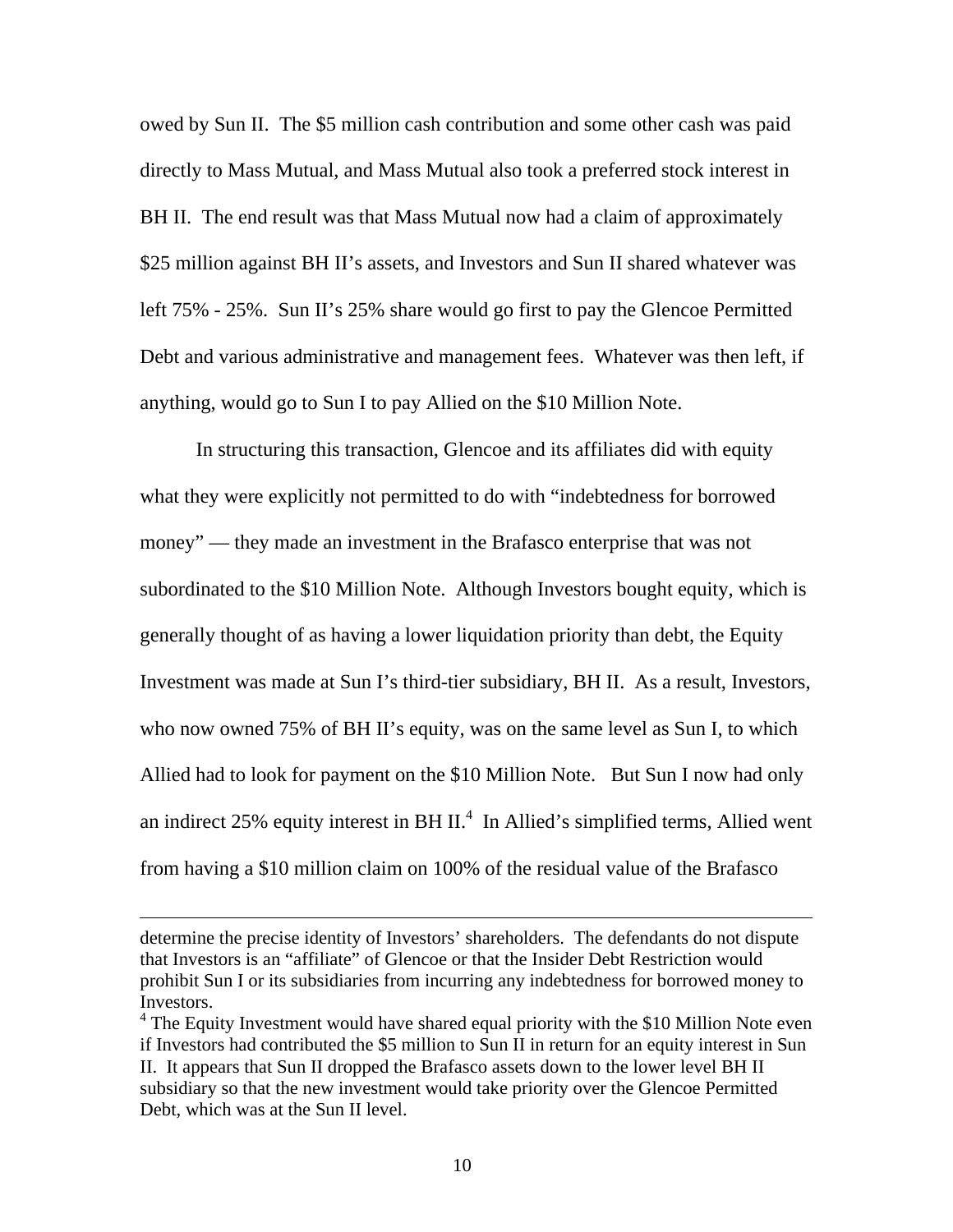assets to having a claim on only 25% of that value. Investors — an affiliate of Glencoe — acquired the other 75% for \$5 million.

What Allied finds most problematic about the Equity Investment is that it was not the product of arms-length bargaining. Glencoe, by virtue of its control over Sun I and Sun II was bargaining with itself, and could have given its affiliate, Investors, as big or as little a share of BH II's equity as it wanted. Allied, who, before the Restructuring, held the residual claim on the Brafasco assets, had no voice during the negotiations and no representation in Sun I or Sun II's management. Allied claims that this conflict of interest resulted in Investors not giving reasonably equivalent value in exchange for the 75% equity interest in BH II that it acquired. In other words, Allied contends that 75% of BH II's equity was worth far more than \$5 million at the time of the Restructuring. Allied claims that, as a result, the Restructuring was an unfair self-dealing transaction that was specifically designed to harm Sun II, and its parent Sun I, so that Glencoe and its affiliates could usurp the residual value of the Brafasco business without paying anything to Allied, who could only look to Sun I, now stripped of all valuable assets, to collect on the \$10 Million Note.

#### C. The Home Depot Transaction

As it turns out, Investors, in fact, made themselves a mighty fine investment. On June 30, 2005, only six months after the Restructuring, the Brafasco business was sold to Home Depot (the "Home Depot Transaction") for a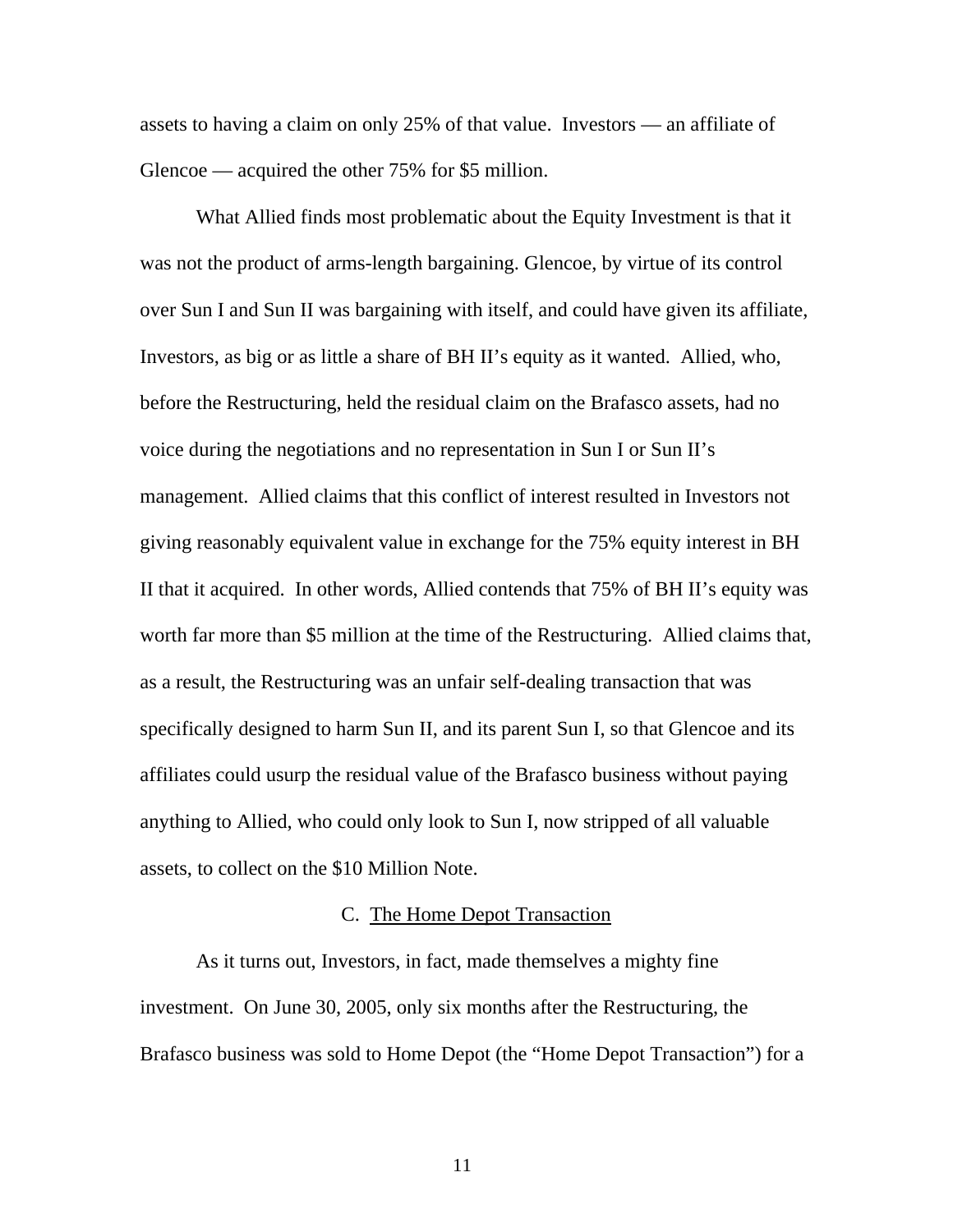total purchase price of approximately \$50 million,<sup>5</sup> subject to a holdback of about  $$12.75$  million.<sup>[6](#page-12-1)</sup>

At closing, the Mass Mutual Debt was paid in full, and assuming Home Depot pays the entire holdback amount, that leaves \$25 million to be split 75%- 25% between Investors and Sun II. Investors doubled its money in six months, and will nearly double it again when the final holdback payment is received. Meanwhile, after Sun II repays the Glencoe Permitted Debt (with accrued interest at 30%), and the management and administrative fees, little, if anything, will be left of the cash that came to it as its 25% share of the Home Depot Transaction proceeds. Thus, Sun II will have trivial funds to pay up to Sun I. As a result, Allied expects to recover only pennies on the dollar of the \$10 Million Note.

# III. The Counts In Allied's Complaint That Are Under Attack As Facially Deficient

The motion to dismiss challenges four counts in Allied's complaint. Count II seeks recovery under the express terms of the \$10 Million Note. Count III argues that the form of the Restructuring breached the implied covenant of good faith and fair dealing in the \$10 Million Note. Count IV asserts a related tortious

<span id="page-12-0"></span><sup>&</sup>lt;sup>5</sup> The Home Depot Transaction was done in Canadian dollars. The exact purchase price was CDN \$59,450,000 with a CDN \$15,000,000 holdback. The conversion ratio from Canadian to American dollars fluctuated from about .81 to .89 during the time periods relevant to the transaction. For purposes of this opinion, I have split the difference and assumed a constant conversion ratio of .85. As a result, the numbers used herein are very rough approximations, but are sufficiently accurate for purposes of this opinion.

<span id="page-12-1"></span><sup>&</sup>lt;sup>6</sup> The holdback amount was to be dispersed in two approximately equal amounts on the first and second anniversaries of the June 30, 2005 closing date.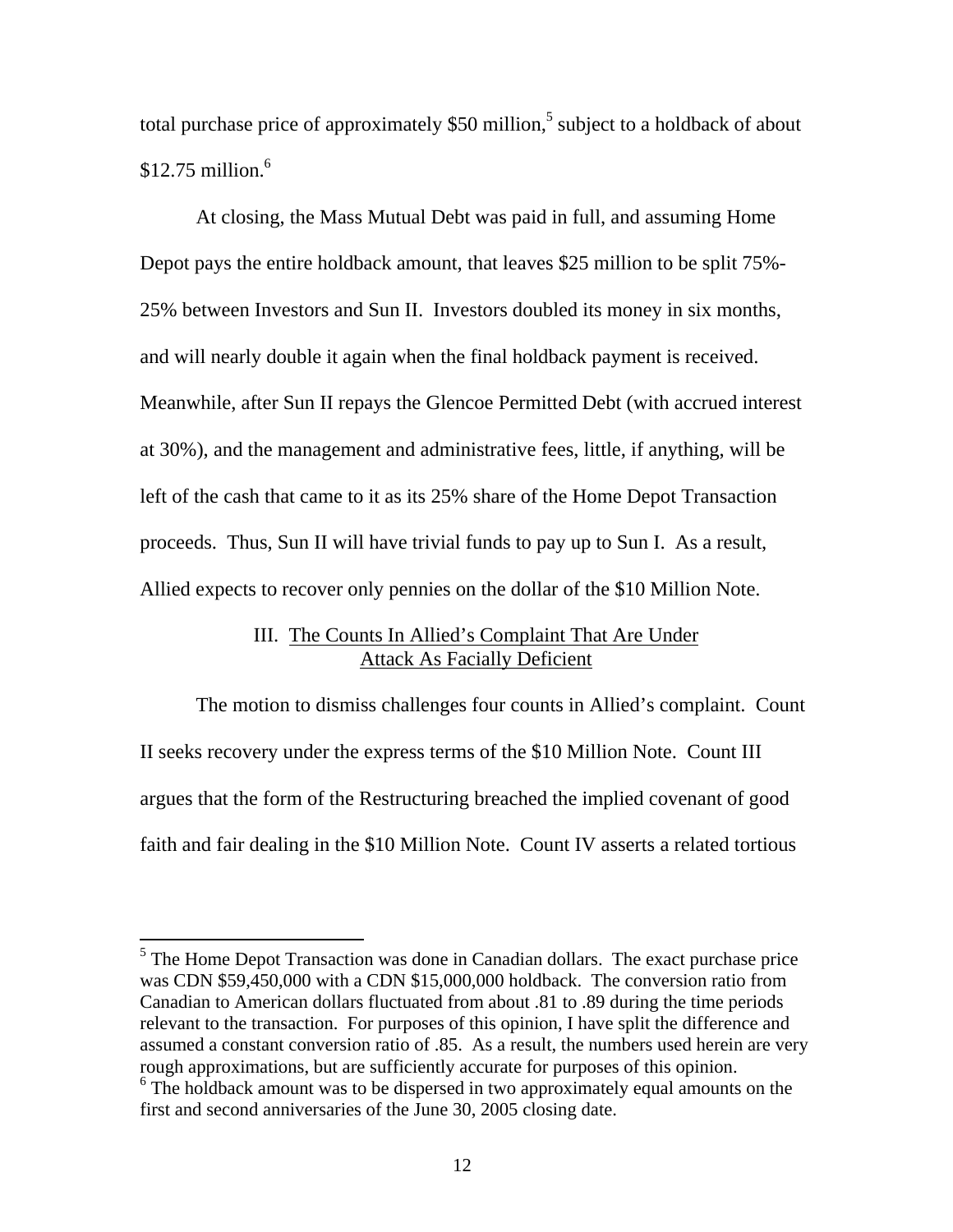interference with contract claim. Count VIII alleges a civil conspiracy among the myriad of Glencoe affiliated entities involved in the Restructuring.

The first two challenged counts actually assert an identical argument. Count II alleges that the fact that Glencoe's affiliate, Investors, made the Equity Investment in the Brafasco enterprise that shared equal priority with the \$10 Million Note violated the express terms of the \$10 Million Note's Insider Debt Restriction. As will be seen, that contention is obviously wrong and therefore Allied buttresses it by arguing that because the Equity Investment in BH II had, in Allied's view, the same subordinating effect as a loan of money to Sun I, the Equity Investment was therefore forbidden by the Insider Debt Restriction. In other words, Allied is premising its argument that the Equity Investment breached the literal terms of the Insider Debt Restriction on the notion that the literal terms implicitly incorporated other terms. Properly conceived, this argument is therefore identical to that made in Count III of the complaint, which argues that the Equity Investment violated the implied covenant of good faith and fair dealing in the \$10 Million Note by offending the goal and spirit of the Insider Debt Restriction, which Allied claims was to prevent Glencoe or its affiliates from making any investment at all in the Brafasco enterprise that was not subordinate to the \$10 Million Note. Count IV, which claims tortious interference against all of the entities other than Sun I, is based on the same argument. That count's viability turns in the first instance on whether Allied has pled a breach of contract claim.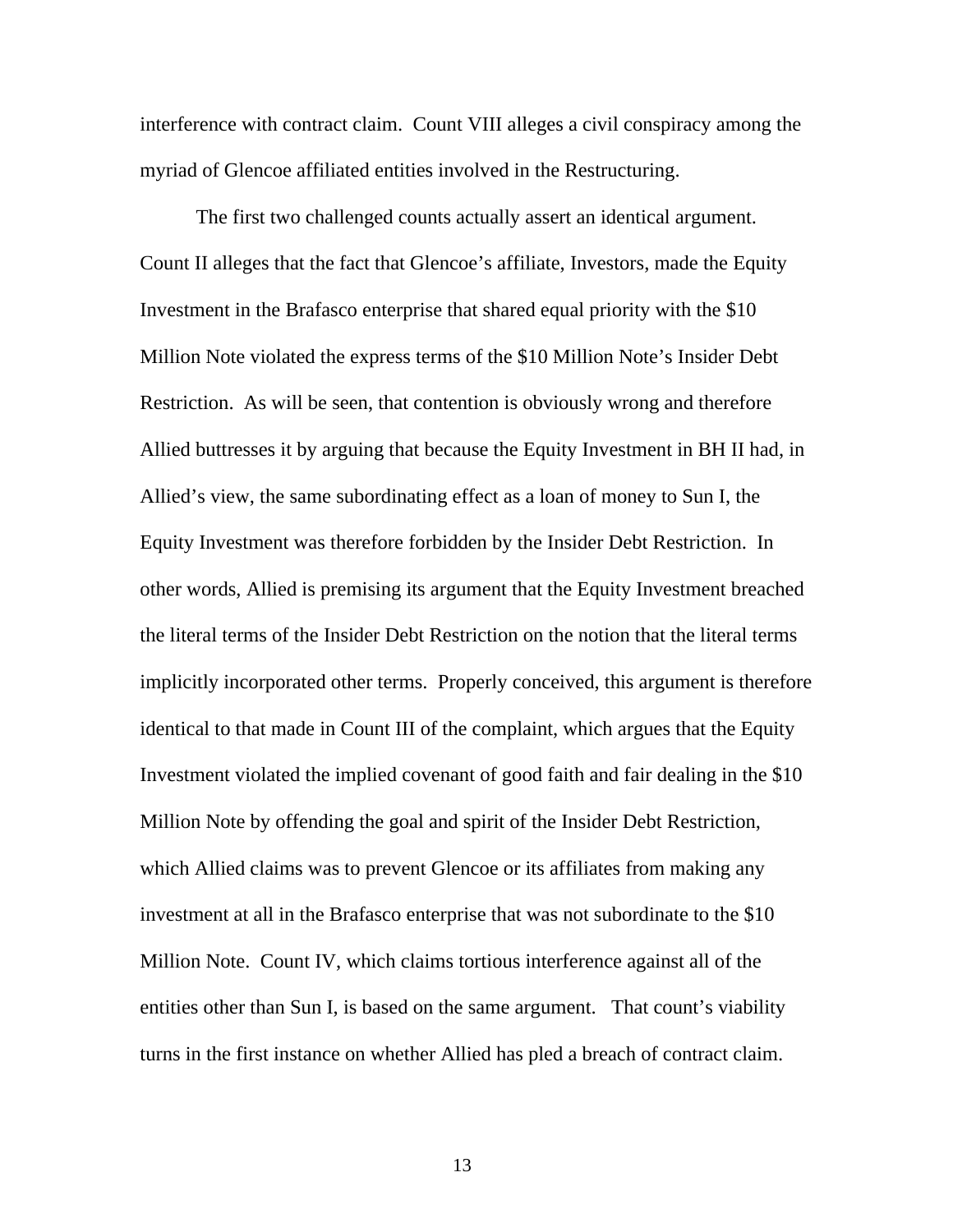The other counts in Allied's complaint are not contractual and all have their essence in the contention that Glencoe knew that the Restructuring was not fair to Allied. They involve allegations that Glencoe intentionally enriched itself, through its affiliate, Investors, at Allied's expense by making a fraudulent and unfair transfer of the BH II equity to Investors (1) with the purpose of rendering Sun I unable to pay the \$10 Million Note, and (2) in disregard of the fiduciary duties of care and loyalty that Allied was owed by virtue of its position as a creditor of an insolvent Delaware entity, Sun I.

As one of these non-contractual claims, Allied asserts, as Count VIII, a civil conspiracy cause of action, alleging that Glencoe, its subsidiaries and affiliates, and the officers and directors of Sun I and Sun II (whose identities are allegedly unknown to Allied, and, as a result, are identified as John Does 1-10 in Allied's complaint) all acted in concert and agreed upon a malevolent plan to enrich themselves at Allied's expense. This is the only non-contractual cause of action that the defendants have moved to dismiss.

I will address the challenges to the complaint in the following order. Initially, I will analyze whether the complaint states a claim for breach of, or tortious interference with, the Insider Debt Restriction in the \$10 Million Note. Then, I will examine whether the civil conspiracy count in the complaint is viable.

#### IV. The Procedural Standard

The defendants' motion to dismiss for failure to state a claim is governed by the familiar Rule 12(b)(6) standard, which requires me to accept all well-pled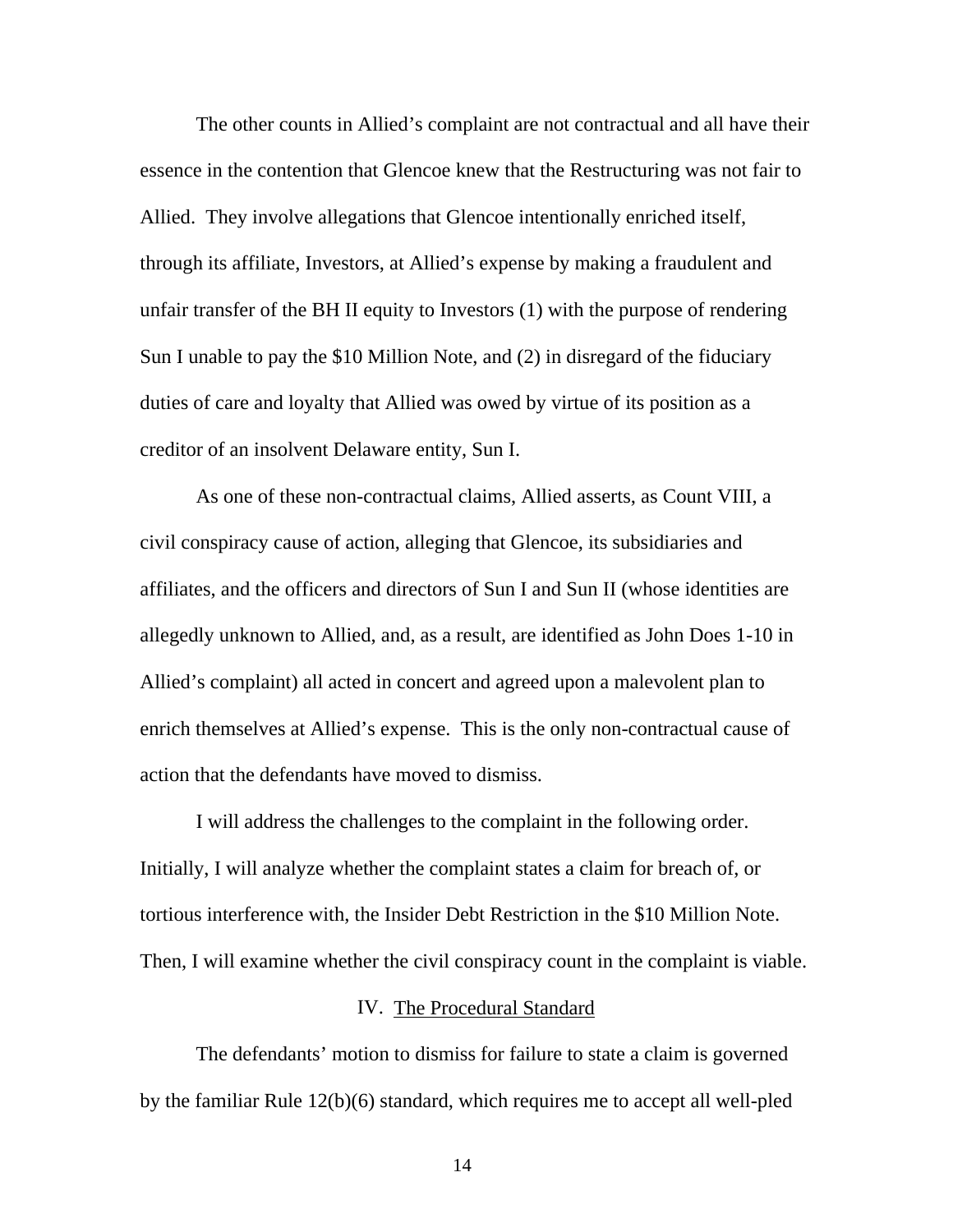allegations of fact as true and draw all reasonable inferences in Allied's favor.<sup>[7](#page-15-0)</sup> I need not, however, accept as true conclusory assertions unsupported by specific factual allegations.<sup>8</sup> If, after these principles are applied, I conclude that the facts fail to support a cause of action, the motion to dismiss must be granted.<sup>[9](#page-15-2)</sup>

### V. Does The Complaint State A Claim For Breach Of The \$10 Million Note?

# A. The Governing Principles Of Contract Interpretation

Under Delaware law, the proper interpretation of language in a contract is a question of law. Accordingly, a motion to dismiss is a proper framework for determining the meaning of contract language.<sup>10</sup> When the language of a contract is plain and unambiguous, binding effect should be given to its evident meaning.<sup>11</sup> Only where the contract's language is susceptible of more than one reasonable interpretation may a court look to parol evidence; otherwise, only the language of the contract itself is considered in determining the intentions of the parties.<sup>12</sup>

In interpreting contract language, clear and unambiguous terms are interpreted according to their ordinary and usual meaning.<sup>13</sup> Absent some ambiguity, Delaware courts will not distort or twist contract language under the

<span id="page-15-0"></span><sup>7</sup> *E.g., In re Lukens, Inc. Shareholders Litig.,* 757 A.2d 720, 727 (Del. Ch. 1999).

<span id="page-15-1"></span><sup>8</sup> *E.g., H-M Wexford LLC v. Encorp, Inc.*, 832 A.2d 129, 139 (Del. Ch. 2003).

<span id="page-15-2"></span><sup>9</sup> *E.g., Kohls v. Kenetech Corp.,* 791 A.2d 763, 767 (Del. Ch. 2000).

<span id="page-15-3"></span><sup>10</sup> *E.g., OSI Systems, Inc. v. Instrumentarium Corp.,* 892 A.2d 1086, 1090 (Del. Ch. 2006).

<span id="page-15-4"></span><sup>&</sup>lt;sup>11</sup> E.g., Rhone-Poulenc Basic Chems. Co. v. Am. Motorists Ins. Co., 616 A.2d 1192, 1195 (Del. 1992).

<span id="page-15-5"></span><sup>12</sup> *E.g., Citadel Holding Corp., v. Roven*, 603 A.2d 818, 822 (Del. 1992); *Eagle Industries, Inc. v. DeVilbiss Health Care, Inc.*, 702 A. 2d 1228, 1232 (Del. 1997).

<span id="page-15-6"></span><sup>13</sup> *E.g., Lorillard Tobacco Co. v. Am. Legacy Found.*, 903 A.2d 728, 739 (Del. 2006).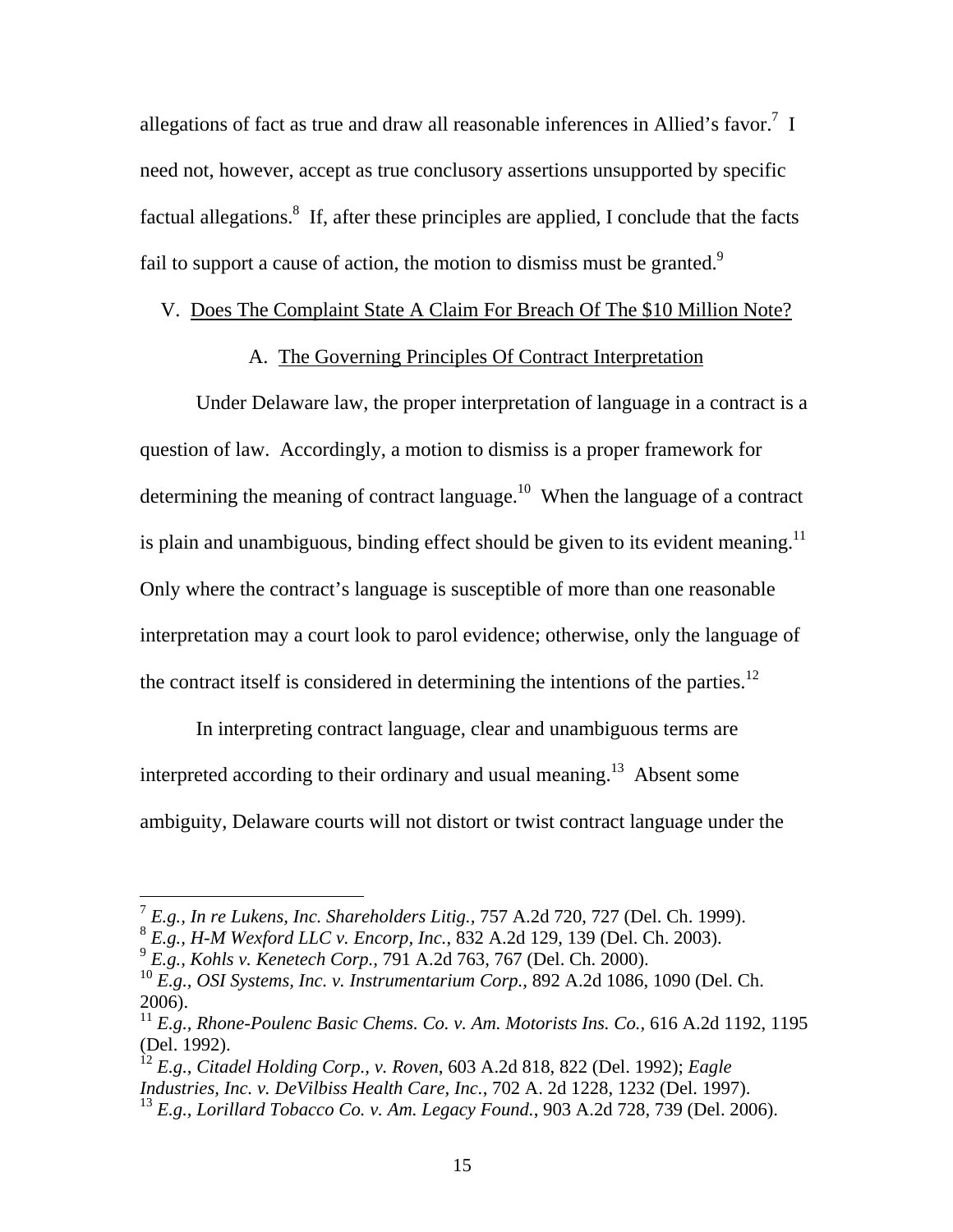guise of construing it.<sup>14</sup> When the language of a contract is clear and unequivocal, a party will be bound by its plain meaning because creating an ambiguity where none exists could, in effect, create new contract rights, liabilities and duties to which the parties had not assented.<sup>15</sup> By such judicial action, the reliability of written contracts is undermined, thus diminishing the wealth-creating potential of voluntary agreements.<sup>[16](#page-16-2)</sup>

### B. Allied's Express Contract Claim

Despite the \$10 Million Note's failure to restrict any equity investments by Glencoe or its affiliates in Sun I or its subsidiaries, Allied initially contends that the Restructuring violated the express terms of the \$10 Million Note because it involved an investment by a Glencoe affiliate that shared equal priority with the \$10 Million Note. But, as noted above, the Insider Debt Restriction only prohibited Sun I or its subsidiaries from incurring any "indebtedness for borrowed money" to Glencoe or its affiliates. Allied's argument that the Equity Investment violated the express terms of the \$10 Million Note is, therefore, frivolous.

Allied does not base its argument on any reasonable interpretation of the contract language. Rather, Allied falls back on what it asserts is a basic principle of capital structuring — that debt naturally takes liquidation priority over equity. Allied contends that because the \$10 Million Note prohibited an unsubordinated

<span id="page-16-0"></span><sup>14</sup> *Id.* 

<span id="page-16-1"></span><sup>15</sup> *Id.*

<span id="page-16-2"></span><sup>16</sup> *See Sharon Steel Corp. v. Chase Manhattan Bank, N.A.*, 691 F.2d 1039, 1048 (2d Cir. 1982) (noting that creating uncertainty with respect to the meaning of ordinary contract provisions decreases the inherent value of similar contracts).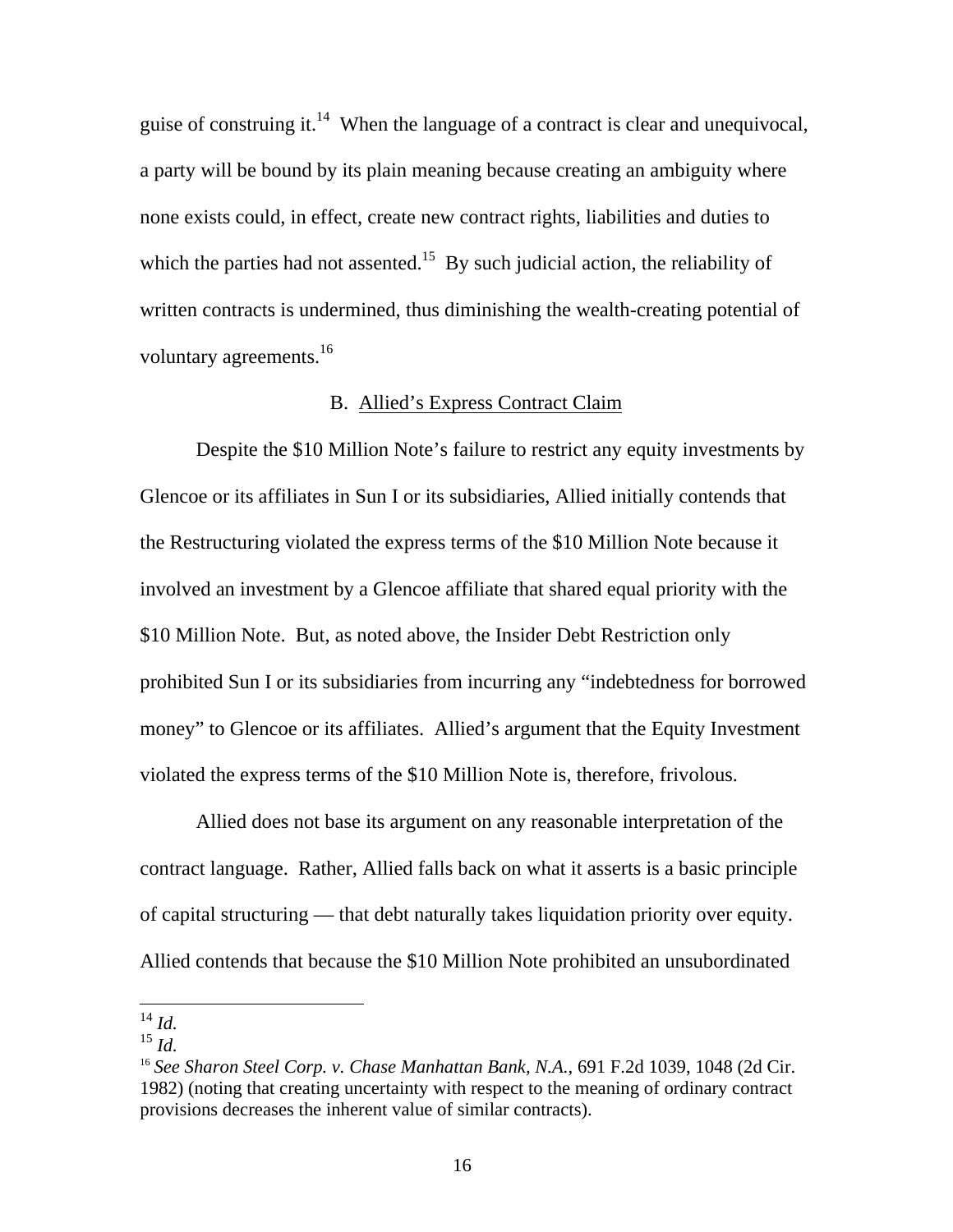debt investment in Sun I or its subsidiaries, it must also have prohibited the unsubordinated Equity Investment because equity by its very nature has a lower priority than debt. Allied argues that if debt provided by Investors could not share priority with the \$10 Million Note, the Equity Investment should not be able to either. It claims that to interpret the Insider Debt Restriction otherwise would render it meaningless because such interpretation would too easily allow Glencoe to avoid the restriction but still accomplish the prohibited result by doing just what it did — making the new Equity Investment in a downstream subsidiary.

But by relying on one fundamental difference between debt and equity to bolster its argument, Allied merely highlights that debt and equity are, as a general matter, two distinct concepts. Allied's argument boils down to the assertion that when the parties to the \$10 Million Note used the words "indebtedness for borrowed money," they meant to preclude both debt and garden variety equity investments. That argument is, to put it mildly, unconvincing. Admittedly, at the edges, it can be difficult in some cases to distinguish between a loan of money and an equity investment. The ingenuity of the marketplace and the flexibility afforded by the Delaware General Corporation Law have given rise to a variety of investment securities that blur the line between debt and equity. But this does not mean that equity and debt do not remain importantly distinct categories.<sup>17</sup> Here,

<span id="page-17-0"></span> $17$  For example, with respect to voting rights, the General Corporation Law provides that unless the certificate of incorporation provides otherwise, a stockholder is entitled to one vote for each share that he holds, even if that "stock" has substantial debt-like qualities. 8 *Del. C.* § 212. By contrast, a debt holder has no voting rights unless the certificate of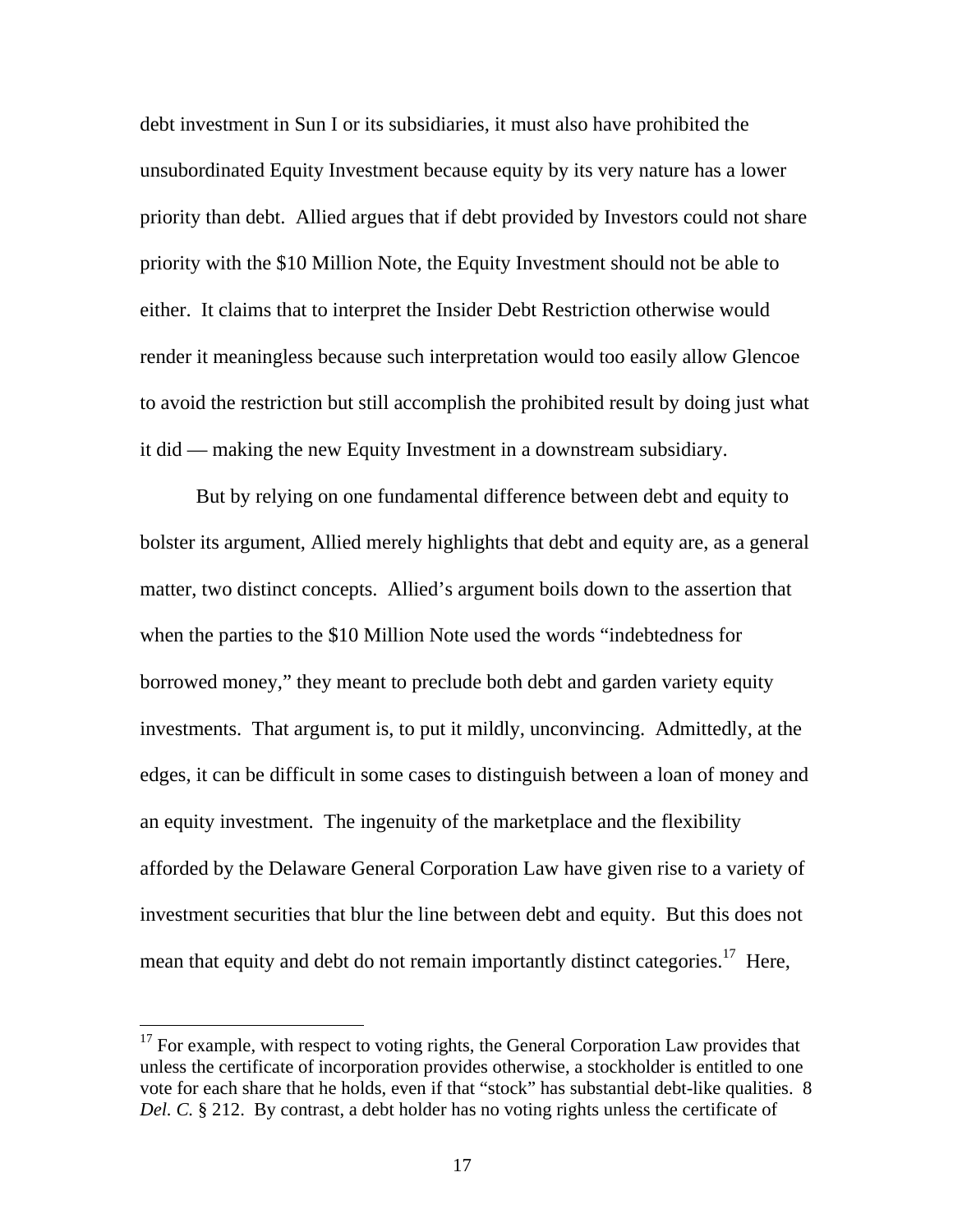the Equity Investment was well clear of any blurry part of the border between the categories. Investors contributed \$5 Million to BH II and took back plain vanilla common equity — not debt.

The words "indebtedness for borrowed money" are clear and unambiguous terms that must be interpreted according to their ordinary and usual meaning.<sup>18</sup> Allied's contention — that the Insider Debt Restriction was concerned not with the type of investment that was prohibited but with the priority of the investment — is belied by the specificity with which the provision describes the prohibited investment. "[I]ndebtedness for borrowed money" simply does not connote an "equity investment." I cannot twist and torture the unambiguous terms of the \$10 Million Note under the guise of construing them to give Allied a right for which it did not bargain.<sup>19</sup> Accordingly, I hold that the Equity Investment complied with the express terms of the \$10 Million Note, and dismiss Count II for failure to state a claim.

### C. Allied's Implied Covenant Claim

Allied next contends that even if the Restructuring did not offend the express terms of the \$10 Million Note, it violated the implied covenant of good

incorporation expressly provides for them. 8 *Del. C.* § 221; *see also Harbinger Master Fund Capital Partners I, Ltd. v. Granite Broadcasting Corp.*, 906 A.2d 218, 224-25 (Del. Ch. 2006) (illustrating that the distinction between a debt and equity investment is meaningful and holding that mandatorily redeemable preferred stock was equity rather than debt, and thus a holder of the "stock" did not have standing to bring claims as a "creditor" of the issuer); *Cede & Co. v. JRC Acquisition Corp.,* 2004 WL 286963 at \*7 (Del. Ch. 2004) (discussing debt-to-equity ratio, a concept that would be nonsensical if there were no distinction between debt and equity).

<span id="page-18-0"></span><sup>18</sup> *E.g.*, *Lorillard Tobacco Co.*, 903 A.2d at 739.

<span id="page-18-1"></span><sup>19</sup> *See id*.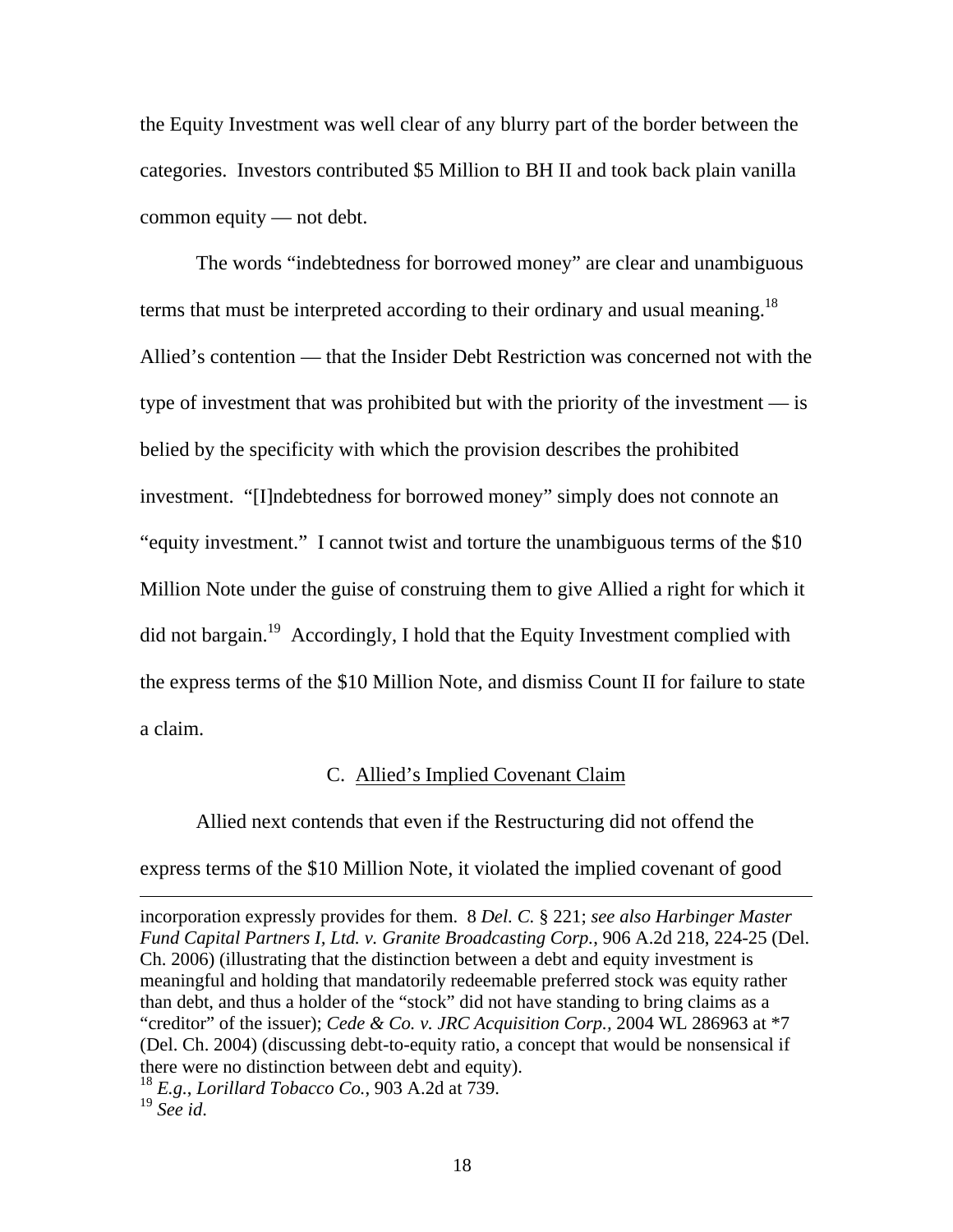faith and fair dealing by frustrating Allied's reasonable commercial expectation that Glencoe and its affiliates would not make any investment in the Brafasco enterprise that had priority over the \$10 Million Note.<sup>20</sup> Allied admits that Delaware courts apply the implied covenant rarely, and only in narrow circumstances.<sup>21</sup> It asserts, however, that enforcement of the implied covenant is necessary here to protect it from the defendants' intentional evasion of the Insider Debt Restriction, and to ensure that it receives the "fruits of its bargain" — which Allied claims include preventing Glencoe from creating a transaction structure in which it had the potential to self-deal.

The implied covenant of good faith and fair dealing embodies the law's expectation that "each party to a contract will act with good faith toward the other with respect to the subject matter of the contract."<sup>22</sup> Delaware jurisprudence on the implied covenant has, from time to time, stated the test thusly: "is it clear from what was expressly agreed upon that the parties who negotiated the express terms of the contract would have agreed to proscribe the act later complained of as a breach of the implied covenant of good faith — had they thought to negotiate with respect to the matter"? $2^{23}$ 

<span id="page-19-0"></span><sup>20</sup> *See Cincinnati SMSA, Ltd. Partnership v. Cincinnati Bell Cellular Systems Co.*, 708 A.2d 989, 992 (Del. 1998) (noting that occasionally it is necessary for a court to imply terms into an agreement so as to honor the parties reasonable commercial expectations). <sup>21</sup> See id. (explaining that application of the implied covenant "should be rare and fact-

<span id="page-19-1"></span>intensive, turning on issues of compelling fairness").

<span id="page-19-2"></span><sup>22</sup> *Katz v. Oak Industries, Inc.*, 508 A.2d 873, 880 (Del. Ch. 1986).

<span id="page-19-3"></span><sup>23</sup> *Id.*; *see also Moore Business Forms, Inc. v. Cordant Holdings Corp.*, 1995 WL 662685 (Del. Ch. 1995) ("implied contractual obligations are terms that 'clearly would have been included [in the contract] had the parties negotiated with respect to them'") (quoting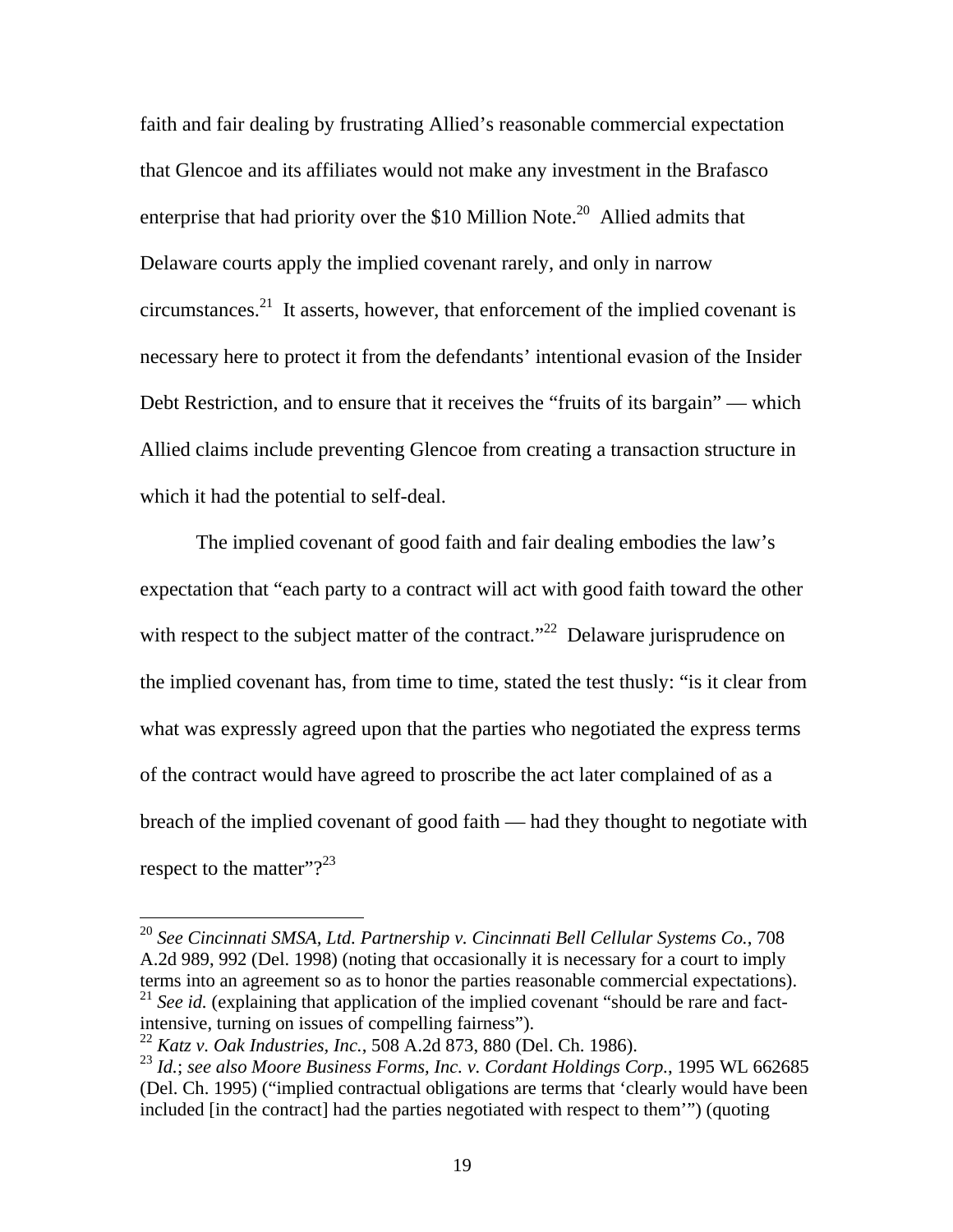Courts must be careful however not to overestimate the circumstances when it is appropriate to employ this intrinsically counterfactual and hindsightbias prone test. When Chancellor Allen formulated it in *Oak Industries*, he did not intend to alter the fundamental rule of contract interpretation that Delaware courts will not look to extrinsic circumstances to ascertain the meaning of unambiguous contract language that covers a topic. Instead, implied covenant analysis will only be applied when the contract is truly silent with respect to the matter at hand, and only when the court finds that the expectations of the parties were so fundamental that it is clear that they did not feel a need to negotiate about them.<sup>24</sup> Chancellor Allen's own jurisprudence makes this clear by emphasizing that courts will not rewrite contractual language covering particular topics just because one party failed to extract as complete a range of protections as it, after the fact, claims to have desired during the negotiation process.<sup>25</sup>

*Price Organization, Inc. v. Universal Computer Consulting, Inc.*, 1993 WL 400152, at \*6 (Del. Ch. 1993)).

<span id="page-20-0"></span> $24$  At oral argument, Allied argued that if the court determined that the contract language itself did not prohibit the Equity Investment made by Investors, the implied covenant required that Allied be permitted to take discovery into the actual intent of the parties in drafting the Insider Debt Restriction. Such a proposition misunderstands the relevant inquiry. The test is whether it is clear *from what was expressly agreed upon* that the parties meant to prohibit the conduct at issue. As with any analysis of a breach of contract claim, the implied covenant inquiry initially focuses on the four corners of the contact itself, and parol evidence is only admissible once an ambiguity arises from the text. To allow discovery into the intent of the original parties to the \$10 Million Note would be to ignore the teachings of cases like *Citadel Holding Corp. v. Roven*, 603 A.2d 818 (Del. 1992), and gut the parol evidence rule.

<span id="page-20-1"></span><sup>25</sup> *See, e.g., Shenandoah Life Ins. Co. v. Valero Energy Corp.*, 1988 WL 63491, at \*8 (Del. Ch. 1988) (noting that where "a specific, negotiated provision directly treats the subject of the alleged wrong and has been found to have not been violated, it is quite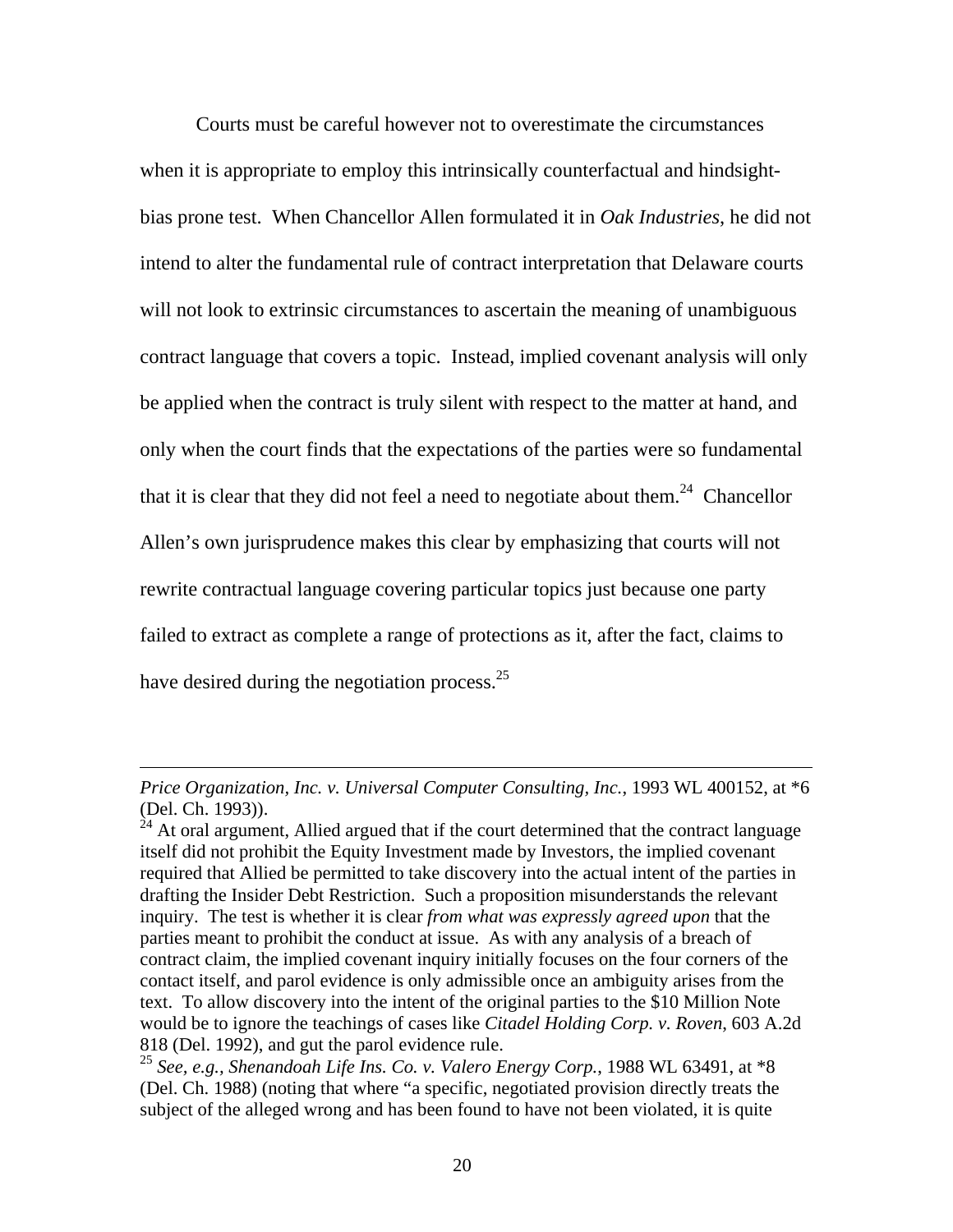Here, Allied argues that because the \$10 Million Note is silent as to Glencoe's ability to make the unsubordinated Equity Investment in Sun I or its subsidiaries, we must attempt to ascertain what the intent of the original parties might have been had they thought to negotiate over the matter. Allied claims that because the parties explicitly prohibited an unsubordinated debt investment in Sun I or it subsidiaries, they clearly would also have prohibited the unsubordinated Equity Investment had they thought to address that issue because equity is generally thought of as being subordinate to debt.

Allied's approach to contractual interpretation is the polar opposite of that required by Delaware law. Under our law, the fact that two parties to a contract explicitly restricted a particular type of investment — "indebtedness for borrowed money" — by a parent or its affiliates, not only in the issuer, Sun I, but in any subsidiary of the issuer, implies, by omission, that the controller was free to make equity investments in the issuer or the issuer's subsidiaries. Why? For starters, the highly-negotiated provisions of notes and debentures that restrict the commercial freedom that issuers otherwise enjoy under default law are traditionally interpreted strictly, precisely because they involve specifically extracted limitations on ordinary economic liberties.<sup>26</sup> That a note restricts a

unlikely that a court will find by implication a contractual obligation of a different kind that has been breached")(Allen, C.).

<span id="page-21-0"></span><sup>26</sup> *See Metropolitan Life Insurance Co. v. RJR Nabisco, Inc.*, 716 F. Supp. 1504, 1515 (S.D.N.Y. 1989) (noting that ordinary negative covenants in a bond indenture are strictly construed according to their terms because uniformity of interpretation is required for the efficient working of capital markets); *Automodular Assemblies (DE), Inc. v. PNC Bank,*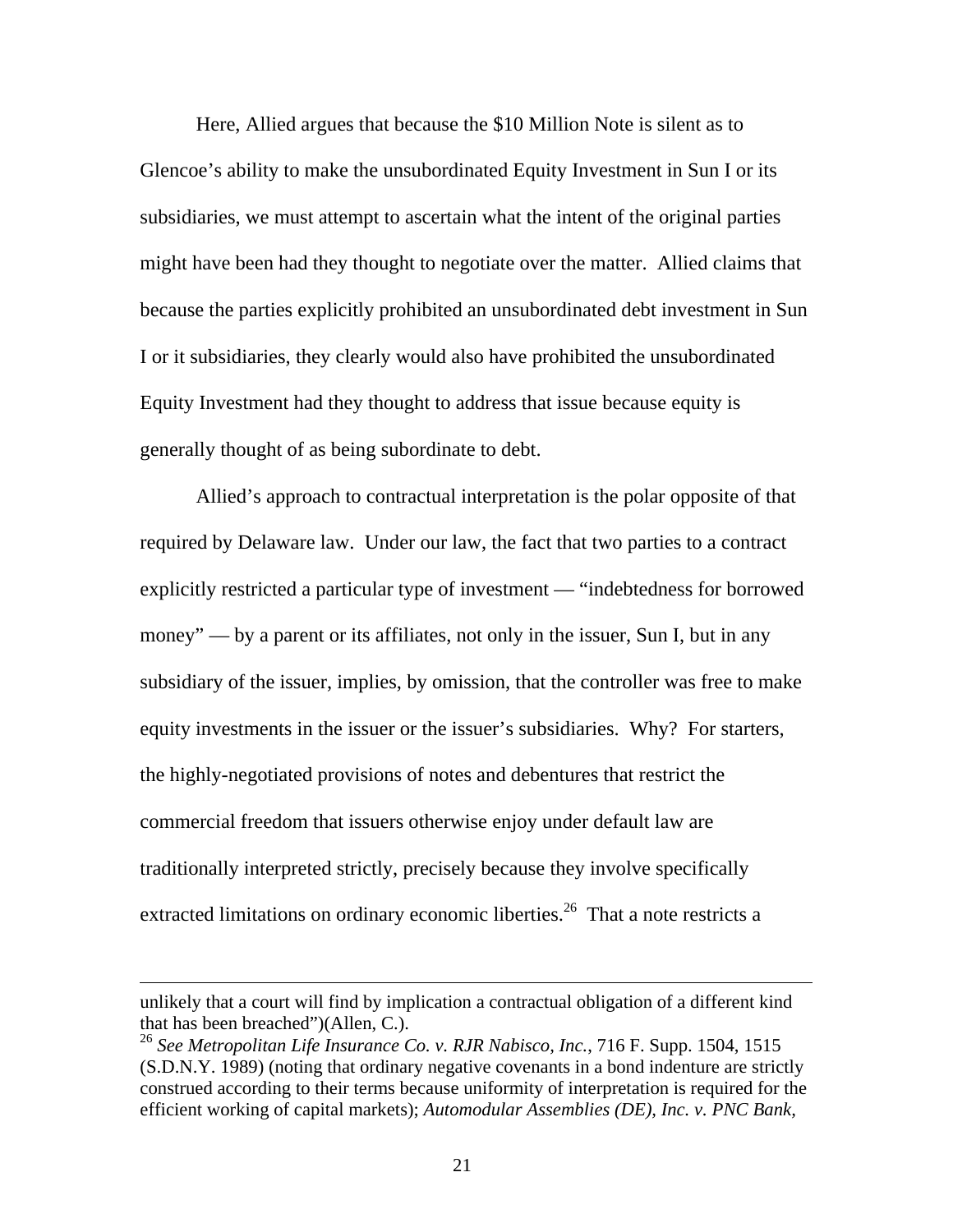highly specific form of investment does not mean that the parties were using that form as an exemplar to illustrate a capacious range of like conduct that was impliedly precluded, and discoverable by use of a thesaurus. The use of a precise term does not imply a "gap," but instead explicitly indicates that the parties were proceeding carefully to only delimit the issuer's freedom in a discrete manner. When a note is written in such a manner, as is the case here, there is no role for the judiciary to imply other terms.

The express terms of the Insider Debt Restriction illustrate why that is properly the case. Although Allied claims to be shocked by the Equity Investment, its surprise bespeaks a faux naivete. Remember that the Insider Debt Restriction did not simply limit the ability of Glencoe and its affiliates to make debt investments in Sun I. By its plain terms, the Insider Debt Restriction also prohibited Glencoe and its affiliates from making a debt investment at any subsidiary of Sun I. That is, Allied clearly recognized that if Glencoe loaned money that was secured by the assets of a Sun I subsidiary, it could find the \$10

*Delaware,* 2004 WL 1859828, at \*7 n.7 (Del. Ch. 2004) (stating with respect to a financial covenant in a loan agreement: "For a [party] to rely upon the plain language of the contractual protections it has extracted is no violation of any implied term; to find otherwise would be to supplant the plain language of the agreement. Our law does not permit the use of the implied covenant of good faith for this purpose."); *Morgan Stanley & Co. v. Archer Daniels Midland Co.,* 570 F. Supp. 1529, 1541-42 (S.D.N.Y. 1983) (choosing the narrower of two possible interpretations of a protective covenant in a bond indenture); *see also* Houman B. Shadab, Note, *Interpreting Indentures: How Disequilibrium Economics and Financial Asset Specificity Support Narrow Interpretation,* 75 S. CAL. L. REV. 763, 782-83 (noting that protective covenants in bond indentures are typically interpreted to govern as little conduct as possible, and arguing that such an approach is most conducive to entrepreneurial behavior and, therefore, wealth creation).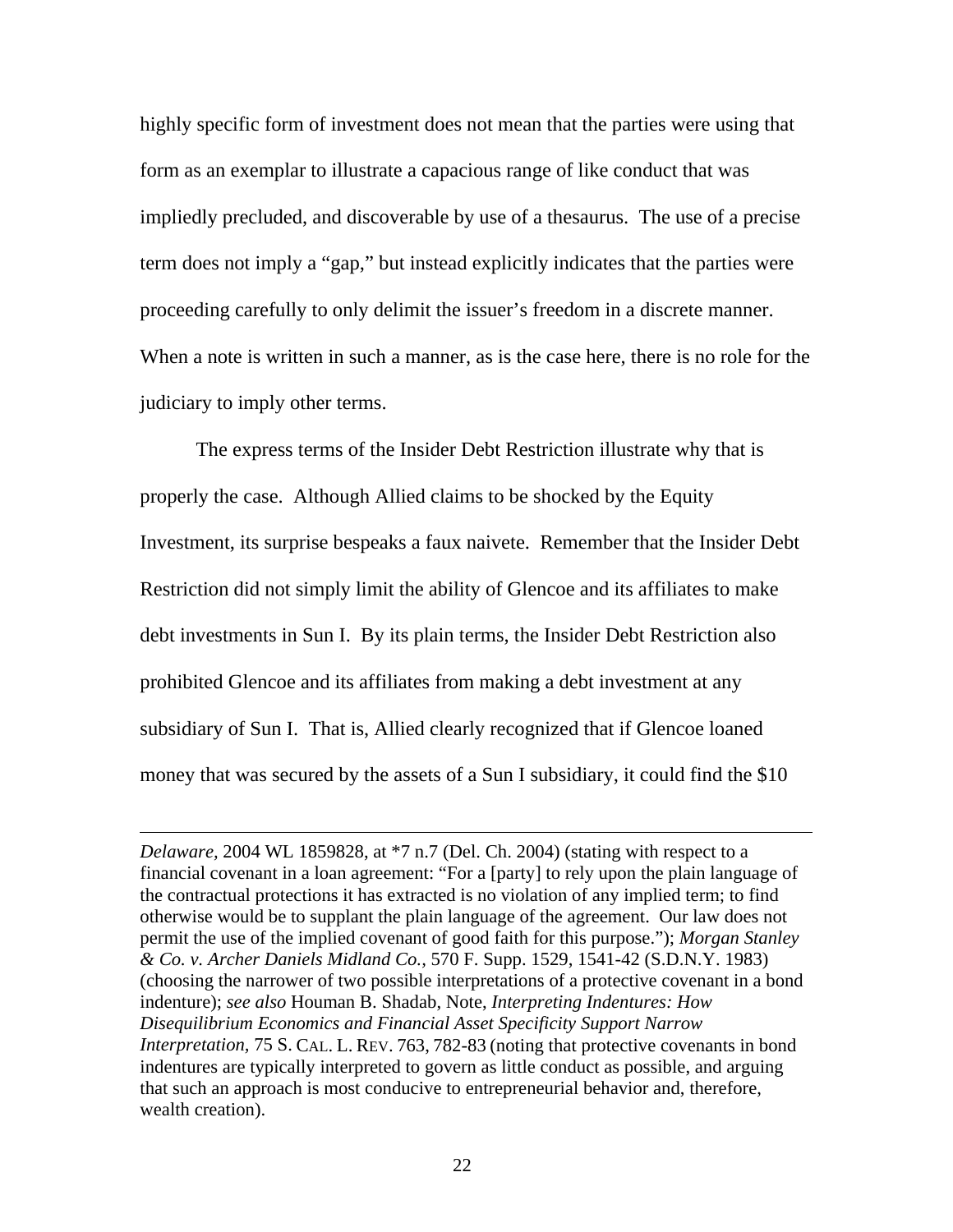Million Note subordinated. Yet, it now claims that it somehow did not realize that there was the potential that an equity investment made in one of Sun I's subsidiaries could have the effect of reducing Sun I's ownership of those subsidiaries in a manner that might affect Allied's ability to collect on the \$10 Million Note. Even if that implausible contention is correct, it does not aid Allied. The unambiguous terms of the Insider Debt Restriction plainly provide only for a very specific limitation on Glencoe's ability to infuse capital into Sun I or its subsidiaries — a limitation only on "indebtedness for borrowed money." Any reasonable contracting party would have recognized that such a discrete limitation on a particular type of investment that applied to Sun I and its subsidiaries would not have the effect of impliedly precluding other types of investments in those entities.

Contrary to Allied's argument, it is by no means absurd to think that the parties who negotiated the terms of the \$10 Million Note might distinguish between equity investments and loans.<sup>27</sup> But even if it were, speculation on the intention of the original parties is only appropriate when a contract is silent with respect to the subject matter at issue. Here, the parties directly addressed Glencoe's ability to make future investments in the Brafasco enterprise and

<span id="page-23-0"></span> $27$  For example, debt investors, but not equity investors, have affirmative legal rights to enforce remedies against the assets of a business. *See* R. FRANKLIN BALOTTI & JESSE A. FINKLESTEIN, THE DELAWARE LAW OF CORPORATIONS & BUSINESS ORGANIZATIONS § 5.2 (3d ed. 2006). The parties may have wanted to prevent Glencoe from being able to exercise those creditors' rights unless the rights were subordinate to the \$10 Million Note. This concern would not exist with respect to an equity investment because an equity investor has no right to enforce any claim against the assets of the business. *See id.*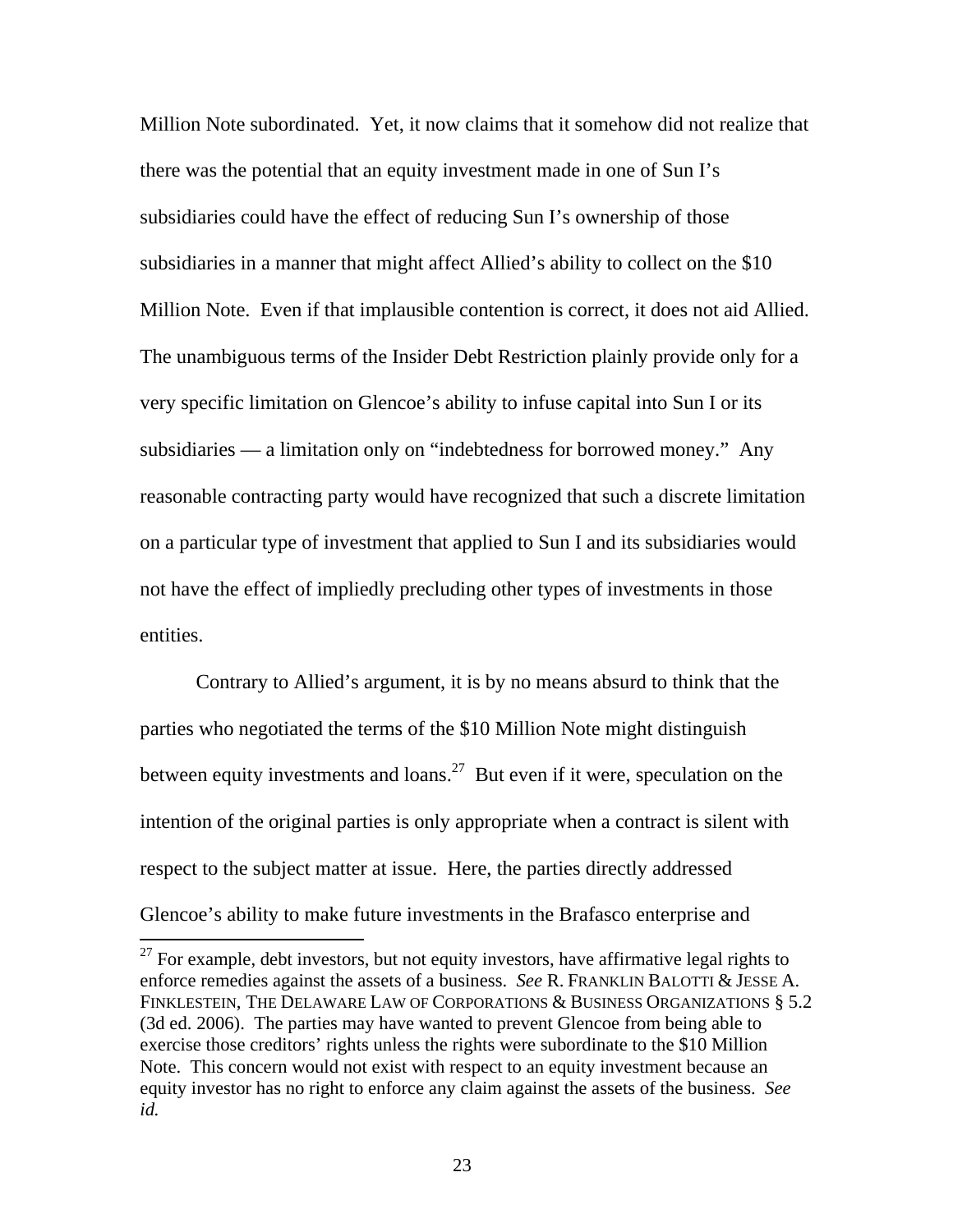specifically prohibited only unsubordinated debt investments. Application of the implied covenant of good faith and fair dealing to add to the explicit restrictions of a promissory note is not proper under our law because the restrictive covenants between debtors and creditors define, by omission, the freedom of action that the debtor retains. The \$10 Million Note expressly contemplated the need to restructure the Mass Mutual Debt.<sup>28</sup> To sustain Allied's implied covenant claim would narrow the contractual freedom left open to Glencoe and the Sun entities in structuring a transaction that all of the parties knew could occur. The form of judicial reformation Allied seeks does not implement any clear interstitial intent discernible from the language in the \$10 Million Note, but instead grants Allied additional contractual protections that the original noteholder, SunSub, plainly did not extract through negotiation[.29](#page-24-1) 

Furthermore, courts should be most chary about implying a contractual protection when the contract could easily have been drafted to expressly provide for it.<sup>30</sup> The original parties to the \$10 Million Note were sophisticated players

<span id="page-24-0"></span> $^{28}$  The note provides that "[t]he holders of Senior Indebtedness may extend, renew, modify, restate or amend the terms of Senior Indebtedness or any security therefor, in accordance with the terms hereof, and release, sell or exchange such security and otherwise deal freely with Maker or any of its subsidiaries, all without affecting the liabilities and obligations of Maker or Holder."

<span id="page-24-1"></span><sup>29</sup> *Aspen Advisors LLC v. United Artists Theatre Co.*, 843 A.2d 697, 707 (Del. Ch. 2004); *see also Moore Business Forms, Inc. v. Cordant Holdings Corp.*, 1995 WL 662685, at \*8 (Del. Ch. 1995) ("'[C]ourts will not readily imply a contractual obligation where the contract expressly addresses the subject of the alleged wrong,' yet does not provide for the obligation that is claimed to arise by implication.") (quoting *Abex, Inc. v. Koll Real Estate Group, Inc.*, 1994 WL 728827, at \*12 (Del. Ch. 1994)).

<span id="page-24-2"></span><sup>30</sup> *Harris Trust and Savings Bank v. E-II Holdings, Inc.*, 926 F.2d 636, 644 (7th Cir. 1991) ("Implying the covenant requested by the Trustees would also be 'troublesome' in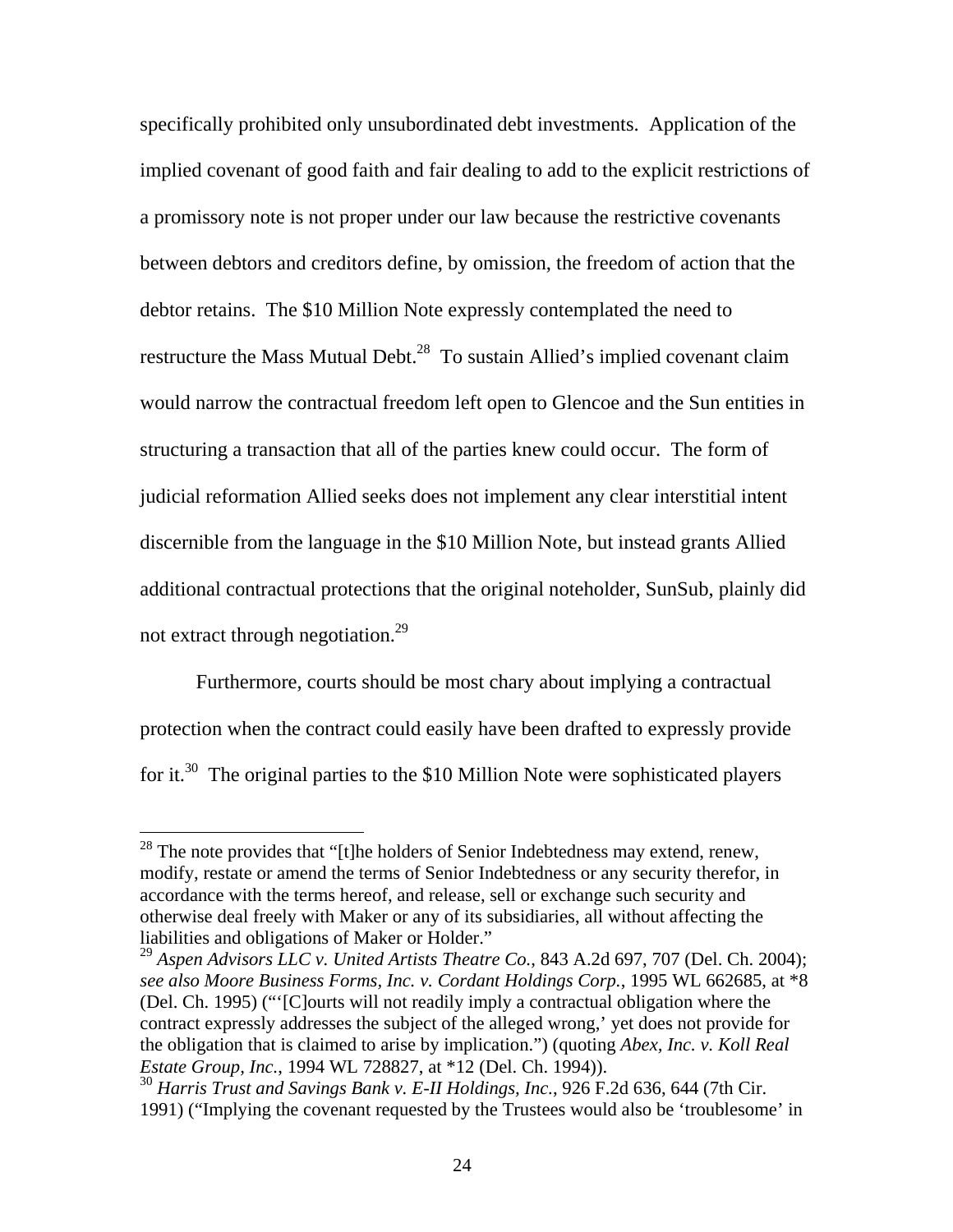who had experience in negotiating the particulars of a debtor-creditor relationship. At oral argument, Allied conceded the obvious: that SunSub, the original creditor on the \$10 Million Note, used a large law firm to negotiate the detailed 15-page single-spaced promissory note. Had SunSub wanted a protection against insider equity investments, it easily could have (and should have) suggested that language to that effect be added to the \$10 Million Note to see whether and on what terms Glencoe would accede to that additional restriction on its freedom to further capitalize the cash-strapped Brafasco business. SunSub failed to extract anything other than a discrete limitation that does not apply to equity investments. Allied cannot use the implied covenant of good faith and fair dealing to avoid the consequences of the plain language of the contract.<sup>31</sup> The implied covenant is not a fall-back position to be argued when you now wish your predecessor-in-interest had done a better job of negotiating the contract in the first place.

Finally, it bears mentioning that the failure of the \$10 Million Note to preclude the Equity Investment did not render Allied entirely without protection. Given the fiduciary relationship Glencoe bore to Sun I, and given the statutory prohibitions against fraudulent transfers, the mere fact that Glencoe was under no contractual inhibition from making equity investments in Sun I and its subsidiaries

view of the fact that the Indentures could easily have been drafted to incorporate expressly the terms the Trustees now urge this court to imply.")(internal quotations omitted).

<span id="page-25-0"></span><sup>31</sup> *See Metropolitan Life Insurance Co.*, 716 F. Supp. at 1517 ("[A]n implied covenant derives its substance directly from the language of the Indenture, and cannot give the holders of Debentures any rights inconsistent with those set out in the Indenture.") (internal quotations omitted).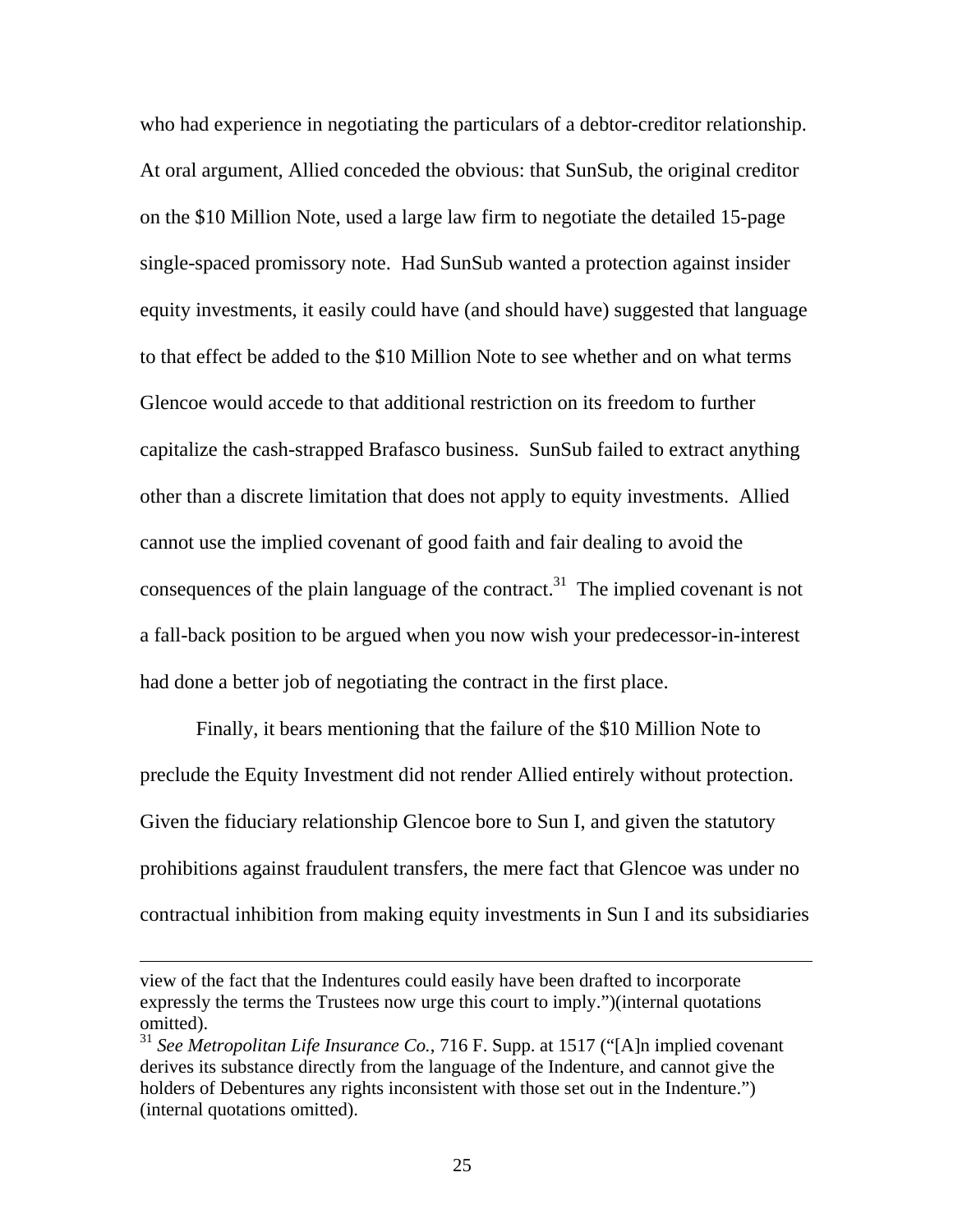did not grant it a license to do so on terms that were unfair to Sun I, to the detriment of Sun I's creditors. Rather, by making such an investment, Glencoe placed itself in the precarious circumstance of facing potential liability for breach of fiduciary duty or a fraudulent transfer, especially given Sun I's shaky finances and Glencoe's control over it. Allied's non-contractual claims illustrate that the absence of a flat contractual prohibition on equity investments by Glencoe in Sun I and its subsidiaries did not render Allied defenseless. Given this reality, it is by no means absurd to think that the parties to the \$10 Million Note would have left Glencoe's right to make equity investments contractually unrestricted because these other legal strictures would serve to create an incentive for Glencoe to do so only on terms that were fair to Sun I and its subsidiaries.

Allied admits that the Brafasco enterprise had no choice other than to address Mass Mutual's demand for some form of payment, lest Mass Mutual simply foreclose on all of Brafasco's assets. Investors put \$5 million in new funds at risk to help stave off immediate foreclosure. That the Restructuring was implemented in a contractually unrestricted way that gave Investors 75% of BH II's equity and Sun I only 25% is not unconscionable in itself. The question of whether Glencoe acted inappropriately really depends on the economics of the Equity Investment: was \$5 million a fair payment for 75% of BH II's equity?

Allied has a chance to pursue claims that are based on a negative answer to that question. What it is not free to do is to press a claim that the \$10 Million Note explicitly or impliedly barred the Equity Investment.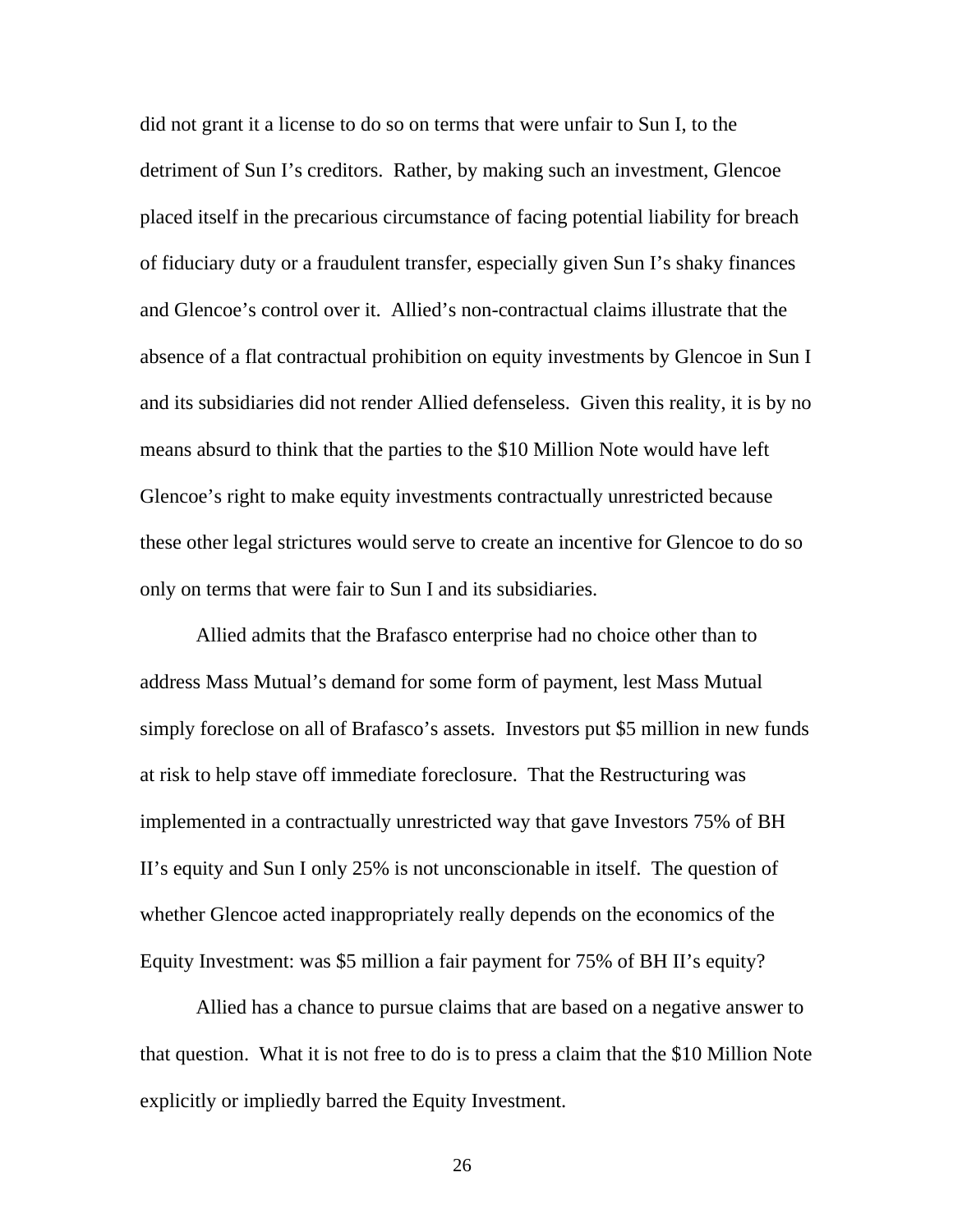#### D. Allied's Tortious Interference Claim

Allied asserts a tortious interference with contract claim against all of the defendants other than Sun I, the debtor on the \$10 Million Note, alleging that, by directing and/or participating in the Restructuring, they wrongfully induced Sun I to breach its contractual obligations. To state a tortious interference claim, a plaintiff must properly allege an underlying breach of contract.<sup>32</sup> Because Allied has not done so, its tortious interference claim fails.

#### VI. Has Allied Pled A Civil Conspiracy Claim?

In Count VIII, Allied attempts to set forth a claim for civil conspiracy.

Named in that count are a myriad of Glencoe-controlled affiliates as well as the "John Does" who served as those entities' directors and officers. The defendants have moved to dismiss this count for failure to state a claim upon which relief can be granted.

Under Delaware law, to state a claim for civil conspiracy, a plaintiff must plead facts supporting (1) the existence of a confederation or combination of two or more persons; (2) that an unlawful act was done in furtherance of the conspiracy; and (3) that the conspirators caused actual damage to the plaintiff.<sup>33</sup> The benefit to a plaintiff of establishing a civil conspiracy claim is that all

<span id="page-27-0"></span><sup>32</sup> *See Goldman v. Pogo.com, Inc.*, 2002 WL 1358760, at \*4 (Del. Ch. 2002) ("A claim of tortious interference with a contractual right requires [among other things] . . . a contract, a breach of that contract, and an injury."); *Boyer v. Wilmington Materials*, 1997 WL 382979, at \*10 (Del. Ch. 1997) ("The court has not found that the shareholders' agreement was breached, so there is no breach of contract upon which to ground the tortious interference claim.").

<span id="page-27-1"></span><sup>33</sup> *Nicolet, Inc. v. Nutt*, 525 A.2d 146, 149-50 (Del. 1987).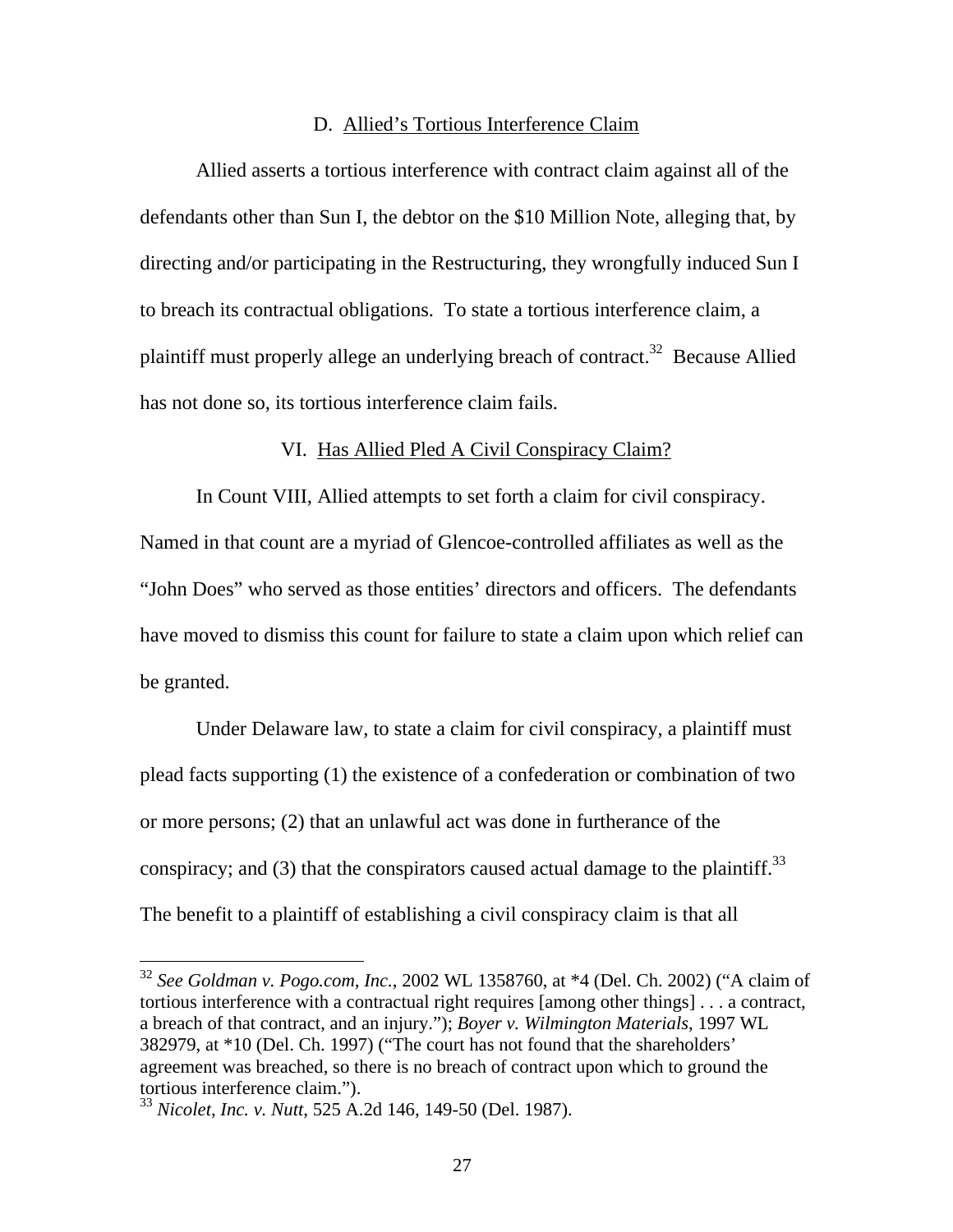conspirators will be vicariously liable for the acts of co-conspirators in furtherance of the conspiracy.[34](#page-28-0) Allied contends that all of the Glencoe affiliates in this case acted in concert to implement a malevolent plan (the Restructuring) to usurp the value of the Brafasco business for the benefit of Investors and at Allied's expense. Allied claims that all of the affiliated entities are culpable, and all should be held accountable for the harm the Restructuring caused to Allied.

For starters, I grant the defendants' motion to the extent it contends that the complaint fails to state a conspiracy claim against the unidentified John Does. Allied has no idea who the directors and officers are or what they did. Had Allied simply indicated in the complaint that it sought to hold individuals responsible at some later date when it identified who they were and what they did, that might have been acceptable. It cannot pretend, however, that its complaint actually alleges facts supporting a conspiracy claim against the unknown when the complaint is entirely devoid of facts regarding the role of particular individuals, even by title.<sup>[35](#page-28-1)</sup>

 $\overline{a}$ 

<span id="page-28-1"></span><sup>35</sup> My decision to dismiss the civil conspiracy claims against the John Doe defendants is in accord with the decisions of other jurisdictions, which have held that such allegations cannot withstand a motion to dismiss when the complaint does not attempt to describe the role the John Does played in the conspiracy. *See Morris v. First Union National Bank*, 2002 WL 47961, at \*6 (E.D. Pa. 2002) (dismissing a civil conspiracy claim against John Doe defendants for failure to allege sufficient facts); *Southwest Materials Handling Co. v. Nissan Motors Co., Ltd.*, 2000 WL 1664160, at \*6 (N.D. Tex. 2000) (stating with respect to civil conspiracy allegations against John Doe defendants: "This Court is not in the position of channeling or divining potential co-conspirators who are presently as tangible as Santa Claus, the Easter [B]unny or the Tooth Fairy").

<span id="page-28-0"></span><sup>34</sup> *Laventhol, Krekstein, Horwath & Horwath v. Tuckman*, 372 A.2d 168, 170 (Del. 1976).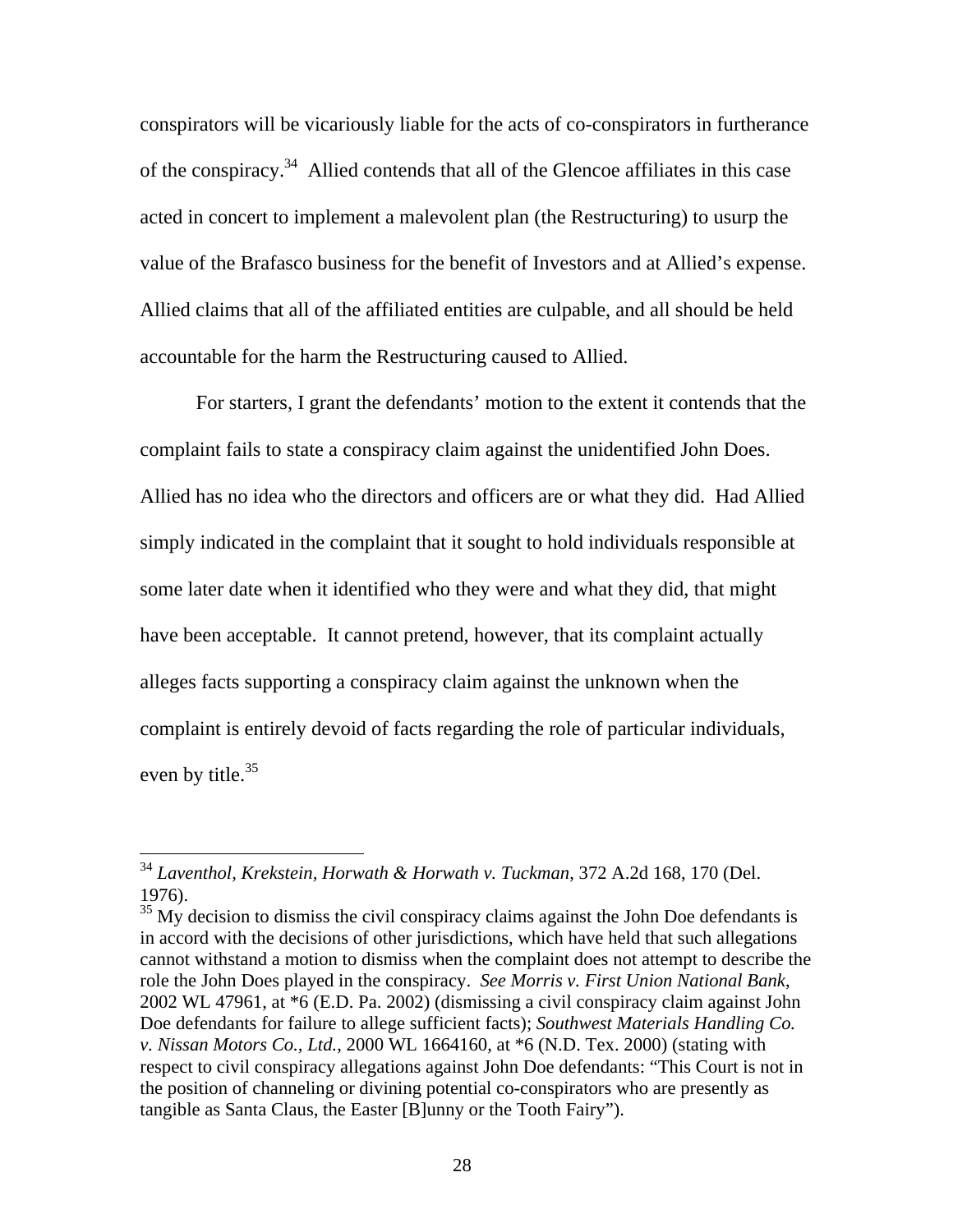With that distraction to the side, I dig into the main issue presented by this aspect of the defendants' motion, which is largely based on one central and simple argument: the defendants contend that Delaware law does not permit the prosecution of a civil conspiracy claim against business entities under common control. In particular, they argue that a parent entity cannot, as a matter of law, conspire with its wholly-owned subsidiary.

By this argument, the defendants would have me render a bright-line ruling in an area of American jurisprudence that, both inside and outside of Delaware, is more characterized by confusion than clarity.<sup>36</sup> Not only that, the defendants do not offer up briefing on this issue anywhere close in seriousness and depth to provide confidence that a ruling in their favor on this issue is justified.

I refuse to use this motion as a basis for holding that, as a per se matter, commonly-controlled or even owned business entities cannot conspire with one another and be held liable for acting in concert to pursue unlawful activity that causes damage.<sup>37</sup> Although I could, as seasoned readers of this court's opinions

<span id="page-29-0"></span><sup>36</sup> *Compare* Thomas J. Leach, *Civil Conspiracy: What's The Use?*, 54 U. MIAMI L. REV. 1, 1 (1999) (suggesting that for all its doctrinal complexity, civil conspiracy is useful in relatively few circumstances) *with* Martin H. Pritikin, *Toward Coherence in Civil Conspiracy Law: A Proposal to Abolish the Agent's Immunity Rule*, 84 NEB. L. REV. 1, 3 (2005) (suggesting that civil conspiracy can be a potent and socially useful weapon in a plaintiff's arsenal, but that courts have yet to delineate a coherent, principled approach to applying the doctrine in an intra-corporate context).

<span id="page-29-1"></span>To the extent that a prior decision of this court has previously held that a parent is incapable of conspiring with its wholly-owned subsidiary, *see Transamerica Airlines, Inc. v. Akande*, 2006 WL 587846, at \*6-7 (Del. Ch. 2006), I respectfully disagree. In *Akande,* the court devoted little attention to the question, which came up in a motion to dismiss what the court seemed to regard as a very weak pleading. *Akande*, which is the only instance in which this court has addressed this issue, cites *Amaysing Tech. Corp. v.*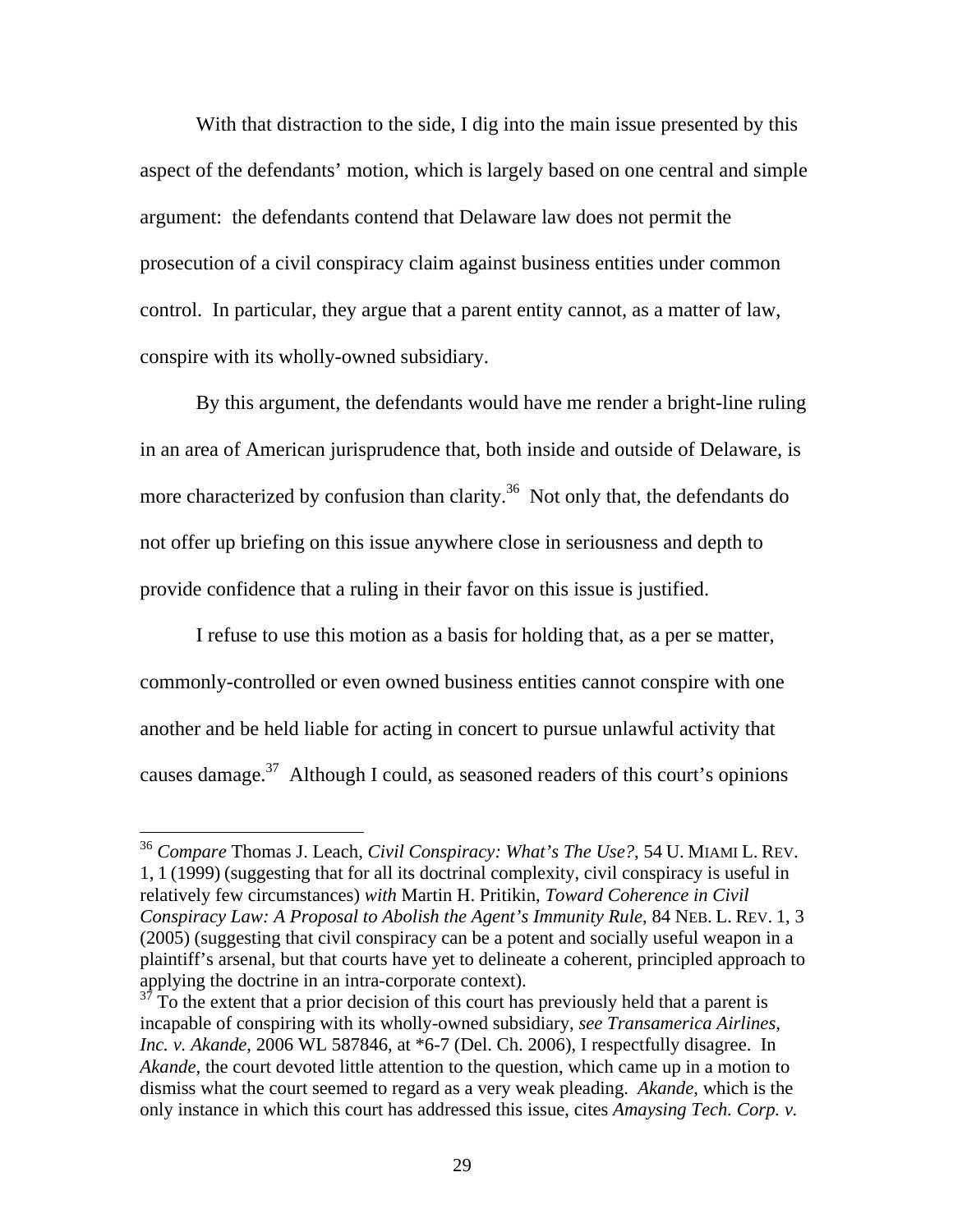know, spend fifty pages explaining why, I will do so more tersely and only return to the issue in later stages of the case if it becomes essential and if the defendants devote more attention to the issue.

As an initial matter, I note that Delaware law has, in analogous areas, refused to hold that commonly-owned entities cannot be subject to other common law causes of action that recognize their separate legal dignity. This, of course, should be of little surprise given that our corporation law is largely built on the idea that the separate legal existence of corporate entities should be respected even when those separate corporate entities are under common ownership and  $control<sup>38</sup>$ 

Therefore, it is uncontroversial for parent corporations to be subjected to claims for aiding and abetting breaches of fiduciary duty committed by directors

*Cyberair Communications, Inc.,* 2005 WL 578972, at \*7 (Del. Ch. 2005), which held that a corporation is incapable of conspiring with its officers and directors, in support of its conclusion. But, as I discuss later in n.64, the question presented by *Amaysing Tech.* is different from the question presented in *Akande* and in this case. Moreover, to the extent that, in cases like *Amaysing Tech.*, courts respect the separate legal dignity of the corporation by disallowing claims that corporate managers conspired among themselves and with their corporate employer, consistency counsels in favor of respecting the presumptive separateness of parent and subsidiary in examining whether those entities can conspire. Bright minds have looked at these issues and their failure to come up with clearly persuasive approaches to addressing them suggests that the problems raised are not simple ones. An invariable parent-subsidiary privilege to conspire is not the generally accepted rule that *Akande* described it to be. *See Outdoor Tech., Inc. v. Allfirst Financial, Inc.*, 2000 WL 141275, at \*6 (Del. Super. 2000) (noting that Delaware law had yet to address the issue, and refusing to hold that a parent cannot conspire with its subsidiary).

<span id="page-30-0"></span><sup>38</sup> *See, e.g., Stauffer v. Standard Brands, Inc.*, 178 A.2d 311, 316 (Del. Ch. 1962) ("In the absence of fraud, the separate entity of a corporation is to be recognized.").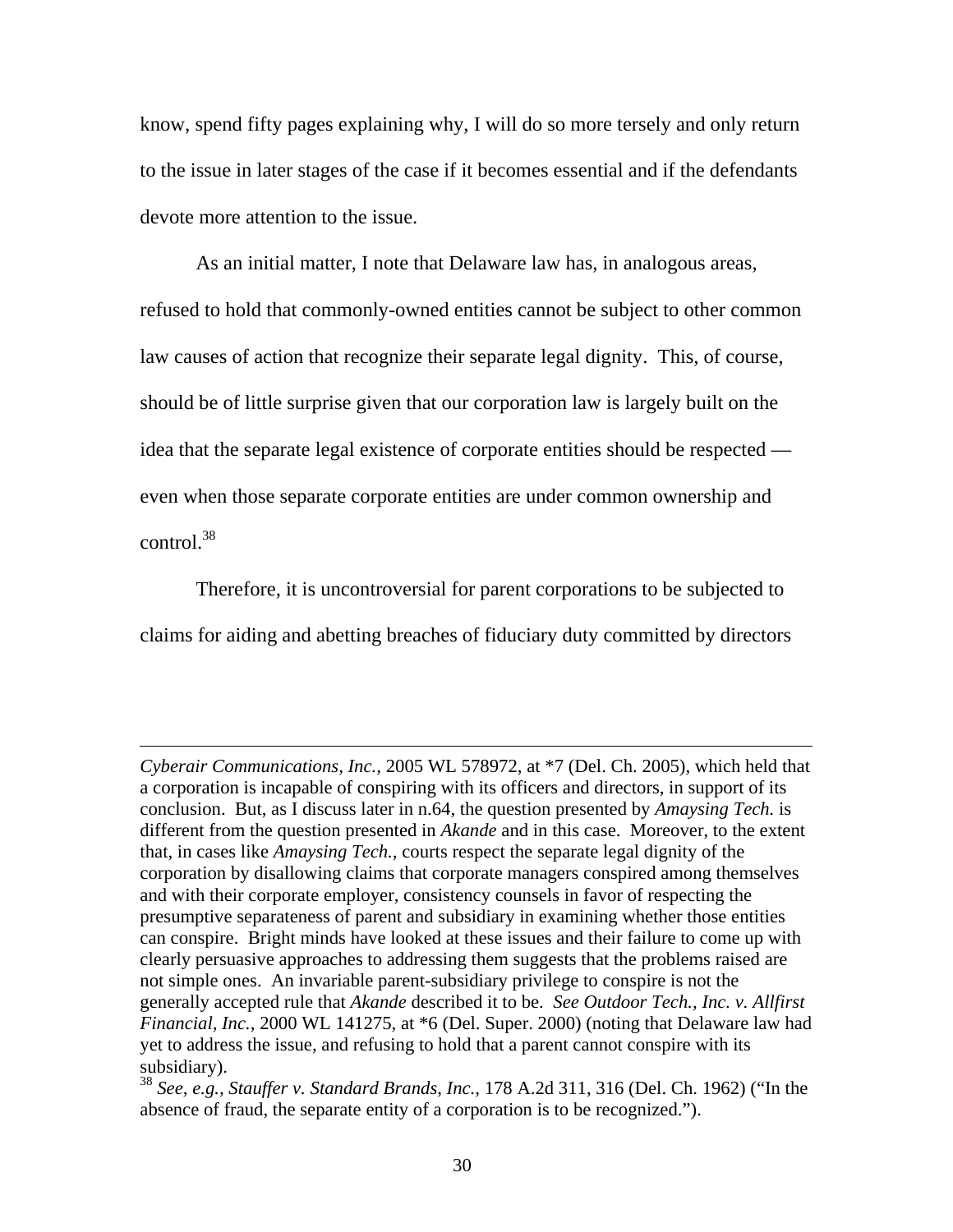of their subsidiaries.<sup>39</sup> In fact, this court has, on facts very similar to those in this case, held an affiliate of a limited partnership's general partner liable for aiding and abetting the general partner's breach of fiduciary duty by doing just what Investors did here — participating in a transaction that enriched the affiliate at the expense of the partnership.<sup>40</sup>

Indeed, our state courts have noted that in cases involving the internal affairs of corporations, aiding and abetting claims represent a context-specific application of civil conspiracy law.<sup>41</sup> Like the test for civil conspiracy, the test for stating an aiding and abetting claim is a stringent one, turning on proof of scienter — a plaintiff must prove: (1) the existence of a fiduciary relationship, (2) a breach

<span id="page-31-1"></span><span id="page-31-0"></span><sup>39</sup> *See, e.g., Universal Studios, Inc. v. Viacom, Inc.*, 705 A.2d 579 (Del. Ch. 1997) (parent held liable for aiding and abetting its wholly-owned subsidiary's fiduciary breach). <sup>40</sup> *In re Nantucket Island Associates, Ltd. Partnership Unitholders Litig.*, 810 A.2d 351 (Del. Ch. 2002). In *Nantucket*, the plaintiffs alleged that the general partner concocted a scheme whereby it deceived the limited partners into allowing a new entity formed by, and affiliated with, the general partner to make an unfairly favorable preferred equity investment in the partnership, which had the effect of usurping the partnership's value for the benefit of the new affiliate and at the limited partners' expense. On those facts, this court had no difficulty concluding that the plaintiffs had properly alleged the affiliate's knowing participation in the general partner's deception, and that they had pled a valid cause of action against the affiliate for aiding and abetting breach of fiduciary duty. *Id.* at 375-76.

<span id="page-31-2"></span><sup>41</sup> *See Weinberger v. Rio Grande Industries, Inc*.*,* 519 A.2d 116, 131 (Del. Ch. 1986) (stating that a claim for civil conspiracy involving breaches of fiduciary duty is sometimes called "aiding and abetting"); *Gilbert v. El Paso Co.*, 490 A.2d 1050, 1057 (Del. Ch. 1984) (defining a civil conspiracy claim using the traditional elements associated with aiding and abetting breach of fiduciary duty), *aff'd*, 575 A.2d 1131 (Del. 1990); *Carlton Investments v. TLC Beatrice Int'l Holdings, Inc.*, 1995 WL 694397, at \*15 n.11 (Del. Ch. 1995) (noting that this court has analyzed the knowing participation requirement of aiding and abetting breach of fiduciary duty by reference to the elements of a civil conspiracy claim); *Malpiede v Townson*, 780 A.2d 1075, 1098 n.82 (Del. 2001) (stating, in a breach of fiduciary duty case, that "[a]lthough there is a distinction between civil conspiracy and aiding and abetting, we do not find that distinction meaningful here").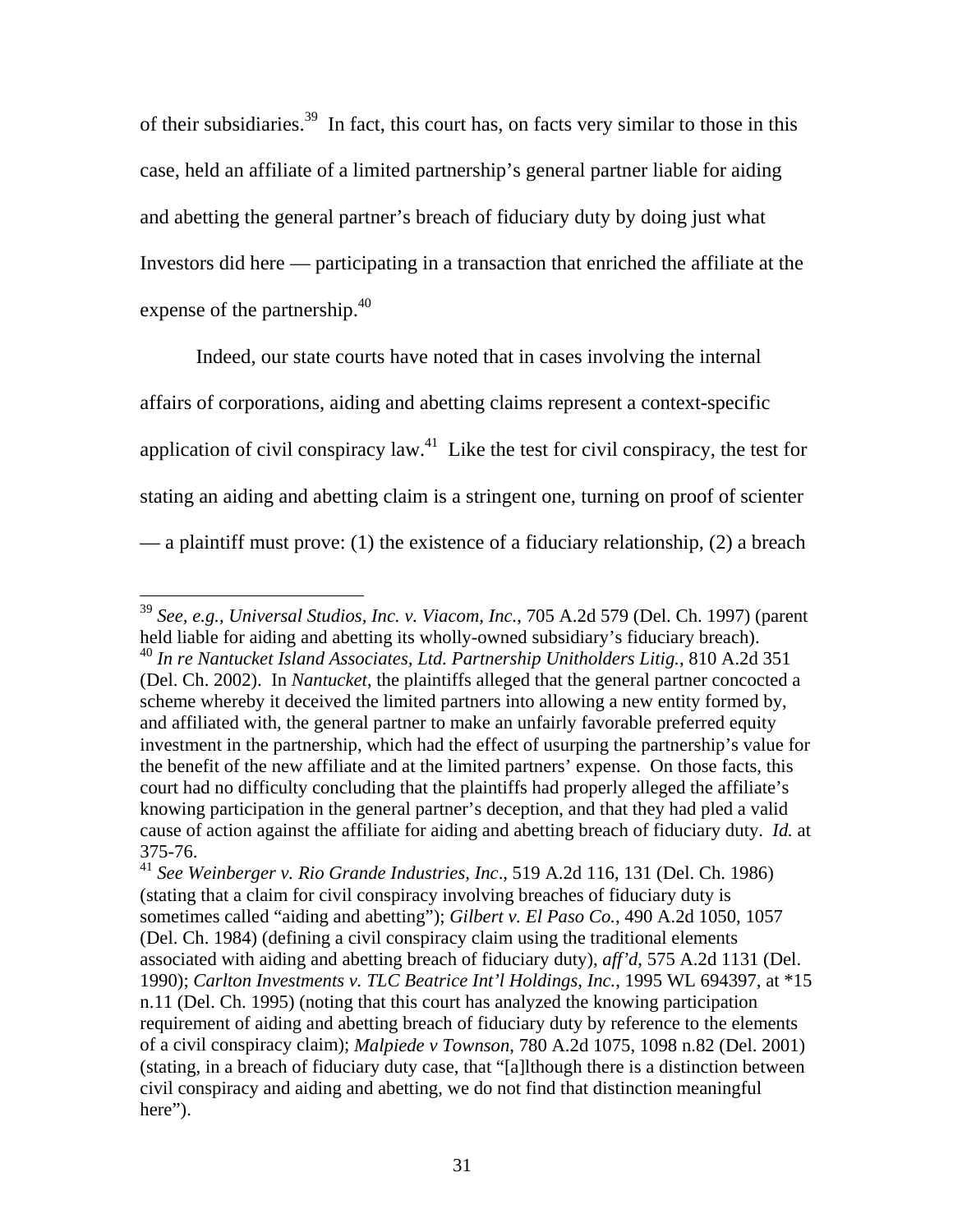of the fiduciary's duty and (3) knowing participation in that breach by the nonfiduciary[.42](#page-32-0) In this case, Allied has pled an aiding and abetting claim against all defendants other than Sun I GP and that entity's officers and directors (against whom they have pled simple breach of fiduciary duty claims). The defendants have not moved to dismiss the aiding and abetting claim. The functional identity of that claim and the conspiracy claim render this motion therefore almost without real-world purpose. But for now, the more important point is that this state's acceptance of claims for aiding and abetting breaches of fiduciary duty brought against parent corporations and their affiliates, including subsidiaries, belies any outright rejection of the proposition that wholly-owned and/or commonlycontrolled entities cannot be held responsible for each other's acts when those acts result from concerted unlawful activity.

Another body of analogous Delaware law also undercuts the defendants' argument. In *Shearin v. E.F. Hutton Group, Inc.*, [43](#page-32-1) Chancellor Allen held that a parent corporation can be held liable for tortiously interfering with its subsidiaries' contracts when a plaintiff proves that the parent was not pursuing in good faith the legitimate profit seeking activities of the affiliated enterprises.<sup>44</sup> In so holding, Chancellor Allen acknowledged that the test for holding a parent corporation liable for tortious interference had to be high or every-day consultation or direction between parent corporations and subsidiaries about contractual

<span id="page-32-0"></span><sup>42</sup> *In re Santa Fe Pacific Corp. Shareholder Litig.*, 669 A.2d 59, 72 (Del. 1995).

<span id="page-32-1"></span><sup>43 652</sup> A.2d 578 (Del. Ch. 1994).

<span id="page-32-2"></span><sup>44</sup> *Id.* at 591.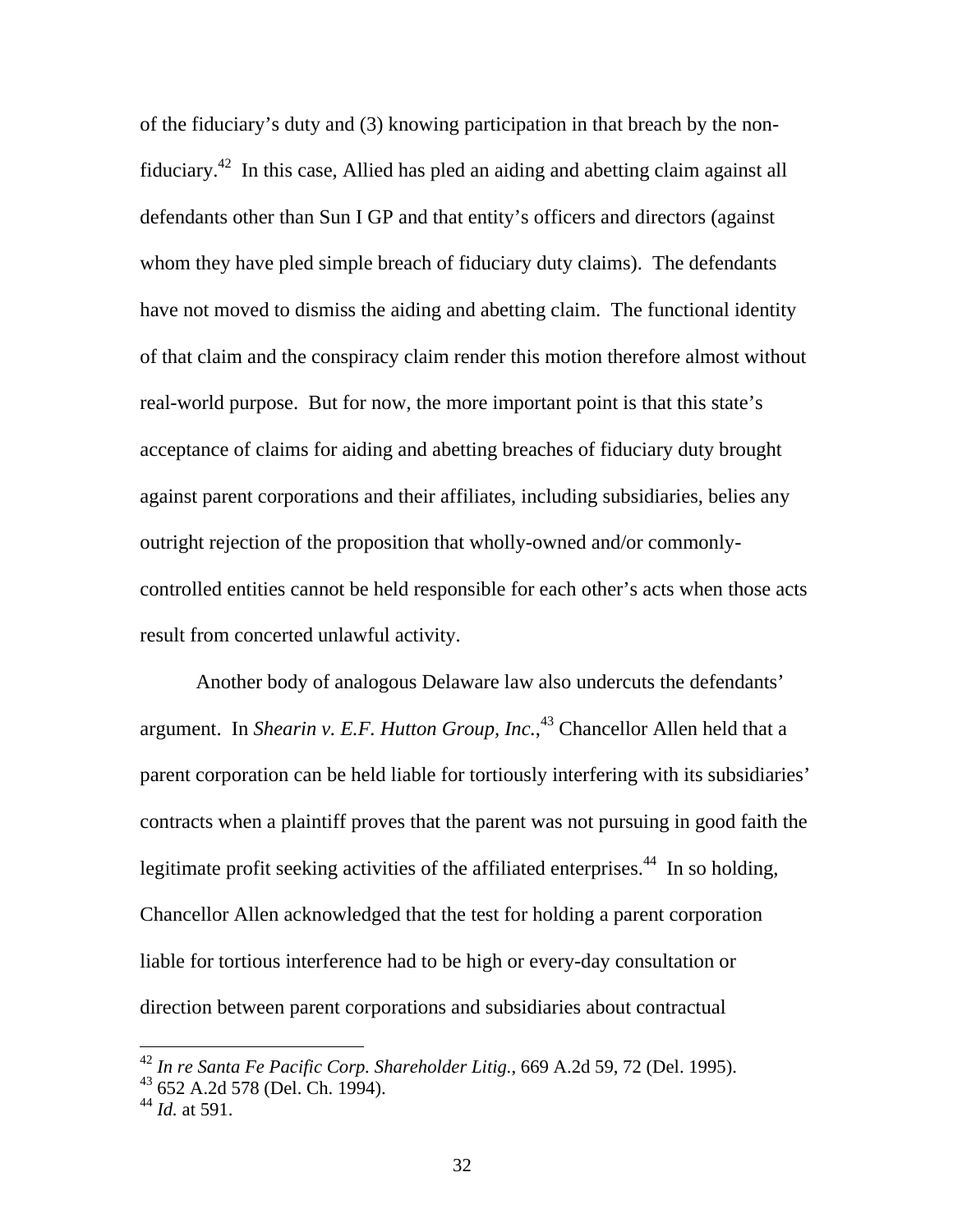implementation would lead parents to be always brought into breach of contract cases. He also feared that the option of efficient breach — the conscious decision to breach a contract and pay the required damages because of the potential for profit even after the payment of those damages — would be chilled by holding the parent responsible in tort. For these reasons, Chancellor Allen indicated that plaintiffs could only hold a parent corporation liable for tortious interference under a stringent bad faith standard. At the same time, he rejected a flat-out prohibition on such a theory, noting that to adopt such a rule would be inconsistent with Delaware law's recognition of the presumptively separate legal dignities of parent and subsidiary.[45](#page-33-0)

In this case, there is no doubt that the complaint pleads facts that satisfy not only the accepted test for civil conspiracy,<sup>46</sup> but also the test for aiding and

<span id="page-33-1"></span><span id="page-33-0"></span><sup>&</sup>lt;sup>45</sup> *Id.* at 590 n.13 (explaining that the limited privilege for contractual consultation is "more consistent with the traditional respect accorded to the corporate form by Delaware law," and that "it does not ignore that a parent and subsidiary are separate entities").  $46$  In a separate argument, the defendants contend that even if Allied's civil conspiracy claim is not barred by the defendants' corporate relatedness, Allied has failed to plead its claim with the particularity required by Court of Chancery Rule 9(b). I question the extent to which Rule 9(b), which applies a heightened pleading standard for claims involving fraud, is applicable to claims of civil conspiracy not involving fraud. *See* 5 CHARLES A. WRIGHT & ARTHUR R. MILLER, FEDERAL PRACTICE AND PROCEDURE § 1233 (3d ed. 2004) ("The pleadings in a civil action for conspiracy must comply with the general requirement in Federal [Rule 8](http://web2.westlaw.com/find/default.wl?rp=%2ffind%2fdefault.wl&vc=0&DB=1000600&DocName=USFRCPR8&FindType=L&AP=&fn=_top&rs=WLW6.11&mt=Delaware&vr=2.0&sv=Split) that the complaint contain a direct, simple, and concise statement that demonstrates the pleader is entitled to relief."). The defendants cite *Tracinda Corp. v. DaimlerChrysler AG*, 197 F. Supp. 2d 42, 74 (D. Del. 2002), which asserts that Delaware imposes a heightened pleading standard on all civil conspiracy claims. But Rule 9(b), by its terms, applies only to claims involving "fraud or mistake," and no Delaware decision has held a civil conspiracy claim solely involving breach of fiduciary duty to the Rule 9(b) standard. *See Greenfield v. Tele-Communications, Inc.*, 1989 WL 48738, at \*3 (Del. Ch. 1989) ("[C]onspiracies are secret agreements and the law cannot expect a plaintiff, in order to state a non-dismissible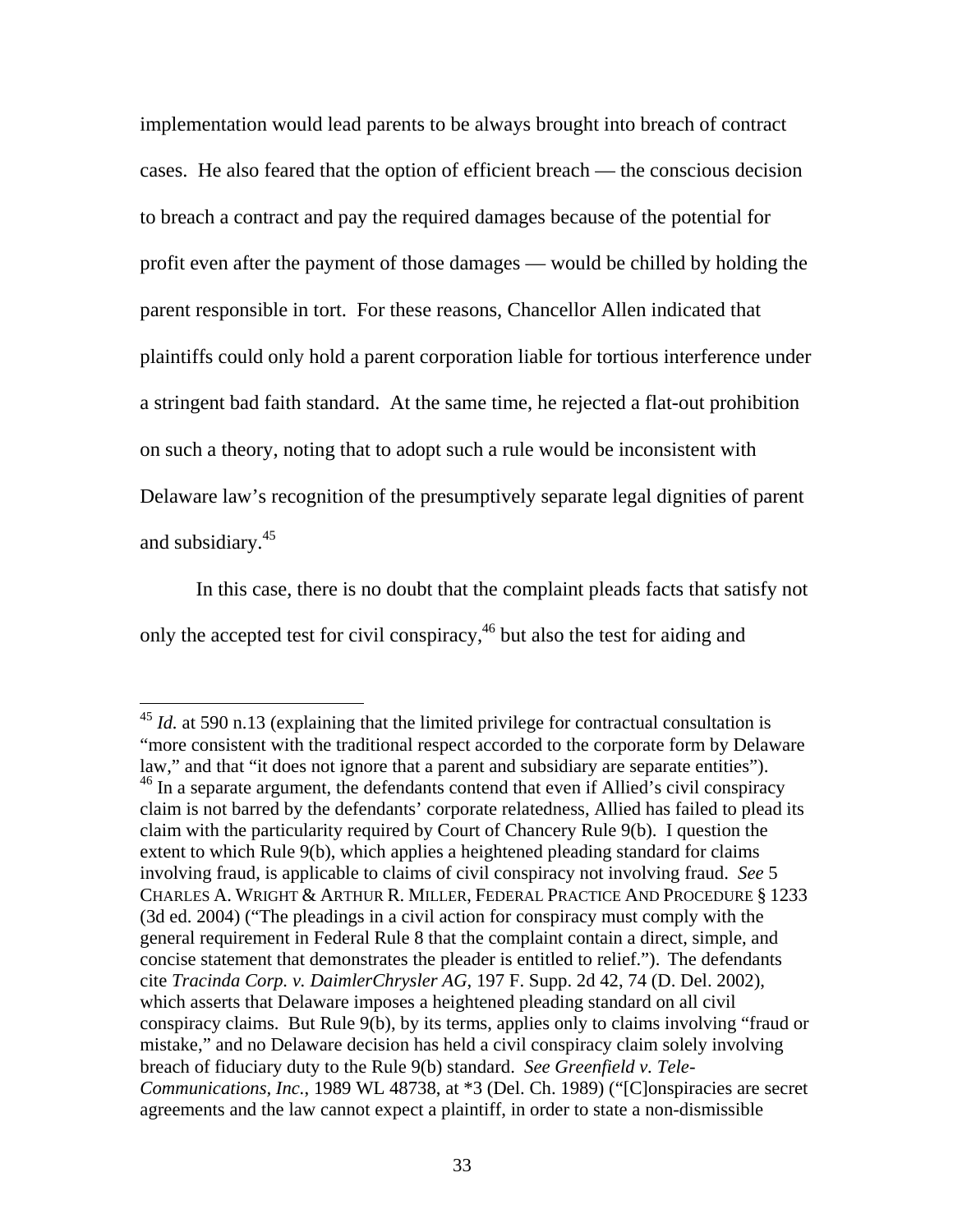abetting a breach of fiduciary duty and the bad faith standard articulated in *Shearin*. Glencoe is alleged to have caused Sun II to drop all of its operating assets down to BH II, and to have caused Sun I to assent to accept only an indirect 25% equity interest in BH II, for the express purpose of enabling Glencoe, through its newly-formed affiliate, Investors, to obtain 75% of BH II's equity at an unfairly low price. By this means, Sun I was, it is alleged, intentionally rendered unable to repay the \$10 Million Note, while Investors stood to reap an unreasonably high return on the Equity Investment. Put simply, Glencoe is alleged to have purposely injured Sun I and Sun II so as to enable Glencoe's newly-created affiliate, Investors, to reap gain. Sun I, Sun II, and their general partner entities stood in a position to prevent the unfair Equity Investment, but, ignoring the obligations owed to Allied, instead facilitated it. By injuring Sun I, Glencoe and the affiliates who participated and acquiesced in the Restructuring injured Allied, Sun I's creditor.

claim, to plead evidentiary matter which, if true, would establish the conspiracy.") (Allen, C.); *Benihana of Tokyo, Inc. v. Benihana, Inc.,* 2005 WL 583828, at \*7 n.29 (Del. Ch. 2005) (stating in a breach of fiduciary duty case involving civil conspiracy claims: "Because [the plaintiff] does not separately allege fraud as a count upon which it claims relief, I question the extent to which Rule 9(b) should apply to this circumstance"). The frequent assertion that civil conspiracy claims require particularized allegations of fact may simply stem from the fact that civil conspiracy claims often do involve fraud. *See Alfus v. Pyramid Technology Corp.*, 745 F. Supp 1511, 1521 (N.D. Cal. 1990) ("This insistence upon a higher level of specificity may result from the frequent presence of fraud as part of plaintiff's claim, which brings the complaint under Fed. R. Civ. P. § 9(b) that the circumstances constituting fraud be stated with particularity.") (quotations omitted). Because this is not a fraud or a mistake case, Allied is not required by Rule 9(b) to plead its civil conspiracy claim with particularity. But even if Allied was subjected to the higher pleading standard, it has met that burden here.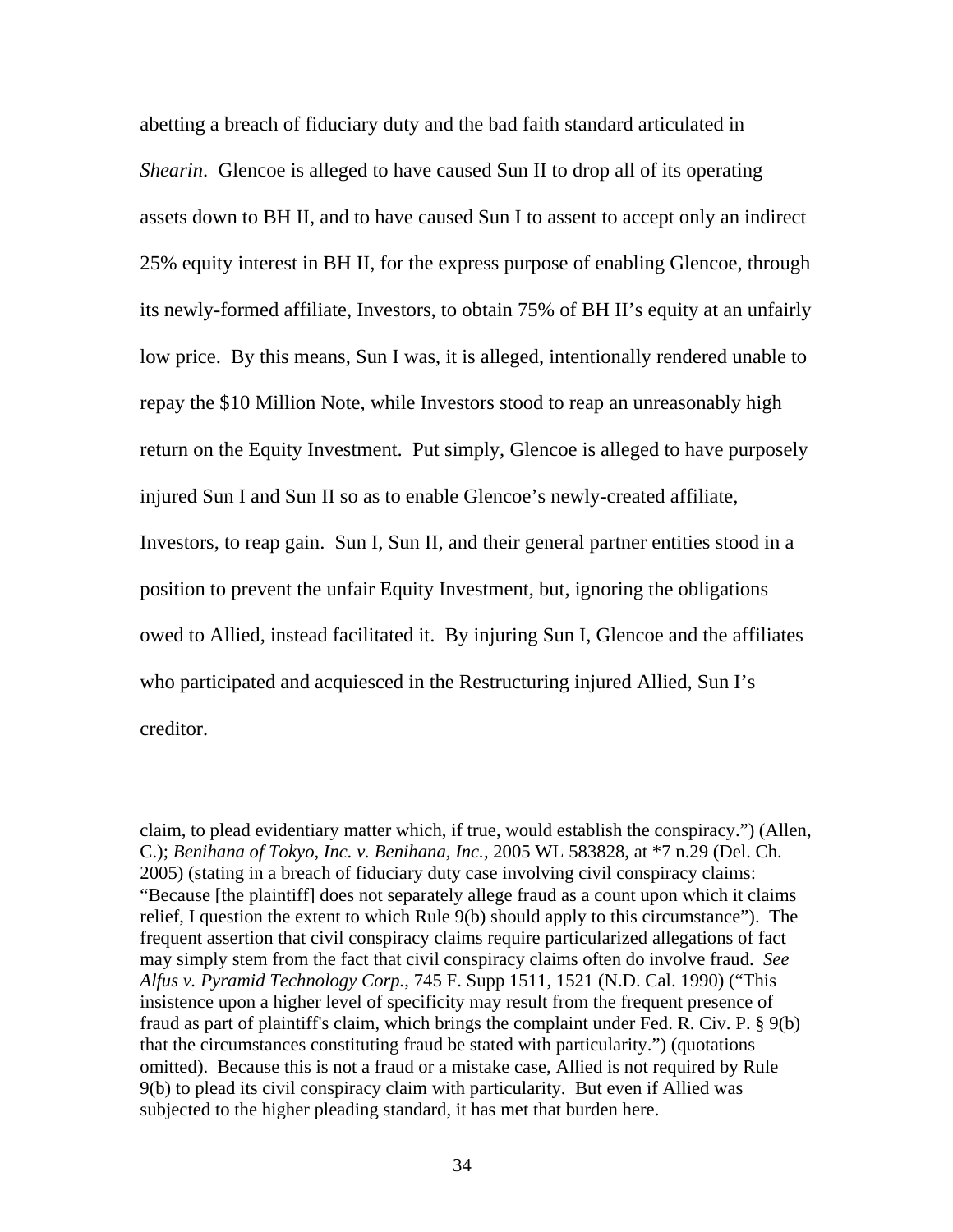This scenario is widely divergent from those commonly used to exemplify a legitimate concern about applying conspiracy doctrine to commonly-controlled entities. The bona fide concern is that every breach of contract, tort or other case involving a controlled subsidiary will become a vehicle to sue controllers. Where the decision to cause a subsidiary to act in a certain manner originated at the parent level, plaintiffs would often be able to contend that the parent and subsidiary acted in concert with one another, and that the parent should be vicariously liable for the subsidiary's acts. That would increase litigation costs and deter the use of subsidiaries, even when there is a legitimate purpose for doing so and there is no wrong to others in being forced to look only to the subsidiary for relief. But the examples often pointed to as "privileging" concerted activity between wholly-owned entities show that that concern does not so easily apply to this case and why it is arguable that crafting context-specific exceptions to the general rule upholding the separate existence of the parent and subsidiary might be a better approach than invariably ignoring that separate existence with respect to all intra-enterprise conspiracy claims.

One traditional example, in which a parent is generally incapable of conspiring with its subsidiary, arises in the antitrust context and involves common pricing strategies by wholly-owned subsidiaries of a parent corporation. In *Copperweld Corp. v. Independence Tube Corp.*, [47](#page-35-0) The United States Supreme Court refused to consider such a strategy to be a conspiracy in restraint of trade

<span id="page-35-0"></span> $47$  467 U.S. 752 (1984).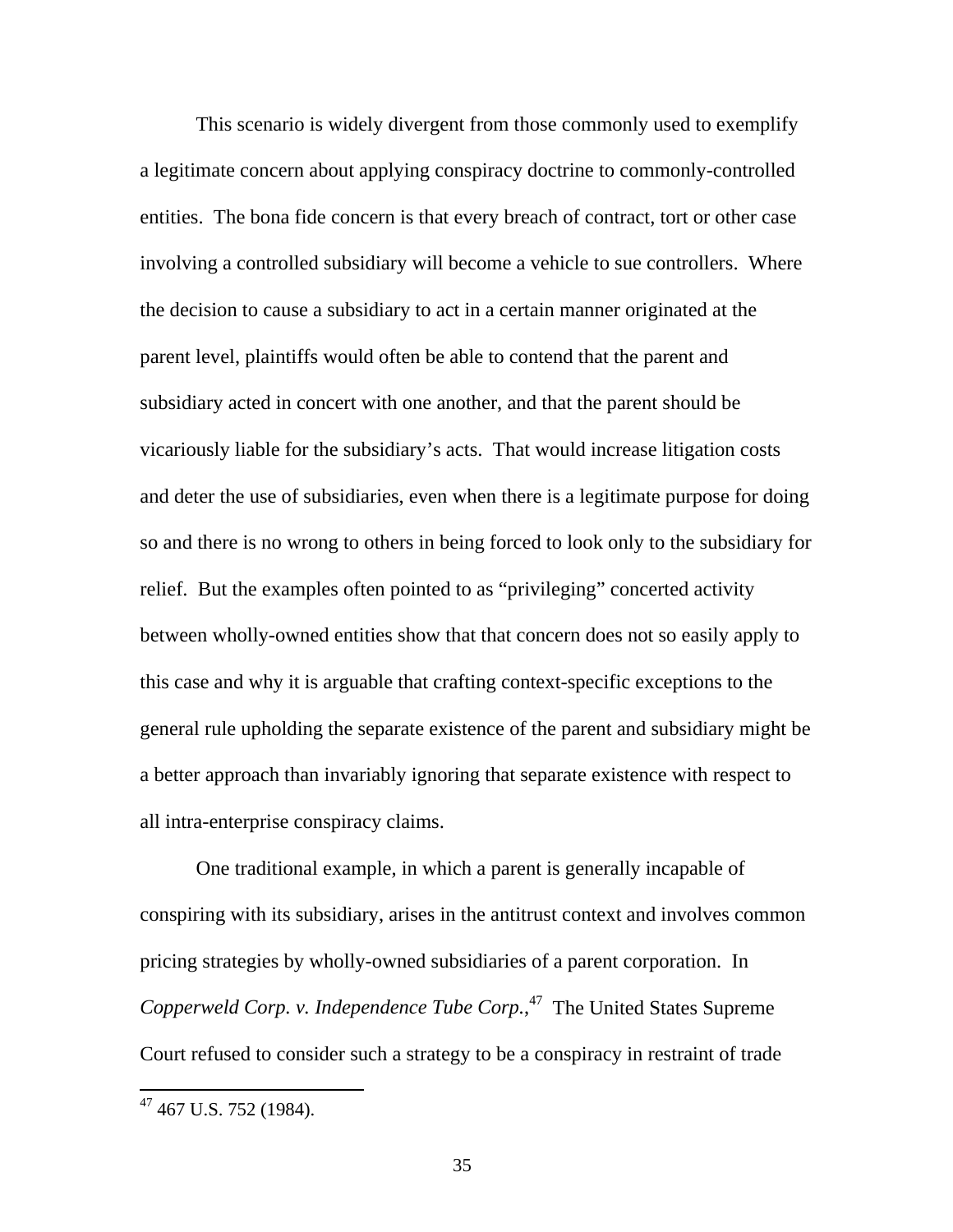under § 1 of the Sherman Act. There is an obvious reason for the Supreme Court's decision to treat such pricing strategies as those of one entity. Otherwise, large businesses could not take legitimate advantage of the liability-insulating effects and other benefits of using multiple subsidiaries.<sup>48</sup> By doing so, a large business would subject itself to price-fixing claims simply by engaging in enterprise-wide pricing strategies. Section 1 of the Sherman Act was not intended to address such activity. Notably, however, by allowing such pricing activity to escape the reach of § 1, the Supreme Court was not insulating the behavior of large enterprises from the reach of the antitrust laws. Rather, by so ruling, the Supreme Court was implicitly holding that § 2 of the Sherman Act, which constrains unilateral monopoly behavior, was the appropriate framework to determine whether a large enterprise, acting through a variety of wholly-owned subsidiaries, was illegally injuring the interests of consumers. Put simply, the import of *Copperweld* for the question of whether the commonly-controlled Glencoe entities can be held responsible for conspiring to transfer value from Sun I to Investors in order to enrich the Glencoe corporate family at Allied's expense is insubstantial.<sup>49</sup>

<span id="page-36-1"></span><span id="page-36-0"></span><sup>&</sup>lt;sup>48</sup> *Id.* at 772-73 ("[A] corporation may adopt the subsidiary form of organization for valid management and related purposes. Separate incorporation may improve management, avoid special tax problems arising from multistate operations, or serve other legitimate interests [such as facilitating compliance with regulatory or reporting laws]."). <sup>49</sup> *See Shared Comm. Serv. Of 1800-80 JFK Blvd, Inc. v. Bell Atlantic Properties, Inc.*, 692 A.2d 570, 573-74 (Pa. Super. Ct. 1997) ("Unique treatment of . . . separate entities may be justified in the antitrust context because, as the Supreme Court stated, 'there is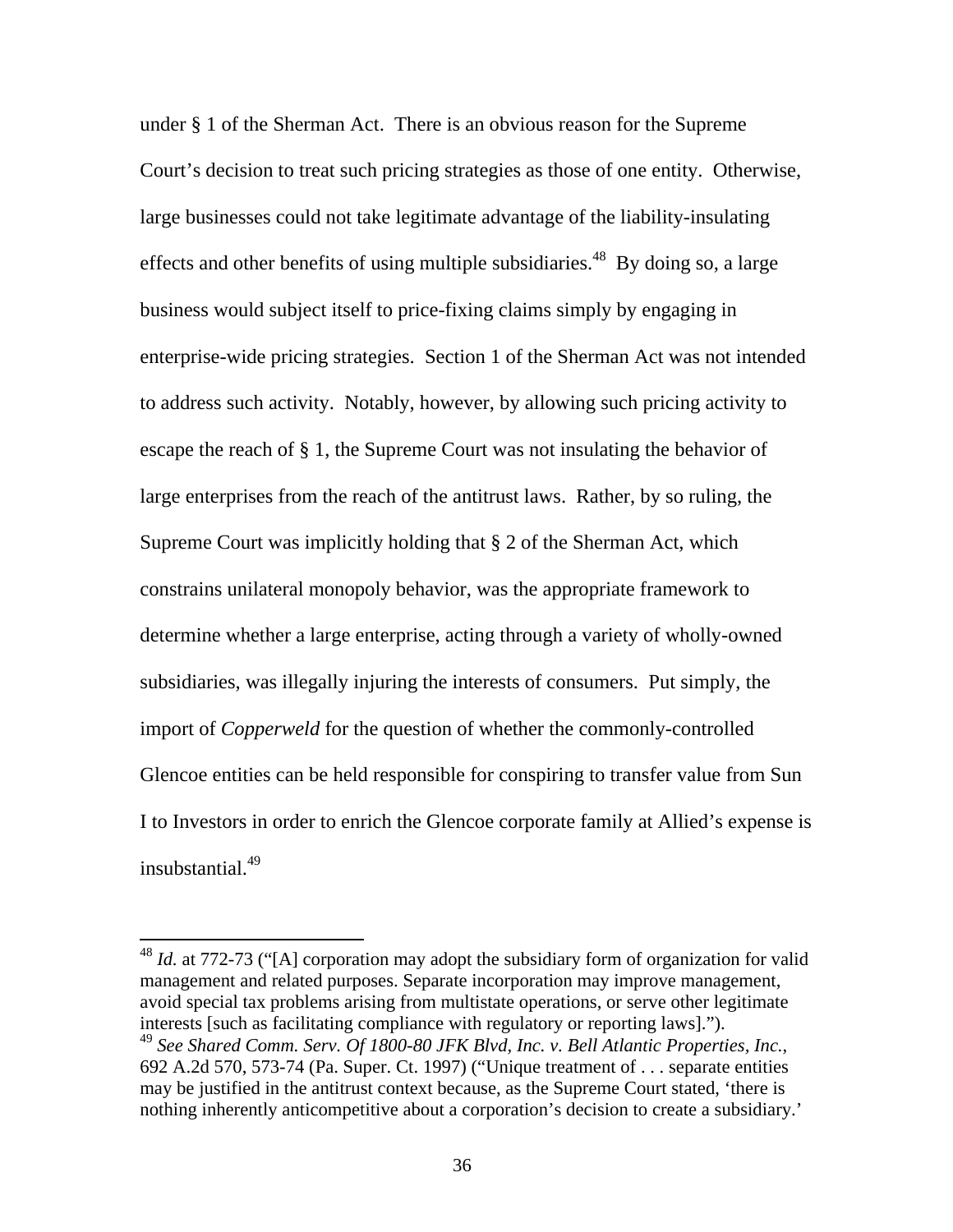Likewise, this case does not involve the classic efficient breach scenario that underlies the limited privilege in the tortious interference context.<sup>50</sup> In that scenario, a solvent subsidiary, after consultation with the parent, knowingly breaches a contract on the premise that the subsidiary will be better off, even after paying the injured party damages for breach. Society's interest in protecting such an option is markedly different than in protecting the freedom of a parent corporation to structure a transaction with a subsidiary that will impoverish the subsidiary at the expense of the subsidiary's other constituencies, while enabling the parent to reap profit through another newly created affiliate.<sup>51</sup>

Rather, this case more generally lacks the factual foundation often assumed in circumstances when commonly-owned entities are subjected to claims for concerted action. That factual foundation is that the parent and subsidiary share common economic interests.<sup>52</sup> Here, that common economic interest is markedly absent. Although Glencoe held all of Sun I's equity, it concedes that Sun I was

We find no compelling reason, however, to justify a similar *per se* rule ignoring legal corporate form in the common law conspiracy context.") (internal citations omitted).

<span id="page-37-0"></span><sup>50</sup> *See Shearin*, 652 A.2d at 591 ("If one is privileged by reason of a recognized relationship to discuss the financial welfare of an affiliated party, one may in good faith suggest that a termination of a contract, and the assumption of any resulting liability, would be beneficial to that party. Thus, in my opinion, where corporations affiliated through joint ownership confer with respect to a contract to which one of them is a party and a breach of that contract follows, there can be no non-contractual liability to the affiliated corporation.").

<span id="page-37-1"></span><sup>&</sup>lt;sup>51</sup> *Id.* (permitting a tortious interference claim when the interfering party "was not pursuing in good faith the legitimate profit-seeking activities of the affiliated enterprises").

<span id="page-37-2"></span><sup>52</sup> *E.g., Wallace v. Wood*, 752 A.2d 1175, 1183 (Del. Ch. 1999) ("[W]holly owned affiliates . . . share the commonality of economic interests which underl[ies] the creation of [a tortious] interference privilege.") (quoting *Shearin*, 652 A.2d at 590-91 n.14) (bracketed material added).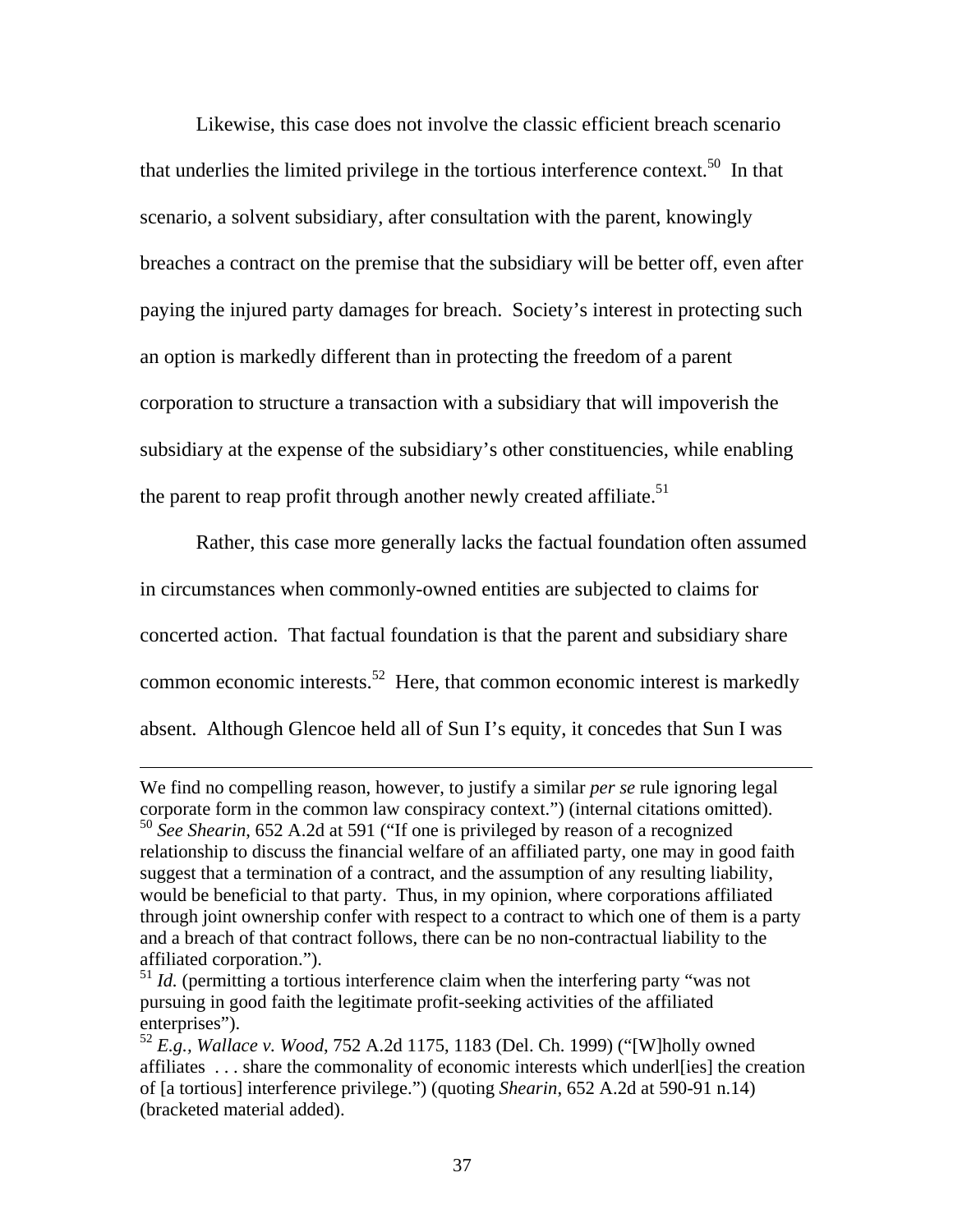either insolvent or nearly so. Allied, the holder of the \$10 Million Note, arguably had a much greater interest in Sun I's solvency than Glencoe. It was precisely because of this reality that Glencoe had a plausible motive to injure Sun I by diverting value from Sun I to BH II and then to Investors. The potential for a controller to use its control of a subsidiary, not to enrich the subsidiary, but to divert value from the subsidiary to itself in a bad faith manner, is what motivated *Shearin*'s bad faith test and our state's long-standing recognition of aiding and abetting liability. As a result, it is difficult to see why our law should flatly proscribe Allied's conspiracy claim in these circumstances, except on the grounds that it is redundant of Allied's aiding and abetting claim.

As a penultimate consideration, I acknowledge that some non-Delaware decisions have held that the recognition of a civil conspiracy claim would undermine the supposedly better settled and clearer tests used for veil piercing and alter ego liability.<sup>53</sup> Would it were that veil piercing doctrine was in such an enviable state! But, frankly, legal doctrine in that area is rightfully criticized for its ambiguity and randomness.<sup>54</sup> As distinguished scholars have noted, the tests

<span id="page-38-0"></span><sup>53</sup> *See, e.g., Pizza Management, Inc. v. Pizza Hut, Inc.*, 737 F. Supp 1154, 1166 (D. Kan. 1990) (noting that "where the alleged harm and motives are mostly economic in nature and the overt acts primarily attributable to the wholly-owned subsidiary, a civil conspiracy claim in almost all circumstances would [otherwise] also exist against the parent corporation," and that if a court were to allow such a result, "the stricter burdens governing the alter ego doctrine and the policy value reflected in those burdens would be readily circumvented").

<span id="page-38-1"></span><sup>&</sup>lt;sup>54</sup>As early as 1926, Benjamin Cardozo referred to this area of the law as being "enveloped in the mists of metaphor." *Berkey v. Third Ave. Ry. Co.,* 244 N.Y. 84, 94 (1926). Commentators have been even more critical in recent years. *See generally*  Stephen M. Bainbridge, *Abolishing Veil Piercing*, 26 J. CORP. L. 479, 507 (2001). "Legal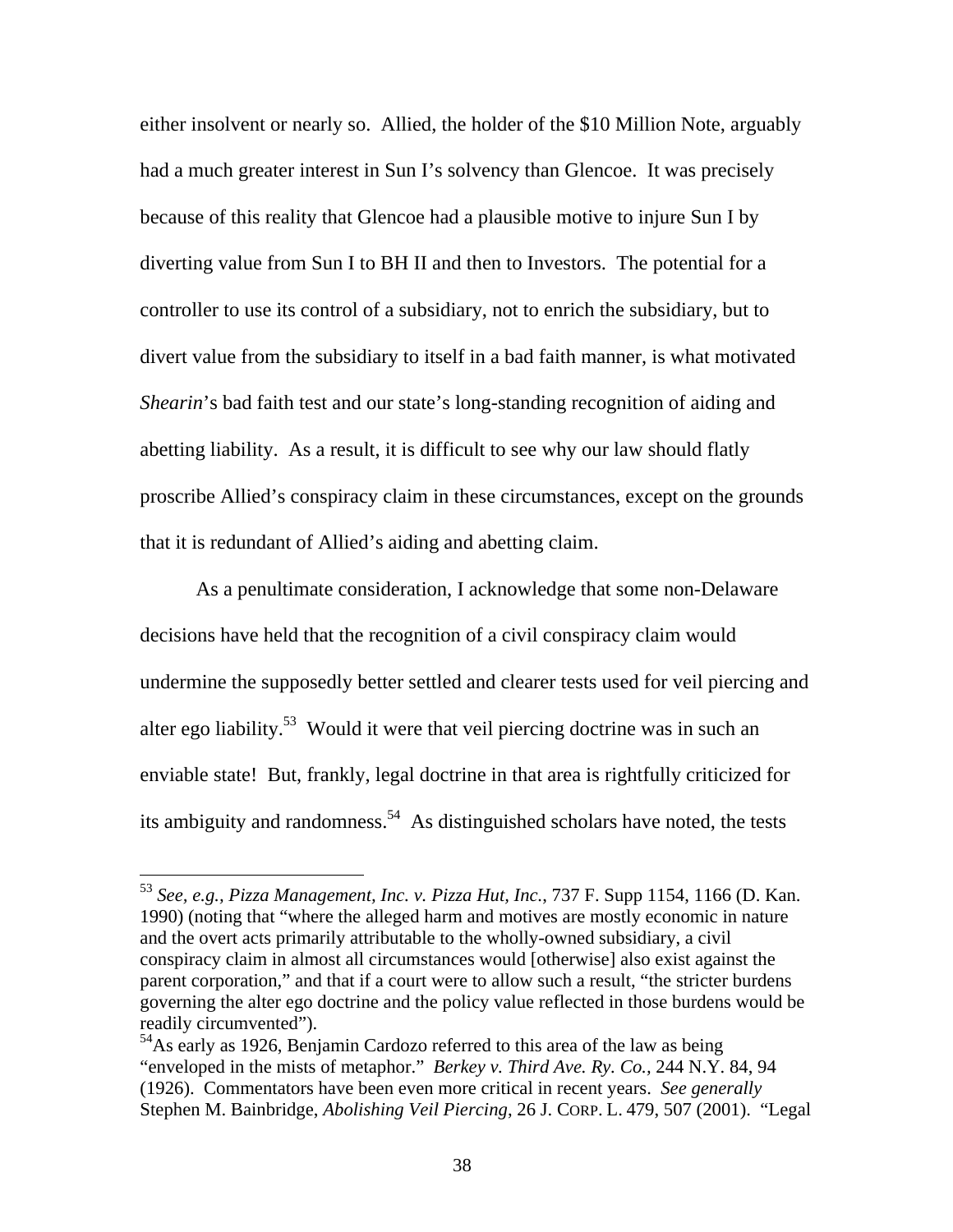used to determine whether a corporate veil should be pierced, or an entity should be considered a "mere alter ego," yield few predictable results.<sup>55</sup> Further, veilpiercing doctrine, which originally developed in the context of finding individual (human) shareholders liable for corporate debts, is not well equipped to sort out the different question of parent and subsidiary liability in modern, sophisticated corporate groups.[56](#page-39-1) Many of the factors frequently employed in veil piercing analysis are irrelevant to the question of whether, in all fairness, a parent corporation should be forced to answer for the acts of its subsidiary.<sup>57</sup> It is thus

writers have described judicial decisions to pierce the veil as 'irreconcilable and not entirely comprehensible,' 'defying any attempt at rational explanation,' and occurring 'freakishly.'" Robert B. Thompson, *Piercing the Corporate Veil: An Empirical Study*, 76 CORNELL L. REV. 1036, 1036-37 (*quoting* PHILLIP I. BLUMBERG, THE LAW OF CORPORATE GROUPS: PROCEDURAL PROBLEMS IN THE LAW OF PARENT AND SUBSIDIARY CORPORATIONS 8 (1983), Jonathan M. Landers, *A Unified Approach to Parent, Subsidiary & Affiliate Questions in Bankruptcy*, 42 U. CHI. L. REV. 589, 620 (1975), and Frank H. Easterbrook & Daniel R. Fischel, *Limited Liability & the Corporation*, 52 U. CHI. L. REV. 89, 89 (1985), respectively).

 $\overline{a}$ 

<span id="page-39-0"></span><sup>55</sup> *See generally* Thompson, 76 CORNELL L. REV. 1036 (finding, after an exhaustive empirical survey, that the same general facts often appear in cases providing relief and cases denying relief, and that fundamental assumptions that most lawyers make with respect to veil piercing — i.e. that it is easier to pierce in tort cases than contract cases, and that it is easier to pierce the veil of a wholly-owned subsidiary — were not reflected in the study's results).

<span id="page-39-1"></span><sup>56</sup> *See* Phillip I. Blumberg, *The Corporate Entity in an Era of Multinational Corporations*, 15 DEL. J. CORP. L. 283, 328 (1990) ("[T]he much criticized, irreconcilable, and unpredictable nature of [veil piercing] decisions should leave no doubt as to the fundamental inadequacy of traditional entity law to deal with the problems presented by the new corporate world.").

<span id="page-39-2"></span><sup>57</sup> *See* Bainbridge, 26 J. CORP. L. at 513, 524 (noting that a well counseled shareholder can often prevent veil piercing by following various corporate formalities, and that when courts focus on those traditional factors, they obscure the real issue of whether the shareholder-parent is itself culpable with respect to the harm caused to the plaintiff who is seeking to pierce the veil); David Millon, *Piercing the Corporate Veil, Financial Responsibility, and the Limits of Limited Liability* 3 and 25 (Washington & Lee Public Legal Studies Research Paper Series, Working Paper no. 2006-08), *available at* <http://ssrn.com/abstract=932959>) [hereinafter *Millon Paper*] (stating that the law should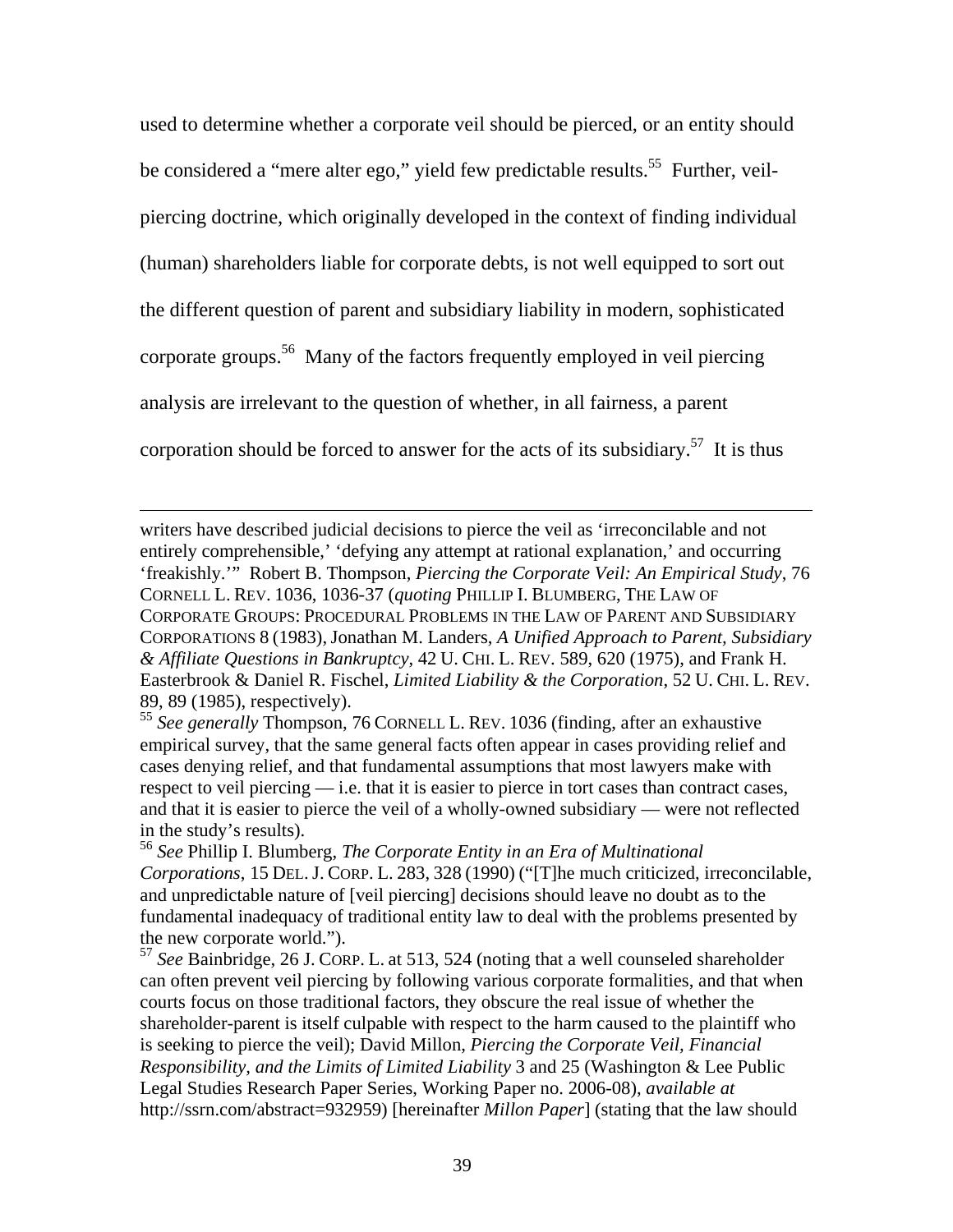arguable that the use of rigorous tests of conspiracy, aiding and abetting, and tortious interference would produce more certainty and strike the correct balance.<sup>58</sup> Those tests only hold affiliates liable for concerted activity that the affiliates know to be unlawful. Under Delaware law, those tests do not permit the court to hold the affiliates liable for mere negligence; rather, scienter is required, causing the liability of a parent to turn on the more appropriate notion of the parent's own culpability for the harm caused to a plaintiff. $59$ 

 $\overline{a}$ 

<span id="page-40-1"></span><sup>59</sup> Professor Bainbridge has argued that it is more defensible to hold all the constituent elements of an "enterprise" operated through subsidiaries liable for harm committed by one of its constituent parts through "enterprise liability" than to hold the ultimate set of stockholders of the parent liable through veil piercing. As I understand the tests for enterprise liability used in some states, they are not markedly more certain than the traditional veil piercing or alter ego inquiries. *See Pan Pacific Sash & Door Co. v. Greendale Park, Inc.*, 333 P.2d 802, 806 (Cal. Dist. Ct. App. 1958) (setting forth a basic standard for invoking enterprise liability that requires a two pronged showing similar to veil piercing tests: (1) such a high degree of unity of interest between two entities that their separate existence had de facto ceased; and (2) treating the two entities as separate would promote injustice). Professor Bainbridge indeed admits that using "enterprise liability" as the operative doctrine would not solve the problem of the unpredictability of veil piercing analysis in the parent-subsidiary context. What *is* more certain and predictable is that scienter-based doctrines like civil conspiracy require a showing that a parent or affiliate was itself a knowing participant in unlawful conduct. As a result, such doctrines comport with Bainbridge's more general recommendation of focusing the liability inquiry on each defendant's own conduct and culpability for the underlying wrong.

not permit shareholders to use limited liability to opportunistically extract value from creditors, and that without regard to corporate formalities, undercapitalization, and other traditional veil piercing factors, "[t]he question ought to be whether the controlling shareholders have somehow used their powers of control illegitimately"); RICHARD A. POSNER, ECONOMIC ANALYSIS OF LAW 407 (4th ed. 1992) (criticizing the veil piercing doctrine's focus on corporate formalities, undercapitalization, and the agency character of the corporation).

<span id="page-40-0"></span><sup>58</sup> *See Bainbridge*, 26 J. CORP. L. at 535 ("[J]udicial analysis [should focus on whether] the defendant-shareholder [did] anything for which he or she should be held directly liable. Did the shareholder commit fraud, which led a creditor to forgo contractual protections? Did the shareholder use fraudulent transfers or insider preferences to siphon funds out of the corporation?").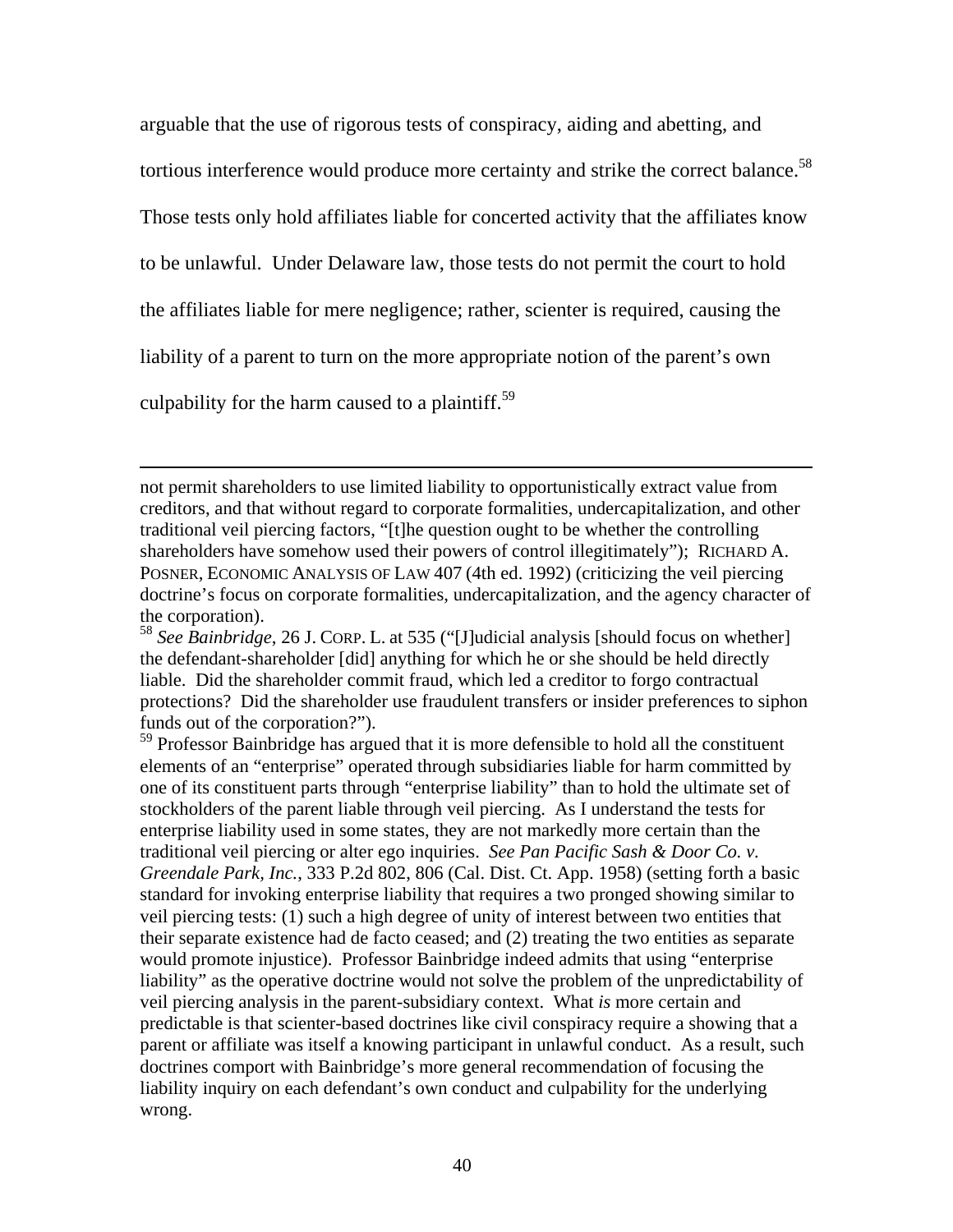Finally, I refuse to rest a ruling on anthropomorphic grounds and to analogize business entities to humans. That is, I disagree with *Copperweld* and its progeny to the extent that those cases conclude that a parent and its subsidiary cannot conspire with one another because they don't possess "two separate corporate consciousnesses" (i.e. that they have only a single mind) and are thus incapable of "agreement."<sup>60</sup> The fact that a corporation owns all of the equity of another corporation and that both corporations have the same directors and officers does not mean the separate corporations cannot collaborate on a common illegal scheme. It is precisely because the corporations have, as a presumptive matter, a separate legal existence irrespective of their common control, that doctrines like conspiracy and aiding and abetting may have a policy purpose. Moreover, as already noted, the idea that the economic interests of a parent and subsidiary are always aligned when the parent owns all the equity of the subsidiary is, if accepted as an unvarying natural law, wrong. As important, even in criminal conspiracies involving more than one human, it is not uncommon for one of the participants to have a dominating relationship towards the others. That does not render the others less legally culpable for their own decisions to participate in the common plan. The fact that affiliated entities are directed by common persons does not self-evidently render those entities — as societally chartered persons with separate legal status — obviously immune for their own actions in aid of an illegal plan that causes harm. There are principled reasons for cabining the situations

<span id="page-41-0"></span><sup>60</sup> *See Copperweld*, 467 U.S. at 771.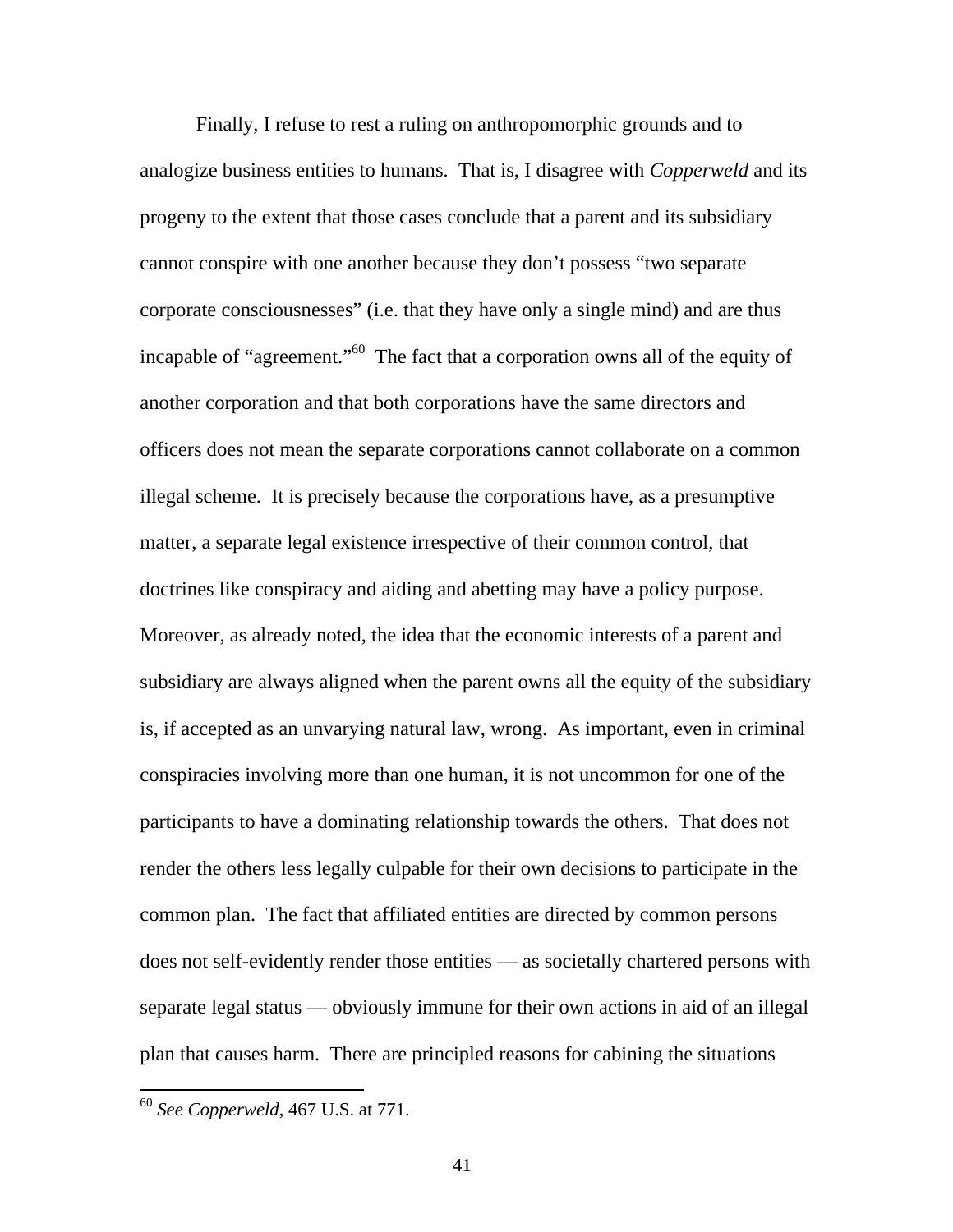when conspiracy claims can lie against commonly-owned entities. That they are conceived of as having one hypothetical "brain" is not one of them.<sup>61</sup> And under the confused jurisprudence of "alter ego" liability, a defense argument of that kind amounts to an argument in favor of disrespecting their separate corporate forms and holding the parent liable. $62$ 

In sum, Allied's complaint pleads facts that satisfy the elements of a cause of action for civil conspiracy as articulated by our Supreme Court. The defendants' argument — that entities with common equity ownership can never conspire illegally with one another — is not one that convinces me.<sup>63</sup> Therefore,

<span id="page-42-0"></span> $61$  As one commentator has recently put it, the search for a corporation's own "will" is absurd. *Millon Paper* at 23. "No corporation in the world has a mind of its own; they are fictitious entities. People control corporations."Franklin A. Gevurtz, *Piercing Piercing: An Attempt to Lift the Veil of Confusion Surrounding the Doctrine of Piercing the Corporate Veil*, 76 OR. L. REV. 853, 864 (1997).

<span id="page-42-1"></span><sup>62</sup> *See, e.g., Albert v. Alex. Brown Management Services, Inc.*, 2005 WL 2130607, at \*9 (Del. Ch. 2005) ("The corporate veil may be pierced where a subsidiary is in fact a mere instrumentality or alter ego of its parent."). Allied's complaint in fact pleads a count based on alter ego liability, and the defendants have denied Allied's alter ego allegations. This, of course, is in tension with their contention that they should be treated as a single legal actor for conspiracy purposes.

<span id="page-42-2"></span> $63$  I need not address the question of whether corporate managers can be held civilly liable for conspiring among themselves and with their own corporation. That is a separate question from the one presented in this case. *See* Kathleen F. Brickey, *Conspiracy, Group Danger and the Corporate Defendant,* 52 U. CIN. L. REV. 431, 432-33 (1983). Most courts suggest a negative answer to this separate question unless the corporate agents were acting for their own personal financial gain rather than for the benefit of the corporation. *Amaysing Tech.*, 2005 WL 578972, at \*7; *Elliot v. Tilton*, 89 F.3d 260, 265 (5th Cir. 1996); *see also Travis v. Gary Community Mental Health Center, Inc.*, 921 F.2d 108, 110 (7th Cir. 1990) (noting that when the managers of a corporation act within the scope of their employment, the corporation and its managers are "considered as one person in law") (quoting William Blackstone, 1 *Commentaries on the Laws of England* 456 (1st ed. 1765)); *but cf. Wallace*, 752 A.2d at 1184 (refusing to dismiss a claim that the officers and directors of a corporate general partner entity aided and abetted the corporate general partner's breach of fiduciary duty); *and* Restatement (Third) of Agency § 7.01 ("An agent is subject to liability to a third party harmed by the